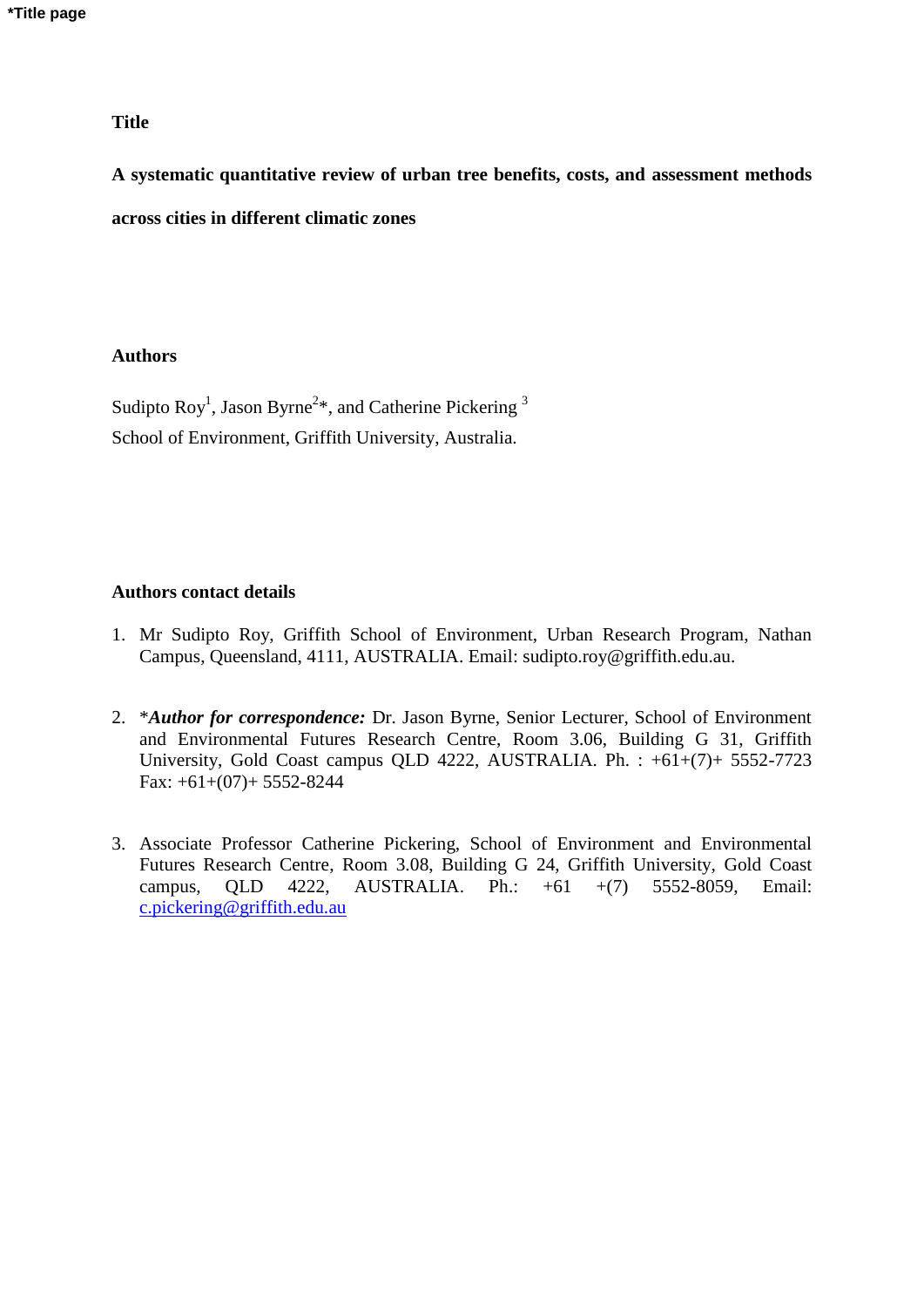## **A systematic quantitative review of urban tree benefits, costs, and assessment methods**

- **across cities in different climatic zones**
- 

## **Abstract**

 Urban trees can potentially mitigate environmental degradation accompanying rapid urbanisation via a range of tree-benefits and services. But uncertainty exists about the extent of tree benefits and services because urban trees also impose costs (e.g. asthma) and may create hazards (e.g. windthrow). Few researchers have systematically assessed how urban tree benefits and costs vary across different cities, geographic scales and climates. This paper provides a quantitative review of 115 original urban tree studies, examining: (i) research locations, (ii) research methods, and (iii) assessment techniques for tree services and disservices. Researchers published findings in 33 journals from diverse disciplines including: forestry, land use planning, ecology, and economics. Research has been geographically concentrated (64% of studies were conducted in North America). Nearly all studies (91.3%) used quantitative research, and most studies (60%) employed natural science methods. Demonstrated tree benefits include: economic, social, health, visual and aesthetic benefits; identified ecosystem services include: carbon sequestration, air quality improvement, storm water attenuation, and energy conservation. Disservices include: maintenance costs, light attenuation, infrastructure damage and health problems, among others. Additional research is required to better inform public policy, including comparative assessment of tree services and disservices, and assessment of urban residents and land managers" understanding of tree benefits and costs.

- 
- **Keywords:** trees, cities, ecosystem services, ecosystem disservices, assessment methods,
- land use policy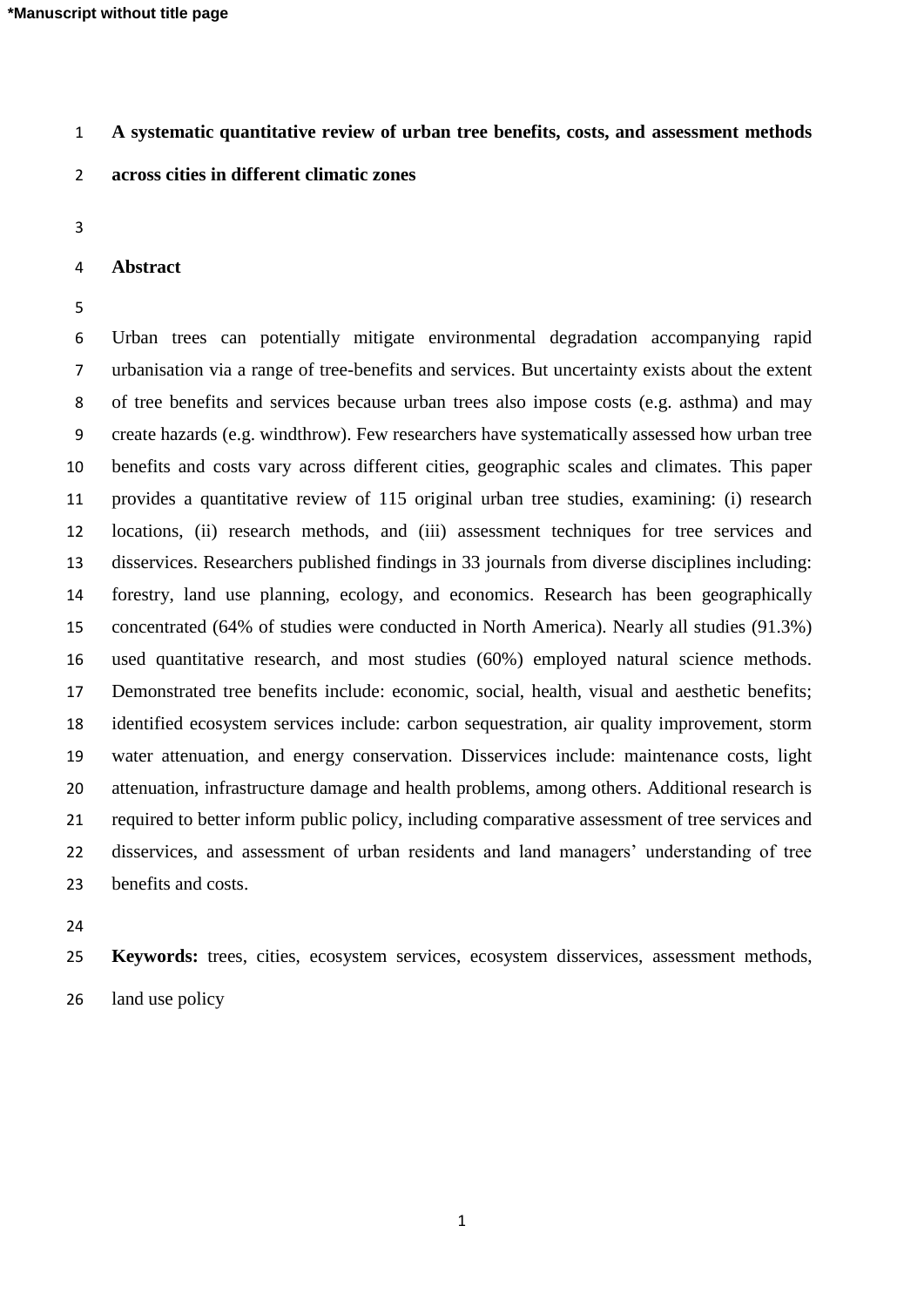## **Introduction**

 Rapid urbanisation is destroying natural ecosystems and degrading the environmental quality of towns and cities (Folke *et al.*, 1997; Gregg *et al.*, 2003; Alberti and Marzluff, 2004). In recent decades, rates of urbanisation have intensified globally; over half of the world"s population now inhabits cities, and ten percent lives in megacities of 10 million or more (United Nations, 2010). By 2050 this will be closer to seventy-five percent (Roberts, 2011). Many cities have been experiencing unprecedented growth, accompanied by severe environmental degradation (e.g. noise, carbon pollution, soil erosion, habitat loss, and species extirpation) (Zipperer *et al.*, 1997; Vesely, 2007; Young, 2010). Scholars and policy-makers have begun to direct their attention to evaluating the potential of urban trees to ameliorate some of this harm (Girardet, 1996; Hough, 2004; Register, 2006; Newman and Jennings, 2008).

 Urban tree research has examined various aspects of trees (including ecosystem services and disservices), but a comprehensive assessment of this research is lacking. What is needed is a systematic assessment of: methods that have been used, where has research occurred, what studies have found, and where the most important gaps in the literature occur. This paper systematically analyses the literature on urban tree benefits and disbenefits (including ecosystem services and disservices) and assessment methods. The paper seeks to answer four research questions: (1) how have different studies assessed urban tree costs and benefits (e.g. field methods vs. remote sensing)?; (2) how do the results of different cost- benefit studies on urban trees compare?; (3) is there a common measure showing the same 22 benefit or cost for the same trees in different cities in different climate zones?'; and (4) are there similar benefits and costs of urban trees in different parts of the world, and if so, what are they, and what factors are driving these similarities?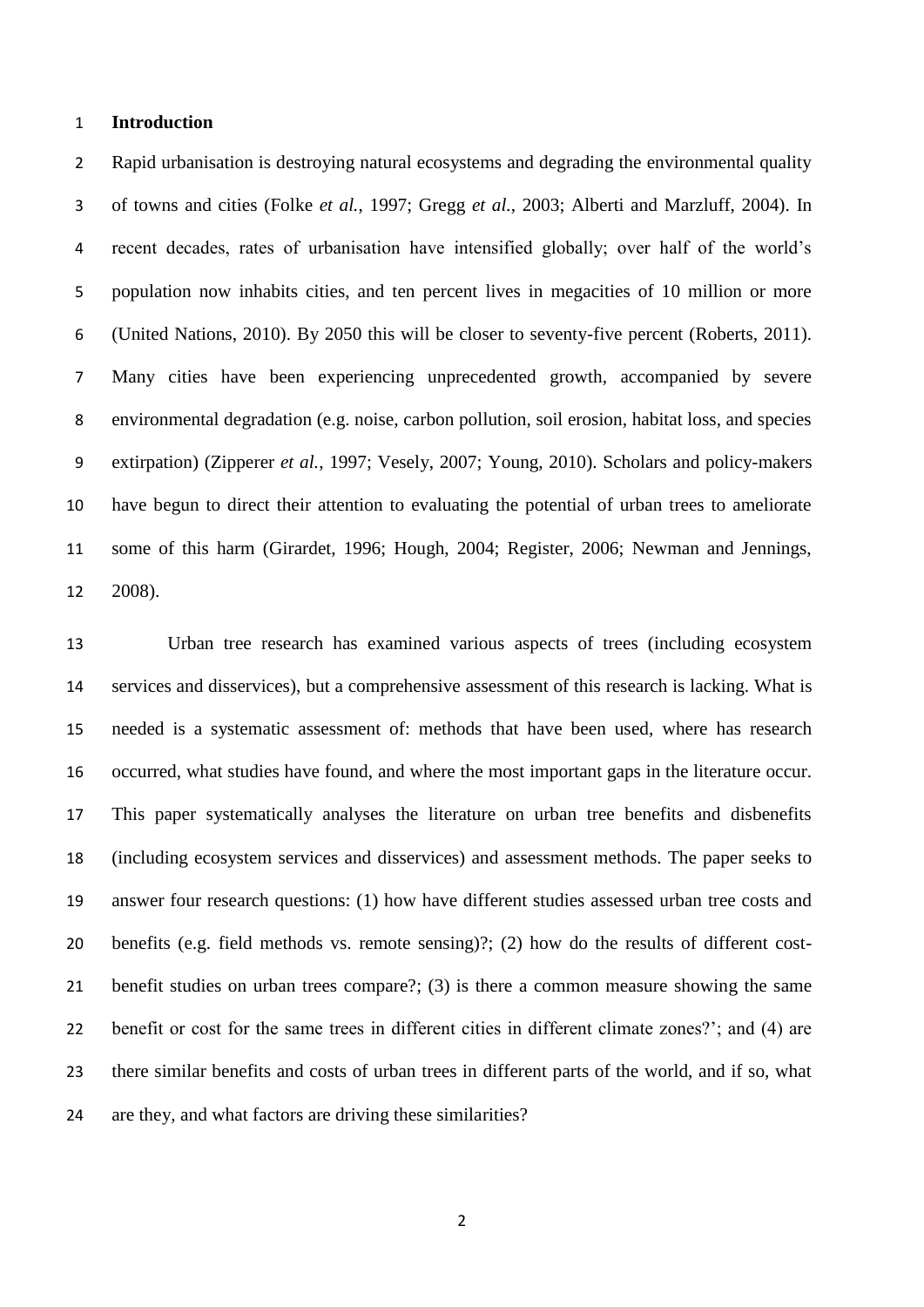The paper begins by concisely defining the key terminology ("urban tree", "urban 2 forest', 'green-space', 'benefits', 'costs', 'ecosystem services' and 'ecosystem disservices') and then discusses the methods used in this study. Results of the systematic exploratory review of urban tree literature are then reported and discussed. Some suggestions are then made for future research and the paper concludes by identifying implications for urban policy. It should be noted from the outset that this paper is not about ecosystem services and disservices per se; rather it considers the benefits and costs of urban trees, some of which include ecosystem (dis)services. For this reason the paper addresses issues beyond the purview of the ecosystem services literature.

## **Seeing the trees from the forest – definition of key terms**

 Few studies of urban trees have actually defined what is meant by the term "urban tree" and "green-space" (Vesely 2007, is a notable exception). Indeed Randrup *et al.*, (2005) have observed that questions about: "which types of green space and which areas…to include [in research] have not been answered unambiguously". For the purpose of this paper, an urban tree is a woody perennial plant growing in towns and cities, typically having a single stem or trunk - and usually a distinct crown - growing to a considerable height, and bearing lateral branches at some height from the ground. Urban trees include individual trees as well as those occurring in stands, patches and groups within publicly-accessible green-spaces. Here the term urban tree relates to a *growth form* rather than to a vegetation type, thus defining the scope of the study.

 While the related term "urban forest" has been excluded from this study (because much urban forest research is beyond the scope of the paper), it is nonetheless useful to differentiate urban trees from urban forests. Escobedo *et al.*, (2011) have defined "urban forest" as: "the sum of all urban trees, shrubs, lawns, and pervious soils located in highly altered and extremely complex ecosystems where humans are the main drivers of their types,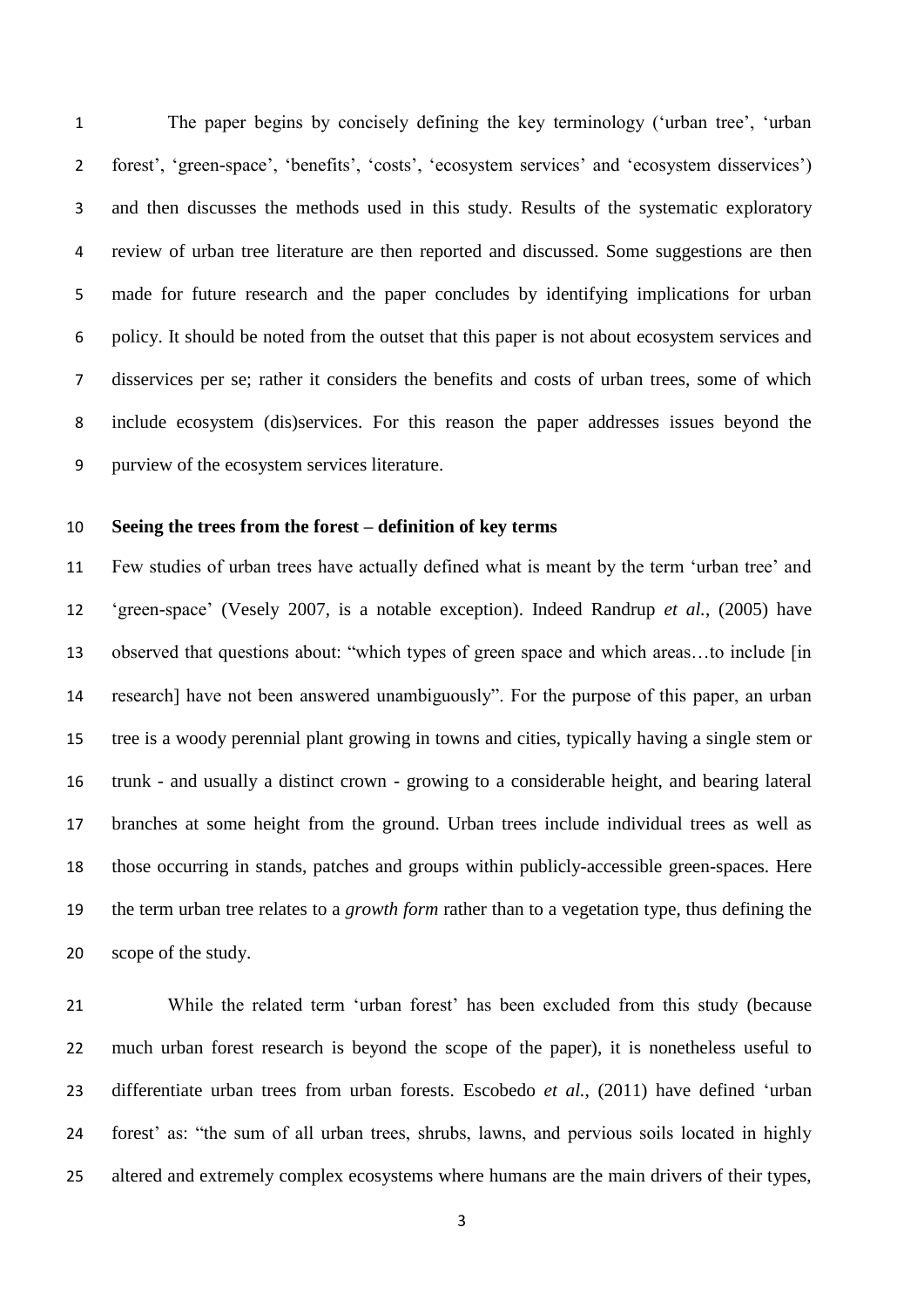amounts, and distribution". Their definition conceptualises urban forest as a *vegetation type*. Following Randrup *et al.*, (2005) this paper conceptualises urban trees as a subset of urban forests, because urban forests are not just the sum of urban trees, but include shrubs and grass too (see figure 1).

 While James *et al.*, (2009) have defined green-space as: "unsealed, permeable and soft surfaces such as soil, grass, shrubs, trees and water", this definition is simultaneously too broad and too restrictive for this paper. Green-space in this study is a term referring to: "parks, sporting fields, bushland, [riparian areas of] creeks, rivers and bays, plazas, community gardens, bikeways and paths, …as well as attractive and safe streets and "green" links between these various elements … [and may include] communal space around apartment buildings, [as well as] cemeteries, rock walls, street verges and medians, school grounds, rooftop parks, and storm-water channels, and [unpaved] parking lots and open-air, publicly accessible shopping malls" (Byrne *et al.*, 2010) and also includes street trees. Green spaces also encompass golf courses, botanic gardens, greenways, and utility easements (Vesely, 2007; Young, 2010). Following Tratalos *et al.*, (2007), this review is specifically limited to publicly accessible green-spaces and does not include private gardens, yards, or private campuses.

#### INSERT FIGURE 1 AROUND HERE

 The well-established ecosystem services literature (Costanza and Farber, 2002; Chee, 2004; Zhao *et al.*, 2009; Liu *et al.*, 2010; Pittman and McCormick, 2010; Sagoff, 2011; Seppelt *et al.*, 2011) includes many studies on the *benefits* of urban trees. Much of this literature stems from ecological economics (De Groot *et al.*, 2002; Farber *et al.*, 2002;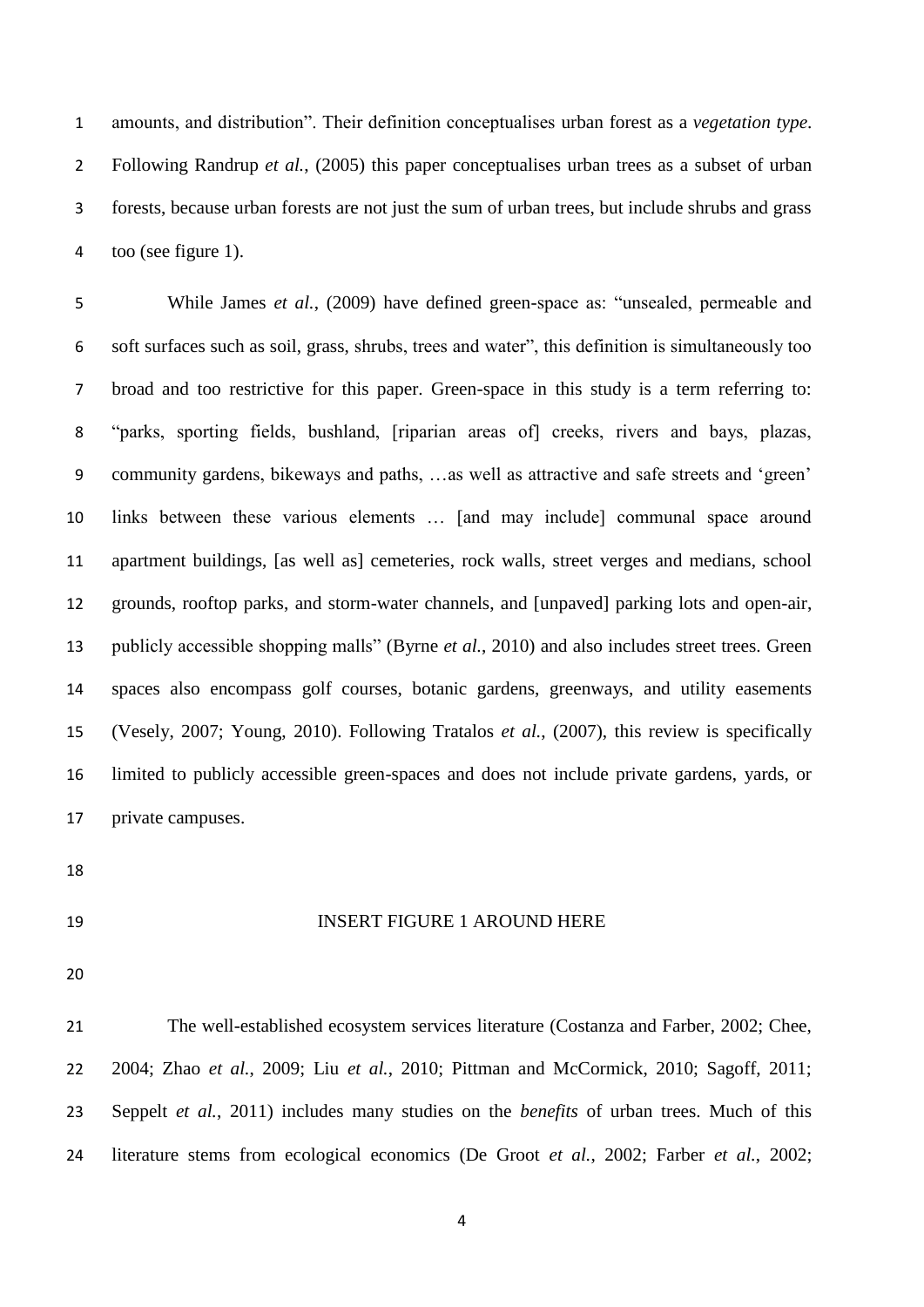Howarth and Farber, 2002; Kumar and Kumar, 2008; Sagoff, 2011) and conservation biology (Brown *et al.*, 2007; Wallace, 2007). But environmental economics, and environmental science have also examined this topic in some detail (Sundar, 2005; Daily *et al.*, 2009; Zhao *et al.*, 2009; Dick *et al.*, 2011; Oikonomou *et al.*, 2011).

 Urban trees confer a wide range of benefits on city-dwellers. However, scholars from various disciplines have defined the concepts of "tree benefits" and "tree services" differently (Tyrväinen *et al.*, 2005). The urban forest and pollution literature for example, has focused on the functional effects of urban forest ecosystem structure (McPherson *et al.*, 1998; Nowak and Dwyer, 2000; Nowak *et al.*, 2006; Cavanagh *et al.*, 2009), whereas the economic, ecological, environmental, and natural resource literatures have tended to directly link ecosystem functions to human benefits (De Groot *et al.*, 2002; Millennium Ecosystem Assessment, 2005; De Groot, 2006; Daily *et al.*, 2009).

 Ecological economists distinguish explicitly between *ecosystem functions* and ecosystem *goods and services*. Ecosystem function refers to "the capacity of natural processes and components to provide goods and services that satisfy human needs" and include: *regulation functions* (e.g. life-support), *habitat functions* (space for refuge and reproduction), *productive functions* (energy conversion to biomass); *information functions* (e.g. opportunities for aesthetic experience) and *carrier functions* (e.g. transportation) whereas specific ecosystem products/outputs related to identifiable and measurable human benefits (e.g. goods and services) are defined as *ecosystem services* (De Groot *et al.*, 2002; see also De Groot, 2006; Boyd and Banzhaf, 2007; Kroeger and Casey, 2007 and De Groot *et al.*, 2010). To paraphrase Escobedo *et al.*, (2011), ecosystem services are the "specific results of ecosystem functions or aspects of ecosystems utilized actively or passively, directly or indirectly, to sustain or enhance human and non-human life" (see also Chee, 2004; Brown *et al.*, 2007; Wallace, 2007, and Fisher *et al.*, 2009).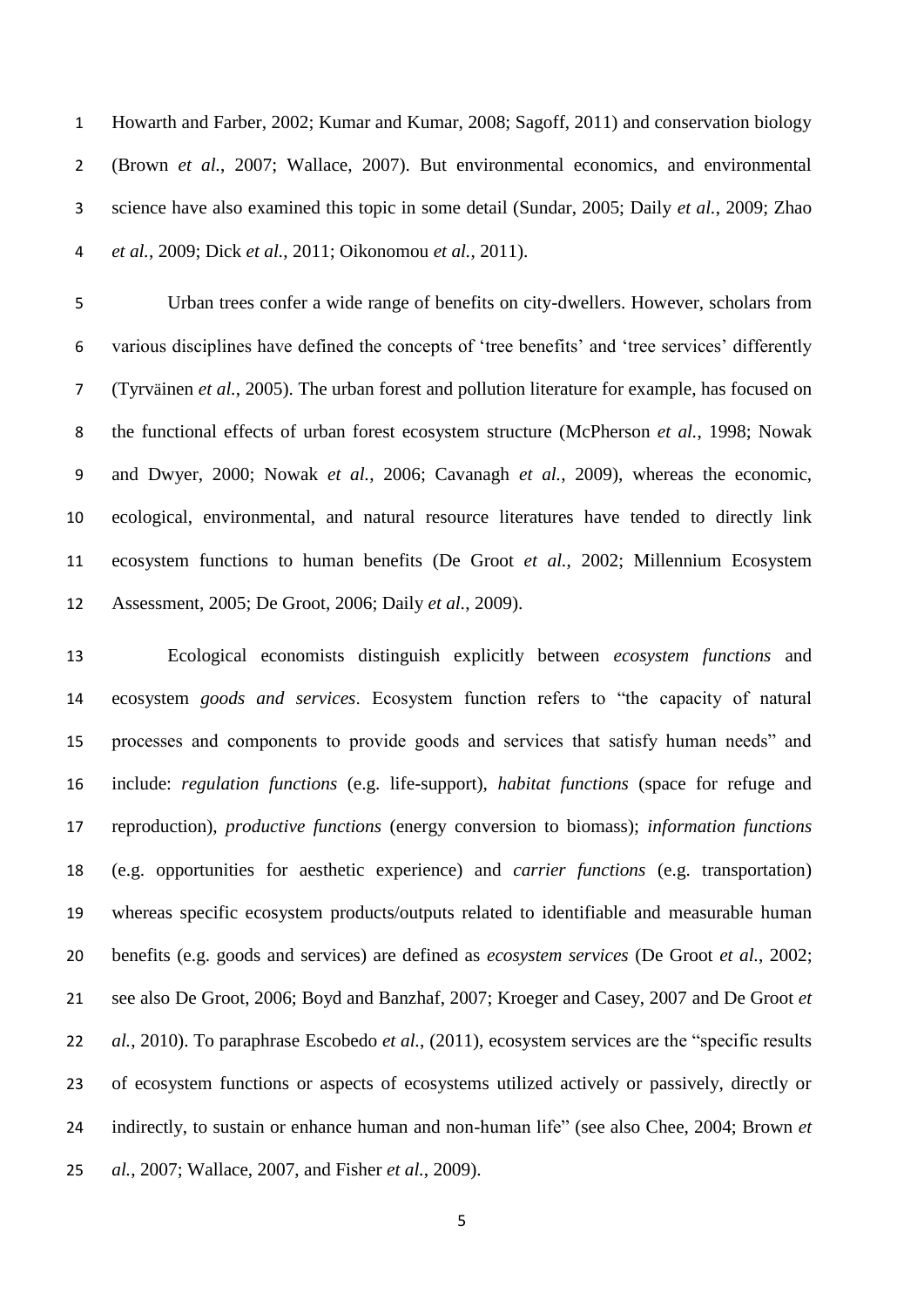Urban trees provide a range of "services" for urban residents including: mitigating carbon pollution, improving urban air quality, attenuating storm-water flooding, conserving energy, and reducing noise, among others (Arthur and Martin, 1981; Miller, 1997; Low *et al.*, 2005; Burden, 2006). Urban trees also provide habitat for urban wildlife - a benefit because many urban dwellers enjoy encounters with urban animals (Tzilkowski *et al.*, 1986; Gorman, 2004; Lohr *et al.*, 2004; McPherson *et al.*, 2011). Many of these ecosystem services are ostensibly quantifiable, and have been measured using various assessment tools (Longcore *et al.*, 2004; Jim and Chen, 2008; Nowak *et al.*, 2008a; Escobedo *et al.*, 2010). Urban trees also provide diverse social, economic, psychological, medical, and aesthetic benefits (Dwyer *et al.*, 1992; Burden, 2006; Good, 2008), some of which stem from the ecosystem services – but many of which may not be quantifiable (Dwyer *et al.*, 1991).

 However, the presence of urban trees is not entirely positive. Environmental, social, economic, health, visual and aesthetic problems have been reported, and can be considered to be tree costs, or collectively as "ecosystem disservices" (Dwyer *et al.*, 1992; Gorman, 2004; Lohr *et al.*, 2004; Lyytimäki and Sipilä, 2009). Ecosystem disservices have been defined as impacts or costs that negatively affect human well-being, such as nuisance, fear, threat of physical harm, health risks, aesthetic problems and different types of pollution (McPherson *et al.*, 1998; Nowak and Dwyer, 2000; Zhang *et al.*, 2007; Lyytimäki and Sipilä, 2009; Dobbs *et al.*, 2011). For the purpose of this study, urban tree ecosystem disservices include the negative impacts of trees that degrade the quality of life of city dwellers and impose financial, health and maintenance burdens upon urban residents and municipal land managers.

 Despite the high level of scholarly interest, a comprehensive understanding of the extent of the benefits and costs that urban trees provide across various continents, climatic zones, countries and in differing built environments, is noticeably absent from the literature.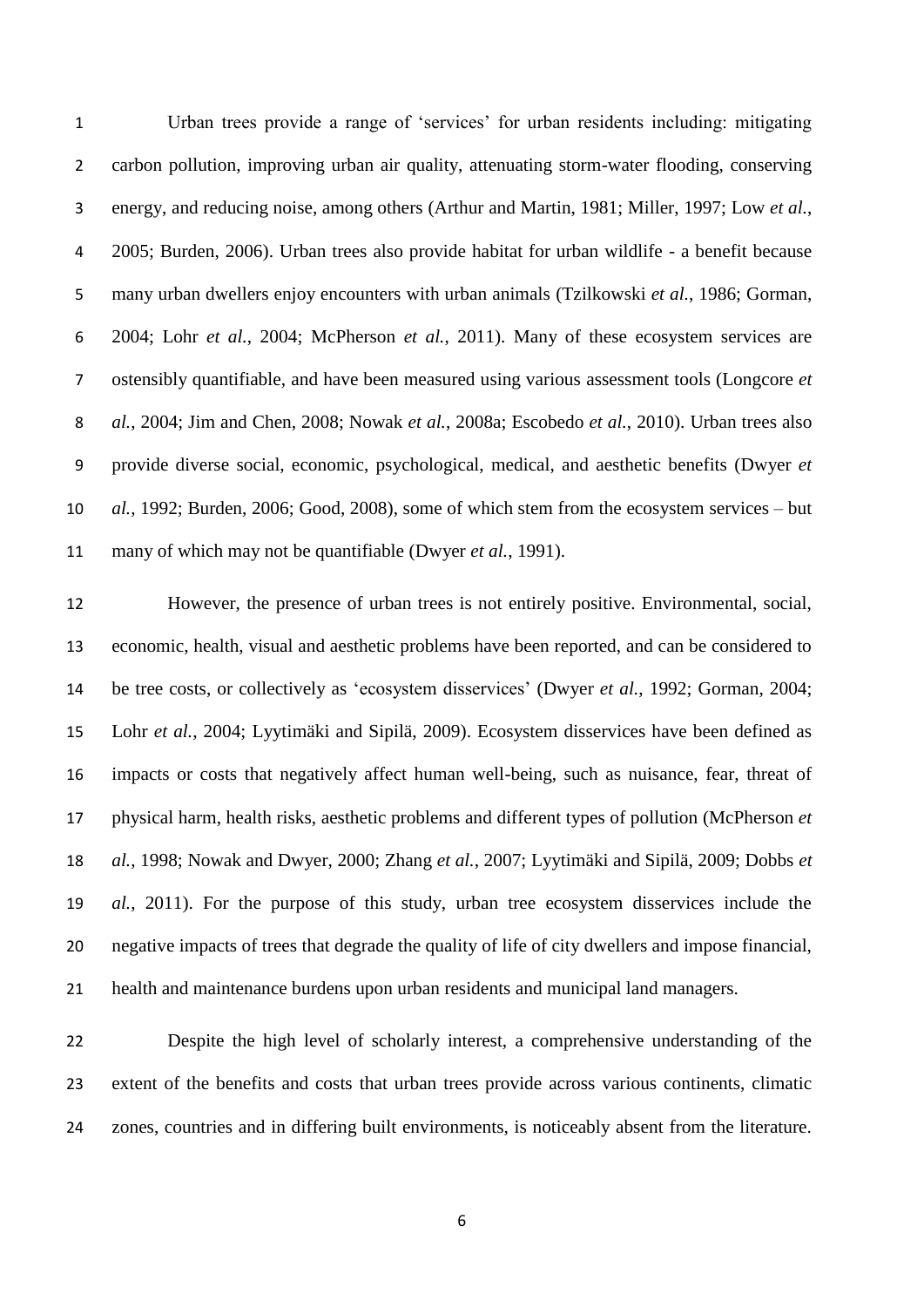To date, a systematic comparative analysis of the urban tree literature has not been undertaken. This paper begins to address that knowledge gap.

## **Methods**

**.** 

 A systematic quantitative literature review was performed using a methodology which has been extensively used in the health sciences and social sciences (Pettigrew, 2001) By systematically searching and categorising the relevant literature, such reviews provide reproducible, reliable assessments of the current status of a field of research. The ways that papers are found, selected and categorised is clearly articulated apriori, thus minimising potential biases that can occur in some narrative style reviews (Pettigrew, 2001). The resulting "quantitative assessment" assesses the geographical spread of the literature, the types of methods used, and the types of results obtained.

 Scholarly electronic databases were searched to identify original research papers published in English language journals related to "urban trees". These databases included: Scopus, Science Direct, ProQuest, Web of Knowledge, Sage, Google Scholar as well as Google. Databases were searched between June 2010 and November 2011. Keywords used 16 for the search included: 'urban trees', 'urban tree benefits', 'urban tree ecosystem services' 17 and 'urban tree disservices'<sup>1</sup>. Additional papers were identified from the reference list of those research papers found through the database search.

 From each original research paper examining urban trees, the following eleven items of information were recorded in a Microsoft Excel database: (i) author(s), (ii) journal, (iii) year of publication, (iv) study location (city, state, country, continent and climatic zone), (v) research methodology, (vi) tree assessment methods, (vii) tree valuation methods, (viii) tree

<sup>&</sup>lt;sup>1</sup> Other terms searched for were: 'street trees', 'ecosystem services', 'trees in subtropical cities', 'trees mitigating climate change', 'value of trees / street trees' and urban tree ecology.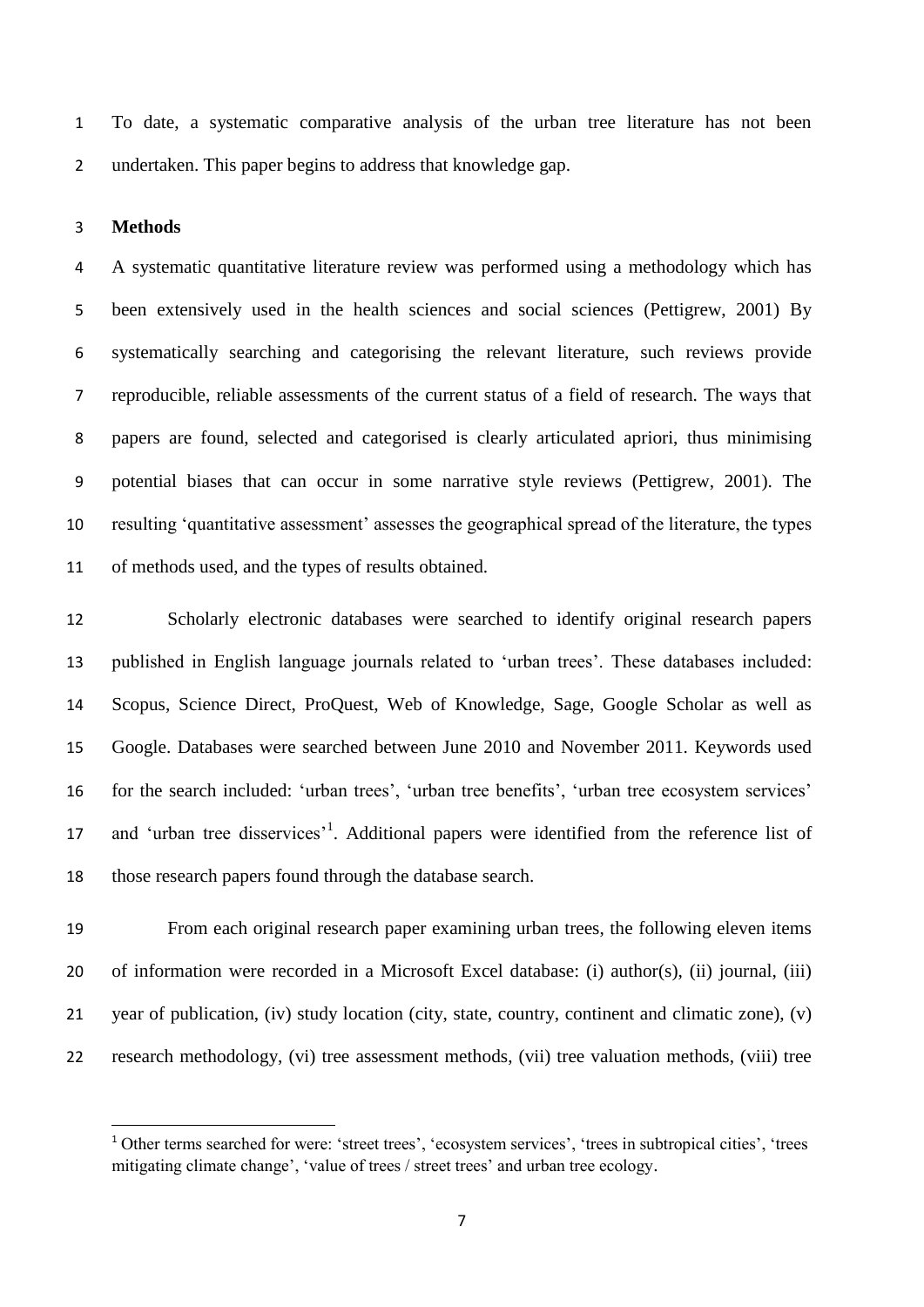benefits, (ix) tree services, (x) tree disservices (problems and hazards, costs and expenditure) 2 and (xi) any other relevant tree aspect.

 Based on location, research papers were grouped by continents and major climatic zones to determine if geographic patterns exist in the research. The conventional division of seven continents was used, that is: North America (the [Caribbean Islands,](http://www.worldatlas.com/webimage/countrys/carib.htm) [Central America](http://www.worldatlas.com/webimage/countrys/camerica.htm) and the Canada), South America, Africa, Europe, Asia (including the middle east), Australia (including all Australian territories, New Zealand, Papua New Guinea, Fiji, Solomons, Micronesia, Melanesia and Polynesia, and South Pacific islands). Antarctica - with limited settlements and no trees - was excluded from the study (see figure 2). Studies spanning continents were categorised under the heading - "general".

 Climatic zone was recorded using a modified Koeppen classification system (recognising six principal groups of world climates - tropical, dry, temperate, continental, polar and alpine) (Lohmann *et al.*, 1993; Stern *et al.*, 2000; Kottek *et al.*, 2006; Peel *et al.*, 2007). The temperate zone was however split into separate subtropical and temperate climatic zones, due to likely differences in tree types and the concomitant benefits derived. There were no papers from polar or alpine climatic zones. Studies examining urban trees across multiple climatic zones were categorised under a "general" heading.

 Each paper was also classified based on research methods used. This included natural science methods (e.g. field experiments, field surveys and modelling) social science methods (e.g. interviews, questionnaires, surveys, focus groups and participant observation) and mixed methods (e.g. combination of experiments, interviews, questionnaires and surveys). Methods were also classified into qualitative approaches (interviews, content and text analysis, case studies, observations, and focus groups), quantitative approaches (questionnaire surveys, field-surveys and samples, field experiments, Geographic Information Systems (GIS)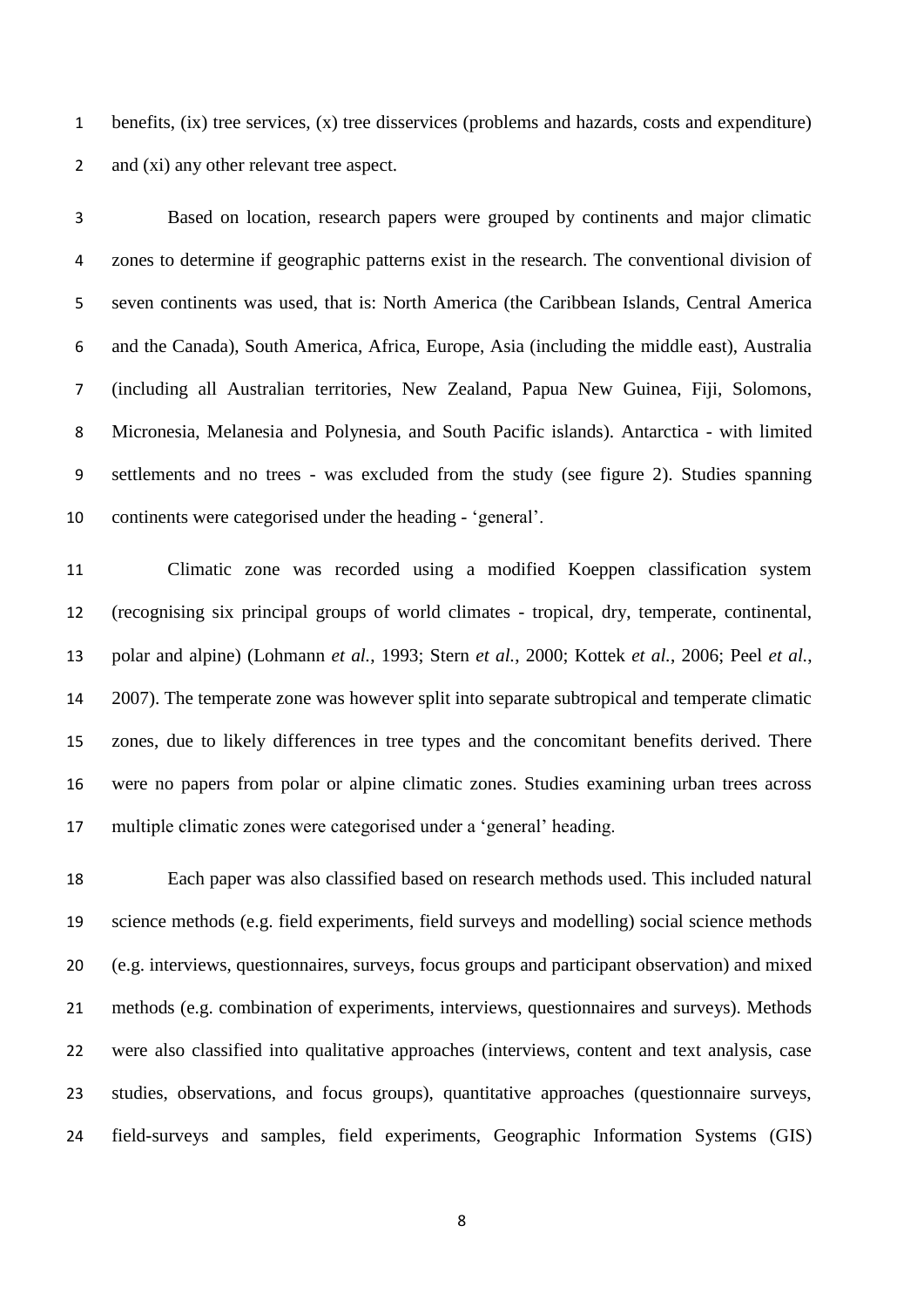analysis, remote sensing and satellite imagery) or a mixed approach (including existing data base and records searches, or other literature analysis).

 Information related to benefits/services and costs/disservices were extracted from each paper and assigned to relevant categories and sub-categories. For ecosystem services, the sub-categories were related to carbon sequestration, air quality, storm water attenuation, energy reduction, habitat provision, noise reduction and provision of microclimate. The services and disservices were sub-categorised according to social, economic, health, environmental, and aesthetic aspects (using a modified version of De Groot *et al's.*, (2010) classification schema). For each tree service and disservice, information was also recorded about whether the aspect was studied and discussed, or actually demonstrated (e.g. found).

 Finally, the methods used to assess or measure ecosystem services and tree benefits were also recorded. Urban trees have been previously assessed using various assessment tools and methods including GIS-based computer programs such as CITYGreen and i-Tree, as well as mathematical derivations (e.g. mathematical models and equations, linear and quadratic regression equations, logarithmic equations, correlation, extrapolation), remote sensing and economic modelling among others. If a paper assessed the economic or other value of urban trees, the method used was also recorded (market prices, surrogate market approach, production function approach, stated preference approach, cost based valuation method, and cost-benefit analysis method among others).

## **Results**

 A total of 115 original, peer reviewed research papers on urban trees were identified (table 1). Reflecting the trans-disciplinary interest in this topic, papers were published in 33 different journals spanning a wide range of disciplines (table 2). Three fields were dominant – arboriculture/urban forestry, environment/ecology and landscape. Just over 40% of the papers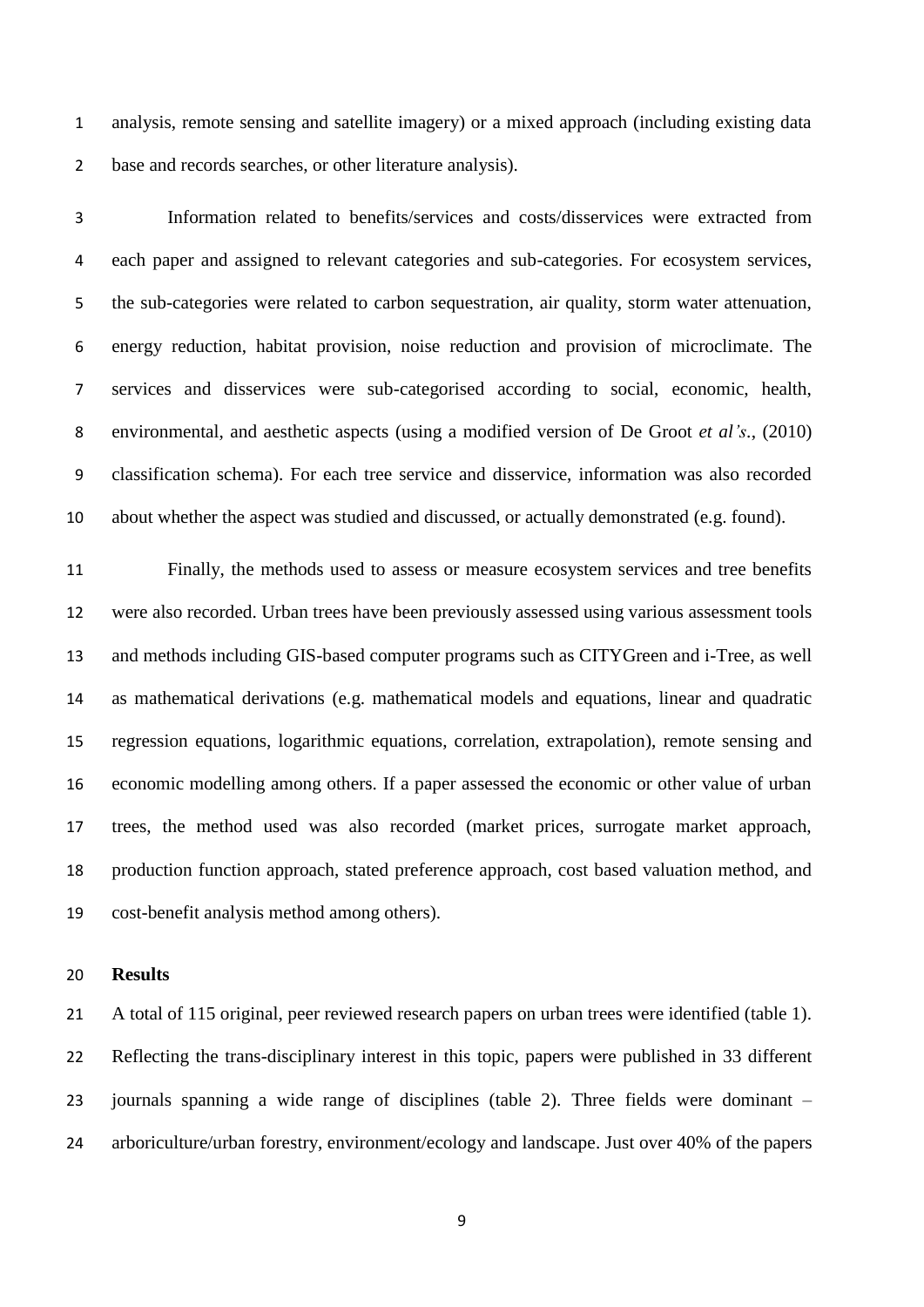were published in arboriculture and forestry journals, with 28 (24.4%) of the papers published in *Arboriculture and Urban Forestry* (previously *Journal of Arboriculture)* and 14 (12.2%) published in *Urban Forestry and Urban Greening*. The next most common discipline was environment and ecology, with 28 (24%) papers of which 7 (6%) were in *Environmental Pollution,* and 5 (4.4%) each in *Urban Ecology* and *Atmospheric Environment*. This was followed by landscape, with 20 (17.4%) papers in total; all but one published in the journal *Landscape and Urban Planning*. Other disciplines were represented but their contributions to date have not been as substantial. For example, *Ecological Economics* published 4 (3.4%) papers while the *Journal of Forestry*, *Energy and Buildings*, *Building and Environment* and the *Journal of Environmental Management* published 3 (2.6%) papers each. Twenty one journals contained just a single paper.

- 
- 

## INSERT TABLE 1 AROUND HERE

 The earliest research paper (examining the status of municipal tree programs across 72 cities in the United States) was published in *Urban Ecology* (Beatty and Heckman, 1981) (see table 1). The same issue of that journal also published a research paper on Syracuse (New York) street tree diversity (Sanders, 1981). Since then, research on urban trees has escalated substantially, with 7% of papers published in the 1980"s, 20% in the 1990"s and 50% published from 2000 to the end of 2009 (table 1). From 2010 to March 2011 alone a further 25 (22%) papers were published, of which 7 (6%) were published in *Landscape and Urban Planning* and *Urban Forestry & Urban Greening*.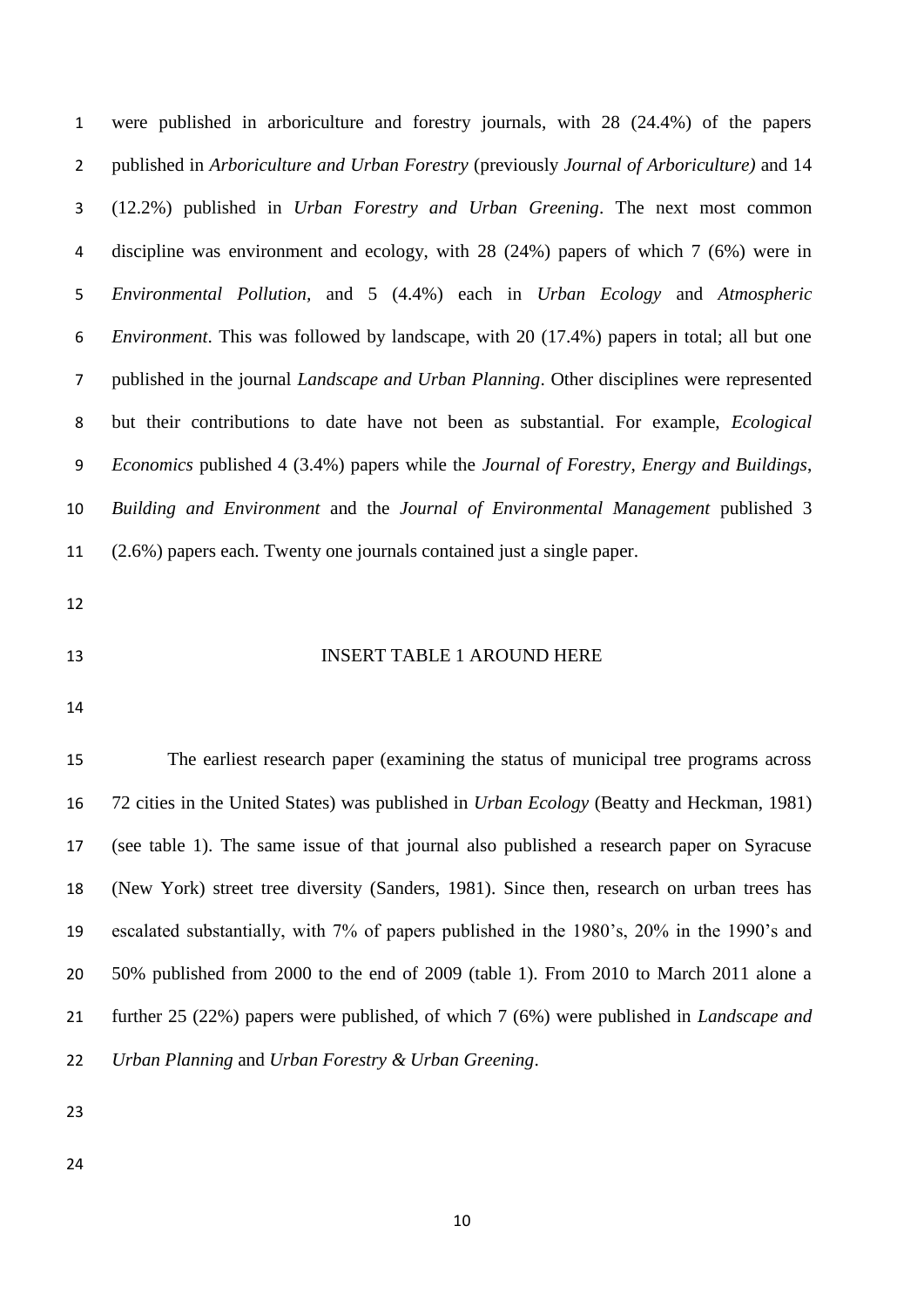## *Geographic distribution of studies*

 Urban trees have attracted diverse scholarly interest, across the globe. Although research is predominantly from within North America (63.5% of papers), other continents are represented, including: Asia (14.8%), Europe (6.9%), Africa (5.2%), South America (2.6%) and Australia (3.5%) (see figure 2). Most papers examined urban trees growing in the subtropical climatic zones (41.7%), with continental zones (16.5%) also well represented. Studies across two or more climatic zones accounted for 24.3% of published papers (figure 3). Out of the 73 papers looking at urban trees in North America, 21 provided comparative analysis of urban trees across different cities and climatic zones. Some cities were the focus of several papers including Syracuse (5), Los Angeles (4), Sacramento (4), Chicago (3), and Philadelphia (3) in the USA, Santiago (3) in Chile, Tel Aviv (3) in Israel, and Tshwane (3) in South Africa (table 1). A total of twelve papers (10.5%) studied urban trees within a megacity including four in Los Angeles (Corchnoy *et al.*, 1992; Akbari *et al.*, 2001; Longcore *et al.*, 2004; McPherson *et al.*, 2011), two each in Beijing (Profous, 1992; Yang *et al.*, 2005) and London (Tiwary *et al.*, 2009; Tallis *et al.*, 2011), one each in Cairo (Fahmy *et al.*, 2010), Guangzhou (Jim and Chen, 2008), New York (Morani *et al.*, 2011) and Tokyo (Gao and Asami, 2007).

#### INSERT FIGURE 2 AROUND HERE

## *Methods used in urban tree research*

 A wide range of methods have been used to assess urban trees. Many studies have used multiple methods to collect data (figure 3). Most studies (60%) have employed natural science methods; social science methods and mixed methods were each used by just 13.9% of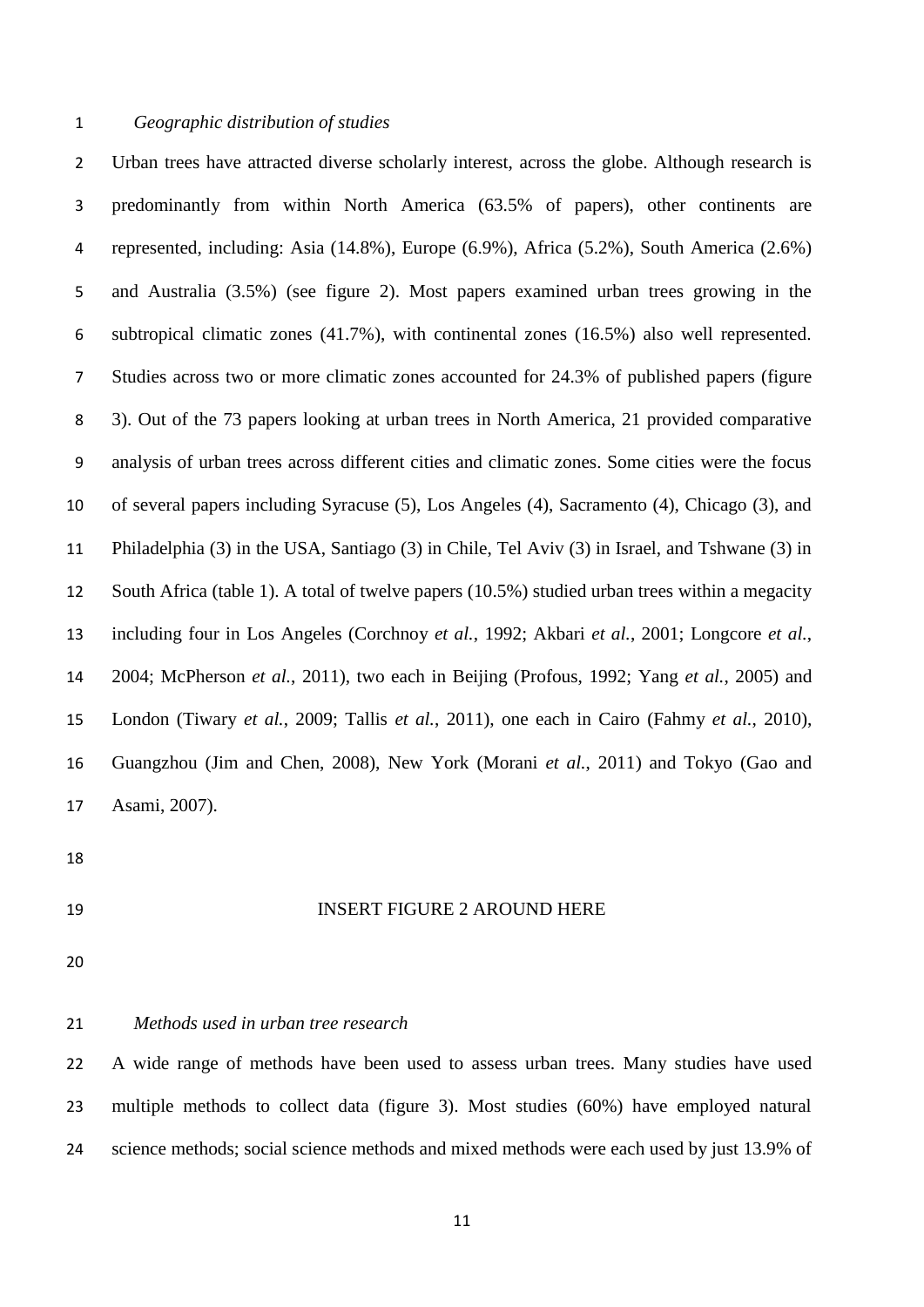studies, while 12.1% of studies used other methods including data from previous studies. Under half of the papers (39.1%) used field surveys and samples, followed by literature analysis and simulation (32.2%), existing data base and record searches (24.3%), and field experiments (21.7%). Only 14.8% of studies used surveys, followed by questionnaires (7.8%), interviews (4.3%), and case studies (2.6%). No studies used observations, content/text analysis or focus groups – pointing to possible lacunae in the research (table 3).

- 
- 

## 8 INSERT TABLE 2 AROUND HERE

 In keeping with a general trend to quantify and assign monetary value to ecosystem services and management, nearly all studies (91.3%) adopted quantitative research strategies, with few using mixed approaches (5.2%) (see figure 3). Most of the identified research papers (79.1%) used mathematical derivations, while 12 (13.9%) used the program i-Tree, and only 3 used the program CITYGreen (figure 3). Of the 115 papers identified, only 42 (36.5%) studied tree values, with some studies using more than one method (see table 4). The cost-benefit analysis method was used by 18 (15.6%) studies, followed by the hedonic pricing method used by 11 (9.5%) of studies, as part of the surrogate market approach. As part of the cost based valuation method, replacement cost and preventative expenditure methods were used by 6 and 3 studies respectively, while the contingent valuation method was used by just 3 studies. Though 32 (28%) studies used a production function approach to 21 quantify the tree services/disservices, only six (5.2%) of them actually assigned a dollar value to the tree services/disservices (e.g. Nowak *et al.*, 2006; Escobedo *et al.*, 2010; McPherson *et al.*, 2011).

### INSERT FIGURE 3 AROUND HERE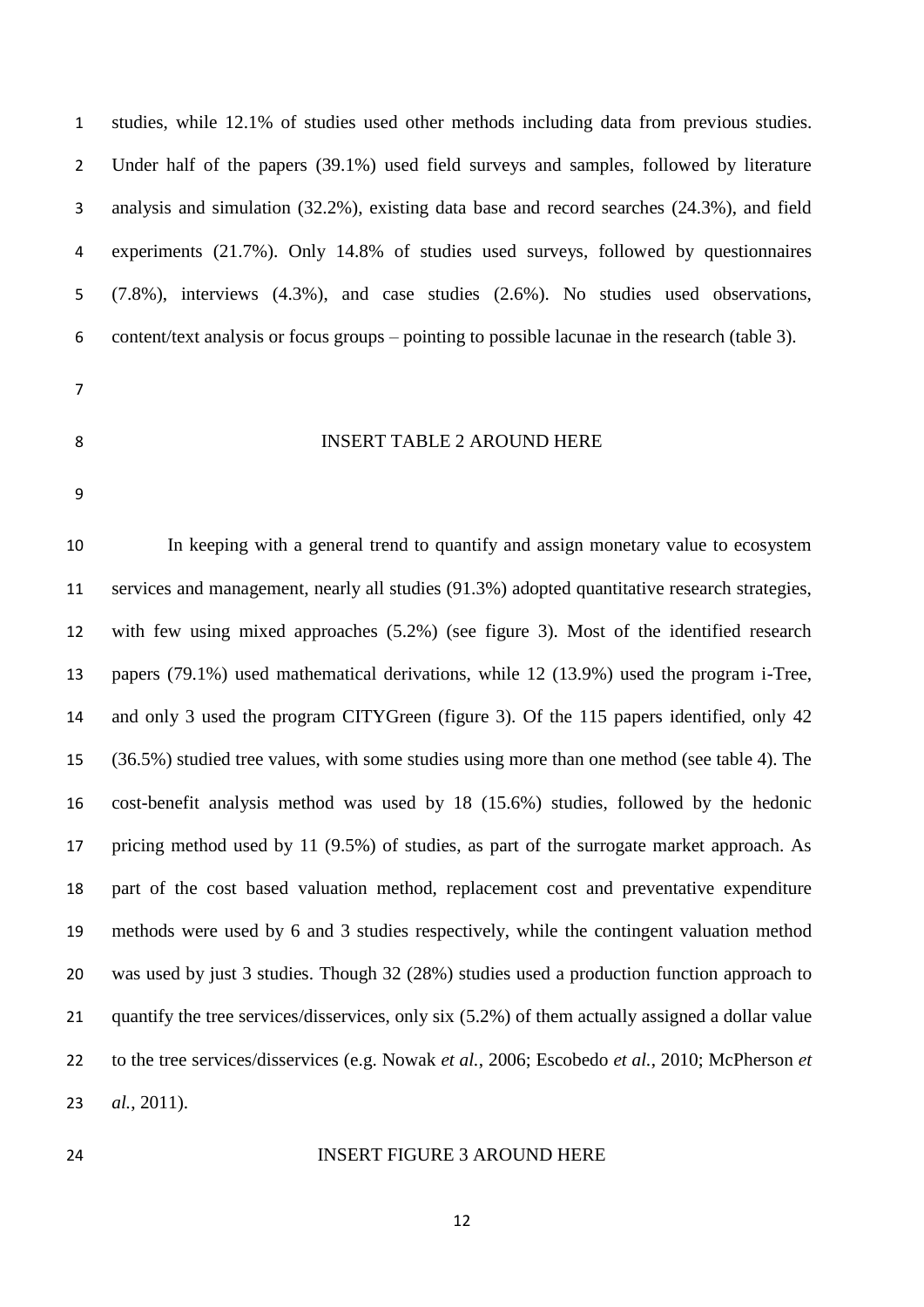## *Benefits provided by urban trees*

 In this section we refer to the term "demonstrated". Demonstrated means that a study not only discussed a cost or benefit, but the study also provides evidence that such a cost of benefit actually exists. Urban trees have been found to provide social, economic, health, visual and aesthetic benefits to humans, with 34 (29.6%) papers discussing these benefits (see table 5). Of the 28 (24.3%) papers examining economic benefits, all but one demonstrated an economic benefit from urban trees. Increasing property value was the most common benefit (demonstrated by 12 papers). Other demonstrated economic benefits included: reduced expenditure on air pollution removal (6 papers); reduced expenditure on storm water infrastructure (3 papers); saved investment in new power supplies (2 papers); reduced heating and cooling costs (2 papers); and reduced time on housing market for selling property (1 paper) among others. Only seven papers (6%) examined social benefits, with five demonstrating an actual benefit which was often associated with increased quality of life. Health benefits were the focus of just five studies (4.3%), with only one study demonstrating the actual benefit of stress relief (Lohr *et al.*, 2004), and one demonstrating the benefits of "averting respiratory hospital admissions and premature death" (Tiwary *et al.*, 2009). Other papers merely mentioned reduced stress, improved physical health, and faster recovery from illness. Visual and aesthetic benefits were examined by six papers (5.2%), with five demonstrating a benefit - improved scenic quality. Other demonstrated aesthetic benefits included: providing a sense of place and identity, creating seasonal interest, and providing privacy.

- 
- 

## INSERT TABLE 3 AROUND HERE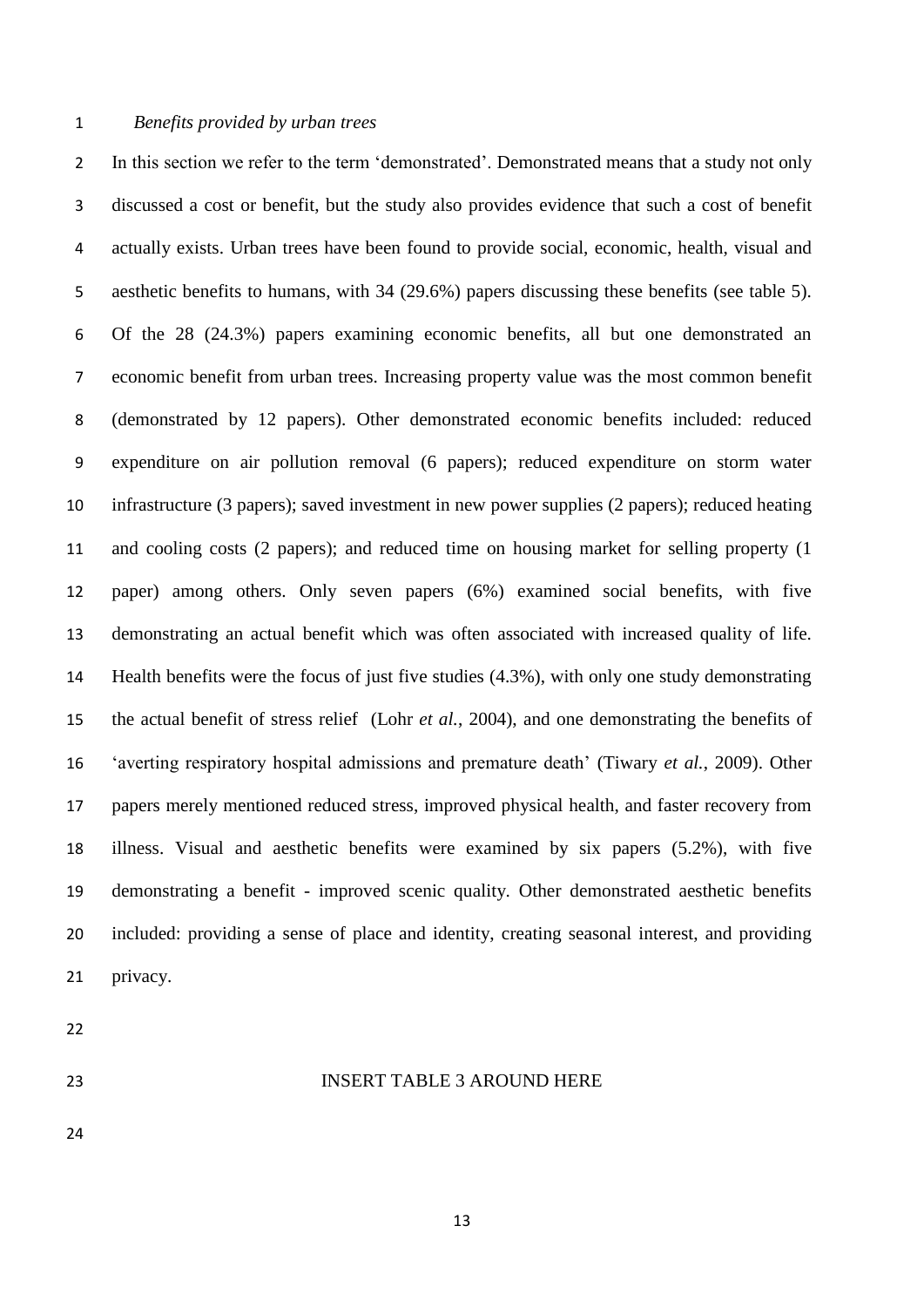### *Ecosystem services provided by urban trees*

 Ecosystem services provided by urban trees have been either demonstrated or simply examined in just over than half the papers assessed (62 papers; 53.9%) (see table 6). This included papers examining ecosystem services related to carbon storage and sequestration, air quality improvement, storm water attenuation, energy conservation, habitat preservation, noise reduction and microclimate amelioration. Most papers examined more than one aspect of ecosystem services associated with urban trees. Of the 62 papers examining ecosystem services, 38 (33%) examined air quality, of which 34 (29.5%) demonstrated changes in air quality from urban trees. Demonstrated air quality improvement included: removing pollutants such as airborne particle matters/suspended particles, ozone, sulphur dioxide, nitrogen dioxide and carbon monoxide followed by filtering air reducing carbon dioxide emissions, producing oxygen, and removing dust and smog (table 6).

## 14 INSERT TABLE 4 AROUND HERE

 Of the 30 papers examining carbon, 27 (23.5%) demonstrated the effect of storing/sequestering carbon. Of the 25 papers examining the effect of urban trees on microclimate, all found an effect including: providing shade, reducing air temperature, reducing heat island effects, modifying microclimate, reducing wind speed followed by reducing solar radiation, relative humidity, glare and reflection. Of the 20 studies on energy related ecosystem services, 18 (15.6%) found an effect including: reducing household annual energy use, lowering summer energy use, lessening seasonal cooling, and diminishing carbon dioxide emissions from power plants. Only ten papers (8.6%) addressed storm water related ecosystem services, and nine of those demonstrated storm water services such as: reducing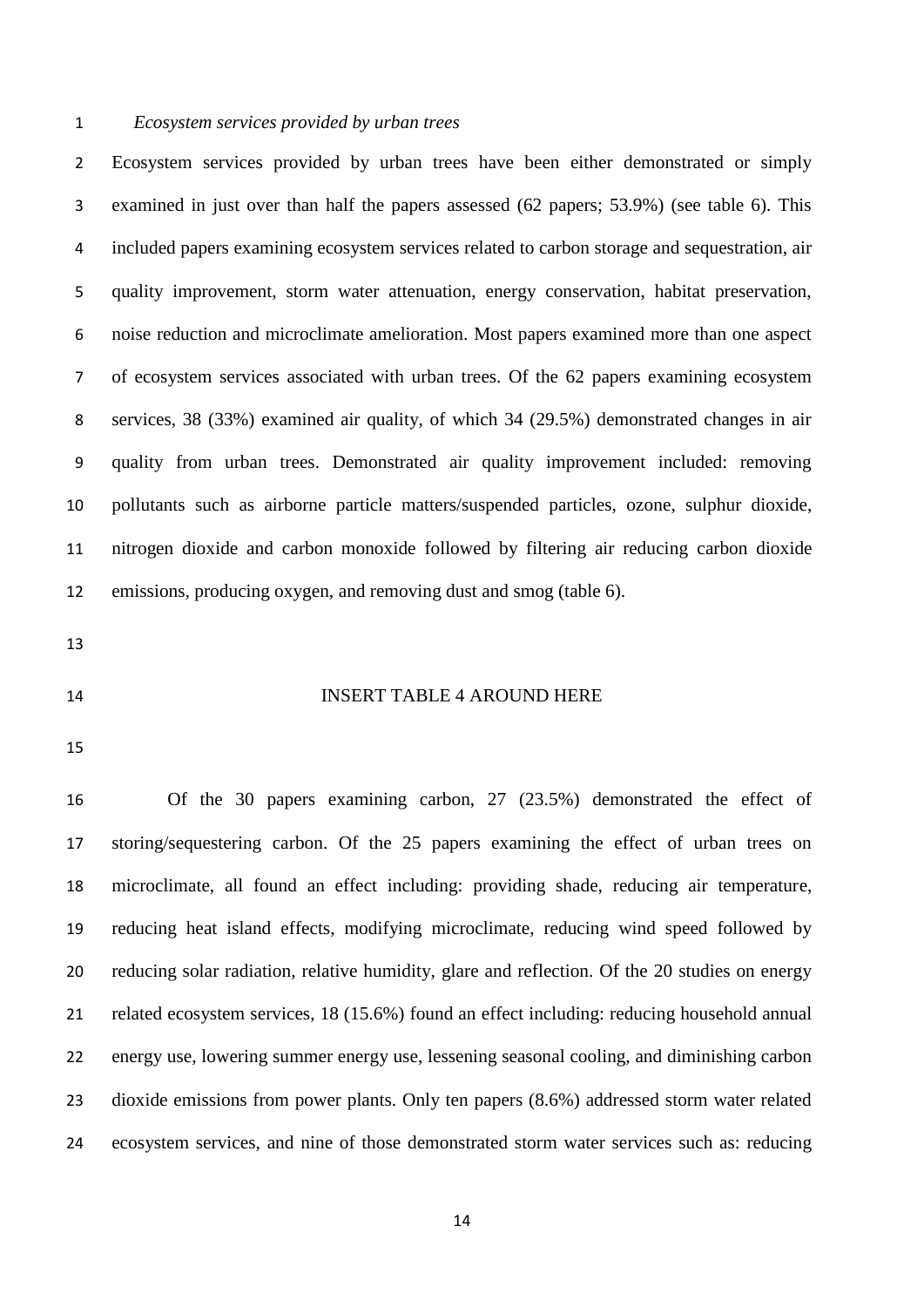the rate and volume of storm water runoff, minimising flooding damage, improving water quality and recharging groundwater. Of the eight papers (7%) that examined noise related ecosystem services provided by trees, five found noise reduction and one found they "reduced apparent loudness" (Bolund and Hunhammar, 1999). Only seven papers (6%) examined the wildlife habitat benefits of urban trees, and of those five demonstrated this ecosystem service (table 7).

## INSERT TABLE 5 AROUND HERE

### *Ecosystem disservices associated with urban trees*

 Out of 115 papers reviewed, 18 (15.6%) either demonstrated or merely studied and discussed problems and hazards associated with urban trees (table 7). The most prevalent problems examined were environmental ones (19 papers), of which 17 studies demonstrated problems. Generating and releasing volatile organic compounds was the predominant "demonstrated" environmental problem (12 papers) followed by: reduced solar access; carbon pollution through landscape and tree management practices; tree-root-induced cracked sidewalks; maintenance problems caused by dropped branches, leaves, flowers and seeds; and pollen. Four papers examined health problems, three of which demonstrated problems - increasing allergies from pollen, and promoting insect and other animal attacks (e.g. nesting birds). Four papers examined visual and aesthetic problems, three of which demonstrated the problem of obscured views. Just one paper examined social problems, including inducing fears of crime, disease, insects and other animals (Dwyer *et al.*, 1992).

 Only seven papers (6%) looked at the costs and expenditures aspect of urban trees with six demonstrating the same. Of the various costs involved, those related to planting, establishment, maintenance, management and urban infrastructure repairs were the most commonly studied and demonstrated (table 7).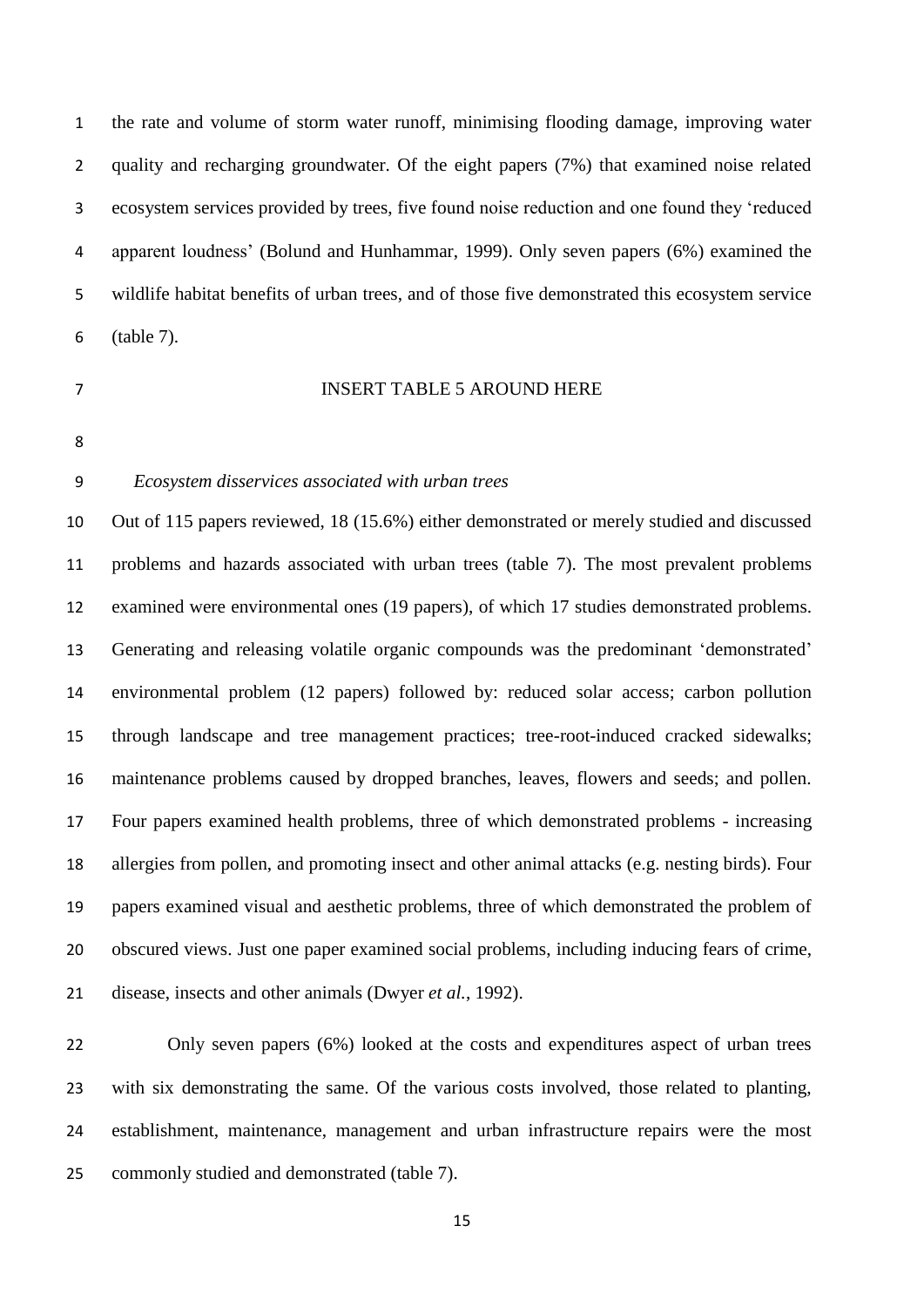#### 1 INSERT TABLE 6 AROUND HERE

# 

### *Ecology of urban trees*

 As discussed at the beginning of this paper, the systematic review also addressed the ecology of urban trees, with a view to assessing whether studies have reported interactions between urban tree ecology and tree benefits and costs. Less than half the papers (36.5%) addressed the ecology of urban trees (table 8). Out of these 42 papers, 29 (69%) were related to aspects of tree populations, with 11 papers focusing on assessment of "urban forest structure". Ten papers were related to tree growth, including predicting diameter, height, crown width, and leaf area of trees. Comparatively fewer papers studied and demonstrated issues related to tree selection (12%). Fewer still (9.5%) considered issues such as: the relationships between street-tree characteristics and tree use by urban birds; the influence of urban environments on tree vitality, and developing sustainability indicators for urban trees. The dearth of papers on these topics is taken up in the discussion.

- 
- 

#### INSERT TABLE 7 AROUND HERE

#### **Discussion**

 This systematic analytical review of the literature has considered English-language research papers on urban trees. The systematic review has demonstrated that research on urban trees is geographically limited (predominantly North American focused) but is diverse in scope. As shown in figure 2, most research to date has been conducted in cities within the United States (USA). Limited research has been undertaken in cities within other English speaking countries such as Australia, Canada, United Kingdom, South Africa and New Zealand. Such limited geographic distribution could be attributed to several factors including: (1) the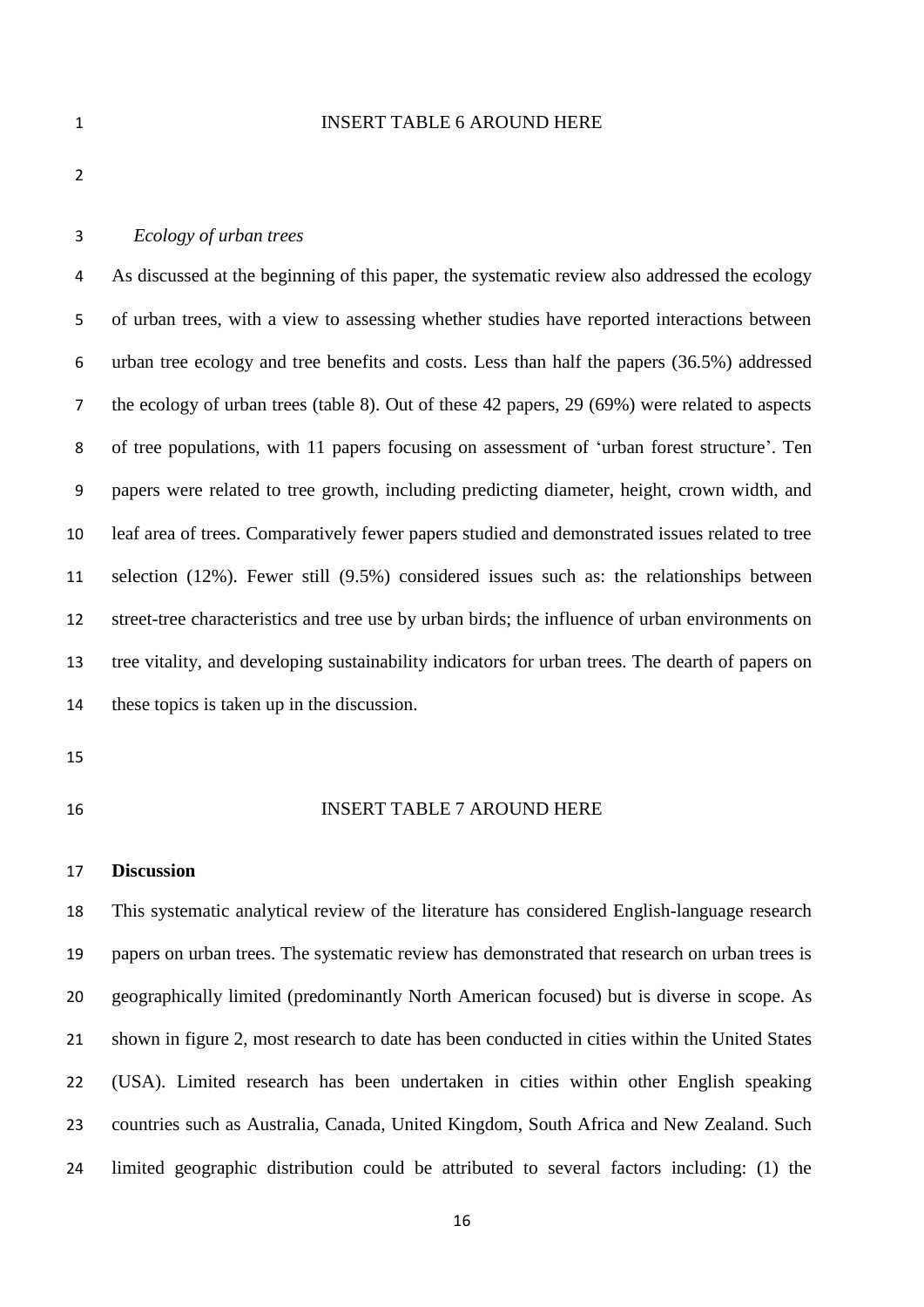database search of this study was limited to English language journals; (2) there may be a greater interest in studying urban and street trees in the USA than elsewhere and; (3) there are comparatively more academics in the USA conducting research on urban and street trees than in other countries. It is likely that the first and third explanations account for most of the observed urban tree research disparities.

 In contrast to the narrow geographic distribution of research, urban trees have attracted scholarly research interest from a wide range of natural and social science disciplines, including: arboriculture, forestry, environmental science, ecology, energy, geography, landscape planning / architecture, and economics. This diversity could reflect the complex nature of urban tree services, their wide-ranging implications for built environments, and increasing attention within the academy to what have been termed "socio-natures" or "coupled human-natural systems" (Swyngedouw and Heynen, 2003; Swyngedouw, 2010). The diverse cross-disciplinary interest in urban trees also partly accounts for why different studies used different field methods – reflecting disciplinary predilections and biases.

- 
- 

## INSERT TABLE 8 AROUND HERE

 Papers related to disciplines of arboriculture and forestry, environment and ecology and landscape planning/architecture have dominated the literature. They have focused on an array of urban tree benefits (Tyrväinen and Väänänen, 1998; Gorman, 2004) and services (Rowntree and Nowak, 1991; McPherson *et al.*, 1997; McPherson, 2003; Lohr *et al.*, 2004; Soares *et al.*, 2011) including social, economic, environmental, health, visual, aesthetic and other benefits (Dwyer *et al.*, 1992; Jim and Chen, 2009b; McPherson *et al.*, 2011). However, papers related to the disciplines of geography and economics were more concerned with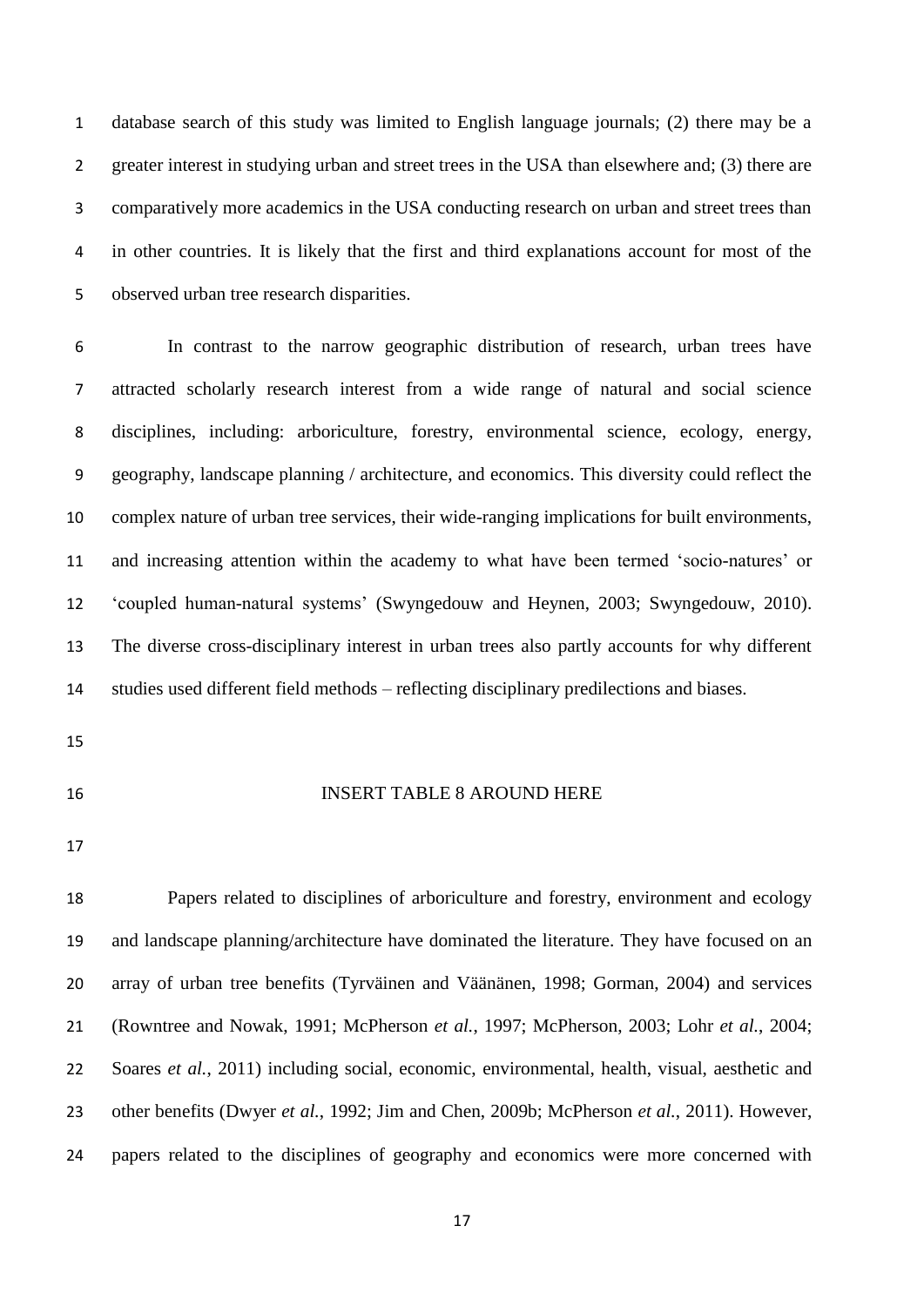studying aspects of urban trees related to socio-demographic and socio-cultural concerns, such as land - use and land management issues, socio-ecological issues such as equity of access to ecosystem benefits, and human-environment interactions (Bolund and Hunhammar, 1999; Longcore *et al.*, 2004; Mansfield *et al.*, 2005; Jim and Chen, 2009a; Pandit and Laband, 2010a; Sander *et al.*, 2010) with only two studies actually demonstrating ecosystem services (Kooten *et al.*, 2002; Vesely, 2007).

 Researchers" choice of study methods has been influenced by several factors, including: scale of the study area, purpose of the study, and availability of information and data. Field surveys, samples and experiments have primarily been used for analysis where it has been feasible to assess all existing trees (Heisler, 1986a; Corchnoy *et al.*, 1992). Techniques including GIS, aerial photography and remote sensing have been used for relatively larger study areas encompassing regions, metropolitan areas and cross-city, inter- state and international comparative research (Nowak, 1996; Nowak *et al.*, 2001; Myeong *et al.*, 2006; Walton *et al.*, 2008; McPherson *et al.*, 2011). Depending on data availability, researchers have mostly studied either one or just a couple of significant benefits/ecosystem services, and in isolation, rather than comparing all benefits across range of species, cities and climate zones. Consequently, urban tree researchers have yet to establish a uniformly- accepted way to determine the absolute benefit or cost and value(s) of urban tree species across geographical boundaries.

 While this systematic review has focused specifically on urban trees, many urban tree papers also discussed urban forest structure. Urban forest structure (including species composition, tree leaf-surface area) across different cities in different climate zones appears to be influenced by number of key factors including: urban morphology (e.g. patterns of horizontal and vertical urban development and distribution of open spaces); natural factors (e.g. temperature, rainfall, soil characteristics, hydrology etc.); and human management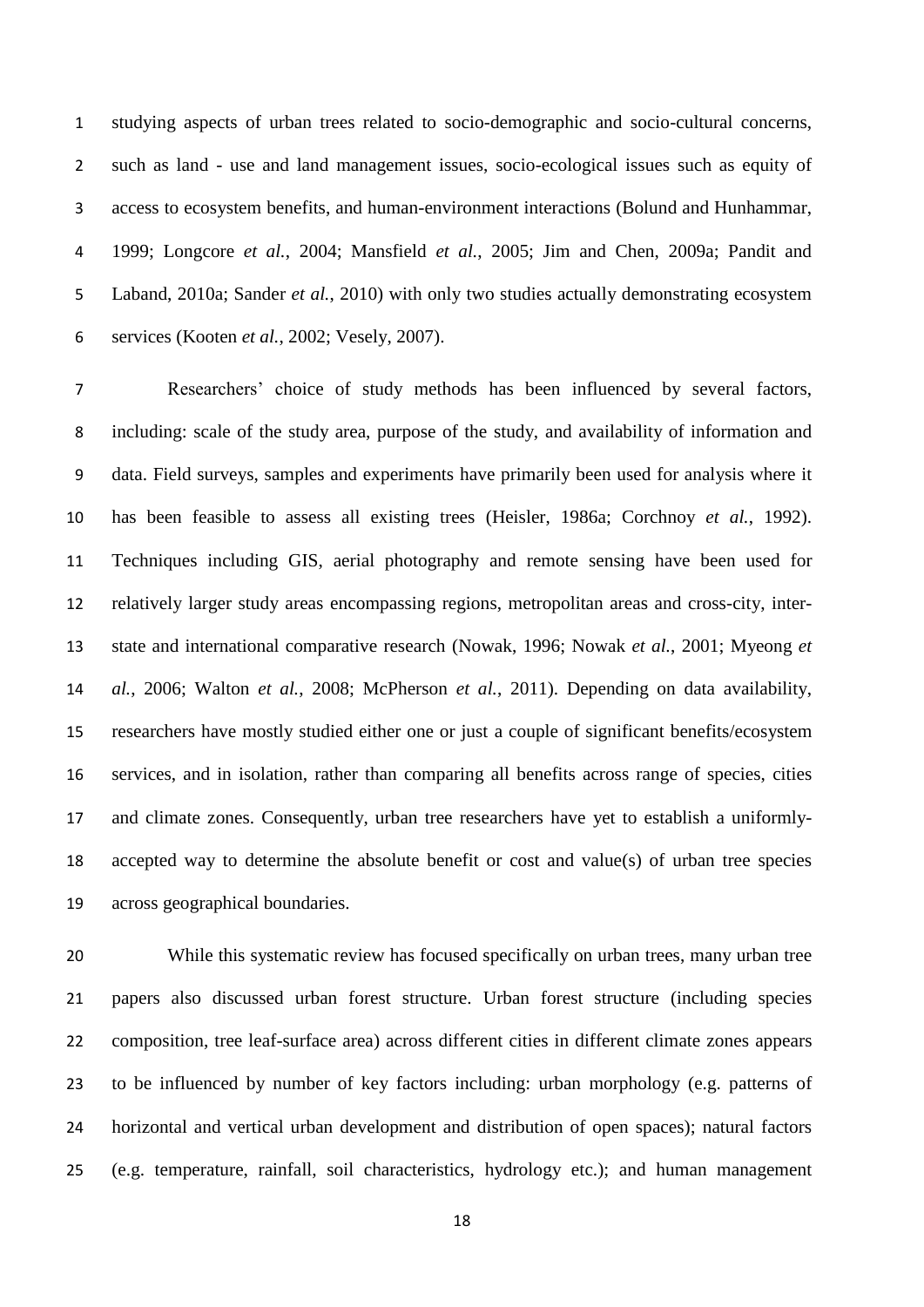systems (e.g. land-use distributions, municipal tree planting programs, maintenance regimes etc.) (Sanders, 1984; Jim, 1992; Chen and Jim, 2008). However, a more systematic review of the "urban forest literature" should be undertaken to determine the generalisability of these findings, because papers that focus specifically on urban trees are a subset of the urban forest literature.

 Urban tree structure and physiology appears to play a strong role in shaping urban tree ecosystem (dis)services. Studies have found that the extent of urban tree benefits and costs, and ecosystem services/ disservices, depends on several factors including: tree structure and physiology (e.g. tree size, trunk diameter at breast height, leaf area, leaf biomass, evergreen vs. deciduous) (Nowak, 1996; McPherson *et al.*, 1997; Nowak, 2008; Escobedo and Nowak, 2009; Tallis *et al.*, 2011); the character of the built environment (e.g. high-density urban form with isolated tree pockets compared with lower-density development with contiguous tree-13 lined corridors) (NG *et al.*, 2012); and surrounding 'natural' environmental conditions (e.g. visibility, air temperature, precipitation, relative humidity, wind speed etc.) (Heisler, 1986a; Gómez-Muñoz *et al.*, 2010; Hamada and Ohta, 2010; Tsiros, 2010).

 Although similarities exist between studies for the generic categories of urban tree benefits (e.g. social, economic, aesthetic), as well as generic ecosystem services (i.e. carbon sequestration, air quality, storm water) and disservices (i.e. social, environmental, and economic costs), the actual extent of specific benefits and services varies considerably across geographical boundaries (Nowak *et al.*, 2002a; McPherson, 2003; McPherson *et al.*, 2005; Stoffberg *et al.*, 2010). For example, in comparison to most U.S. cities, Lisbon"s street trees have a higher benefit–cost ratio of 4.48:1, but less than that reported for NewYork City (5.80:1) and Indianapolis (6.09:1) (Soares *et al.*, 2011). In Modesto California, of the ten species evaluated, *Platanus acerifolia* (the London Plane Tree) was the outstanding performer (with benefit-cost ratio 24.3:1) (McPherson, 2003). While *Platanus acerifolia* is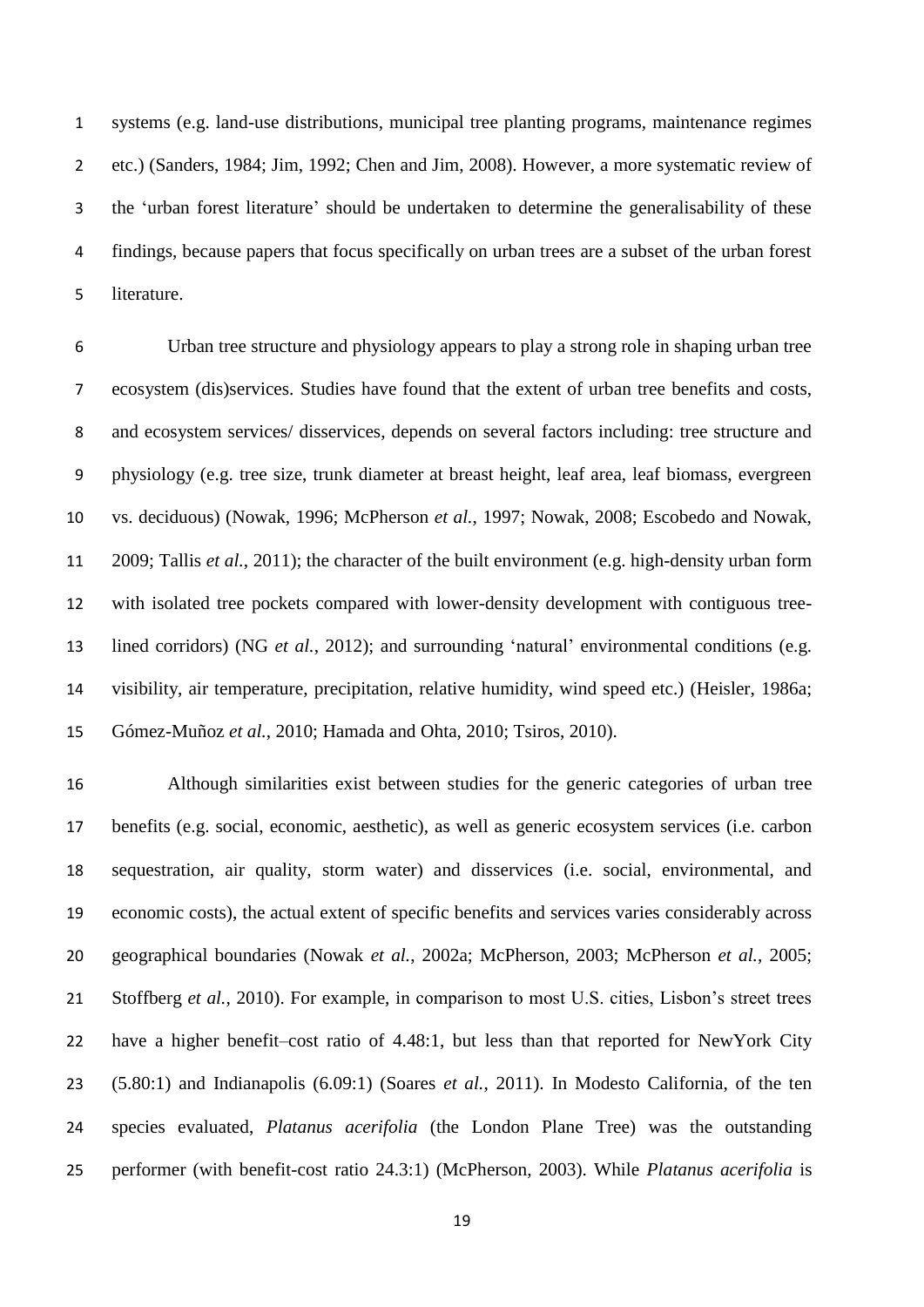widely distributed in cities in both temperate and subtropical climates in Europe, Asia, North America, South America and Australia, we are unaware of any study that has compared the costs and benefits of this urban tree across different cities located within different climatic zones. This tree also has a range of negative health effects (e.g. asthma), resulting in some cities recommending its replacment with other species, thus negating some of the benefits the tree provides.

 Also, across geographical boundaries some benefits and ecosystem services provided are more significant than others (McPherson *et al.*, 2005; Stoffberg *et al.*, 2010; Soares *et al.*, 2011). For example, while the value of energy savings (\$6.20/tree), carbon dioxide reduction (\$0.33/tree) and air pollutant deposition (\$5.40/tree) in Lisbon were comparable to several other USA cities, the large values associated with stormwater runoff reduction (\$47.80/tree) and increased real estate value (\$144.70/tree) were substantially greater than values obtained in U.S. cities (Soares *et al.*, 2011). However, for the purpose of the above analysis in i-Tree 14 software<sup>2</sup> (which is based on US urban tree data), for each of the predominant species in the Lisbon inventory, a corresponding tree species from US reference cities had to be assigned to achieve a "best fit" scenario. So direct comparability was very limited.

 Though previous urban tree research has been diverse (as discussed above), there are six significant problems that remain poorly represented in the literature, thus warranting further investigation. These include: (1) assessing whether there are differences in how planted trees and natural vegetation remnants perform within urban environments; (2) assessing the ecosystem services of urban trees within and between megacities across 22 different climatic zones; (3) analysing and comparing tree benefits, ecosystem services, costs and problems within urban environments of different cities in different climatic zones; (4) assessing appropriate economic valuation methods and assessment tools for trees to

**.** 

<sup>&</sup>lt;sup>2</sup> i-TREE, UFORE and STREETS are part of the same software programs but not the same models.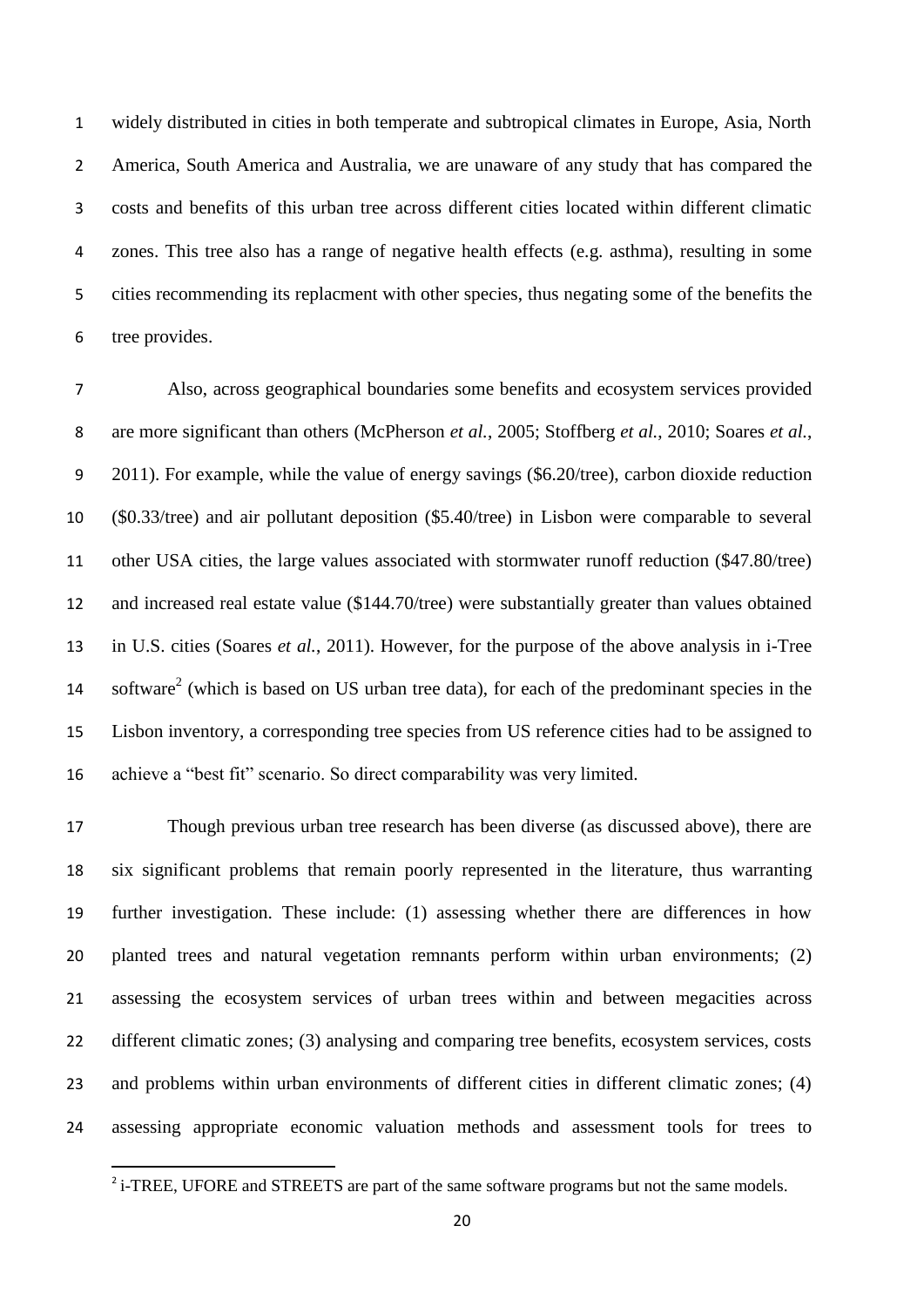accommodate and reflect local environmental and economic conditions; (5) exploring attitudes of municipal managers and residents towards trees within urban environments and; (6) assessing the economic and non-market values attached to urban tree services by urban land managers, decision-makers and local authorities.

 In particular, future research might seek to quantify if the same tree species provides different benefits in different parts of the world. It would also be useful to know what information would be required to modify the algorithms of urban tree assessment tools so that the same tool could be used to accurately quantify tree benefits in different cities in different countries with both similar and different climates. For example, there are only a few studies that have employed CITYgreen or i-Tree outside the United States (e.g. Zhang *et al.*, 2006; Peng *et al.*, 2008), and it is not clear whether they successfully modified storm-water algorithms to account for local conditions; nor is it clear if species not endemic to the USA were successfully evaluated by these USA-based applications.

 It is also important to understand how stressful urban environments affect the ability of urban trees to provide various ecosystem services, and in turn how this affects the veracity of assessment tools such as CITYgreen, which employ algorithms based on data from non- urban plantations. Such research is essential and will help scholars and land managers to better understand the role and significance of trees within built environments, and to improve education programs designed to influence residents" perceptions of urban trees, thus providing a more-compelling argument for urban greening.

 Finally, it is likely that urban tree literature from Japan, China and the emerging industrialised economies of South America and India will contain insights that have not been addressed by this review. This is a limitation, and future research should endeavour to undertake a multi-language review on this topic to address the problematic assumption that most scientific research is published in English-language journals.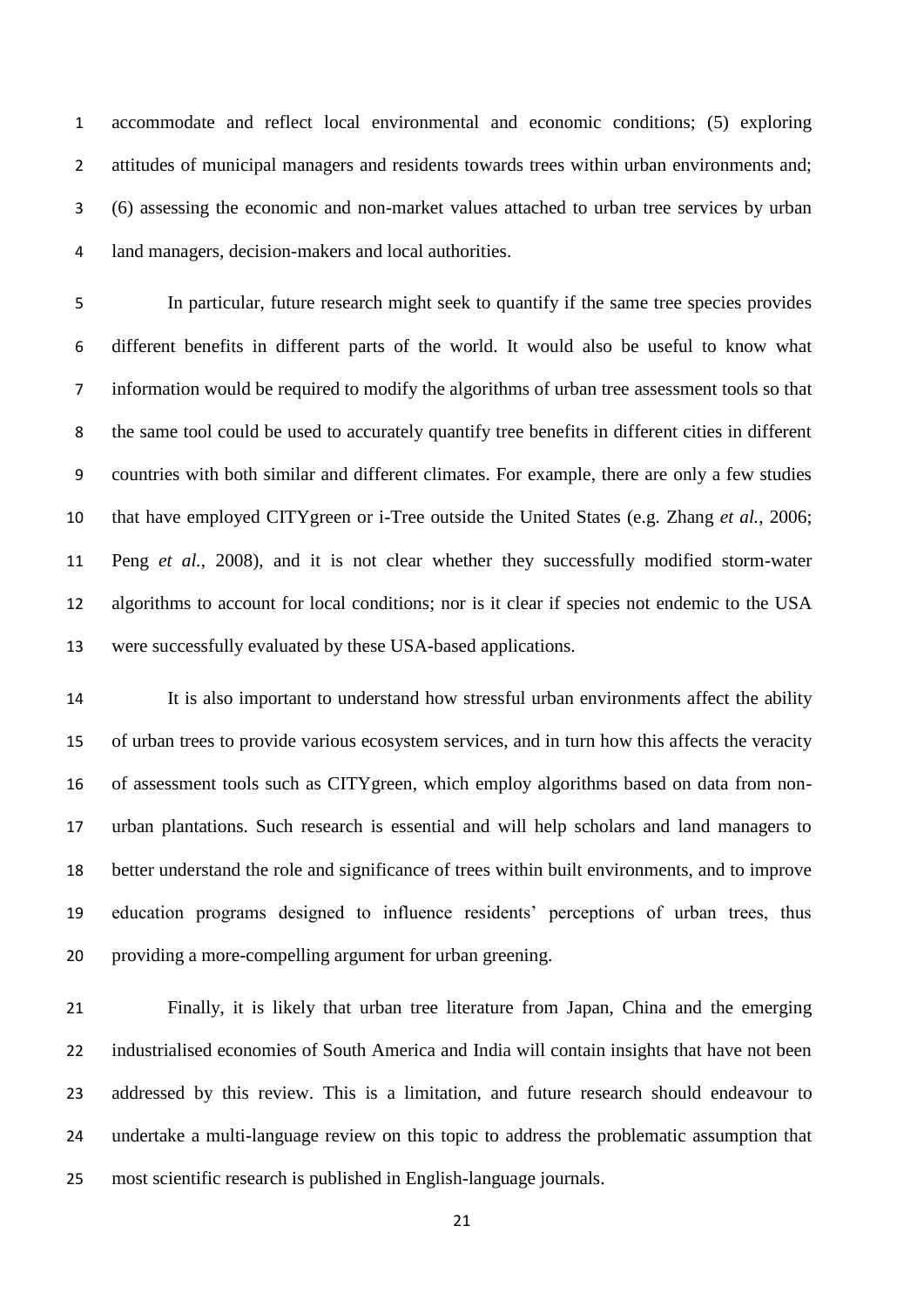## **Conclusions**

 Increased urbanisation is destroying natural ecosystems and degrading the environment of urban areas. The services provided by urban trees can mitigate some of these problems. Current urban tree literature addresses a wide range of issues, but is quite limited in terms of geographical distribution. Moreover, the social aspects of urban tree management appear to be poorly represented in the literature. While isolated attempts have previously been made to address some of these issues, it is now essential to initiate a holistic research agenda with the aim of better understanding the cumulative effect of urban tree benefits, tree services and disservices, resident and land manager perceptions, and the impact of these perceptions on decision-makers and local authorities. Additional research to understand and adequately quantify the ecosystem services provided by urban trees outside North America should greatly assist urban land managers in making a better case for urban forestry and urban greening.

#### **Acknowledgements**

 We gratefully acknowledge the valuable advice, suggestions and feedback offered by the anonymous reviewers. All errors and omissions remain our own. The map of urban tree papers was prepared by Dr Christina Qi Li, research associate, Griffith School of Environment.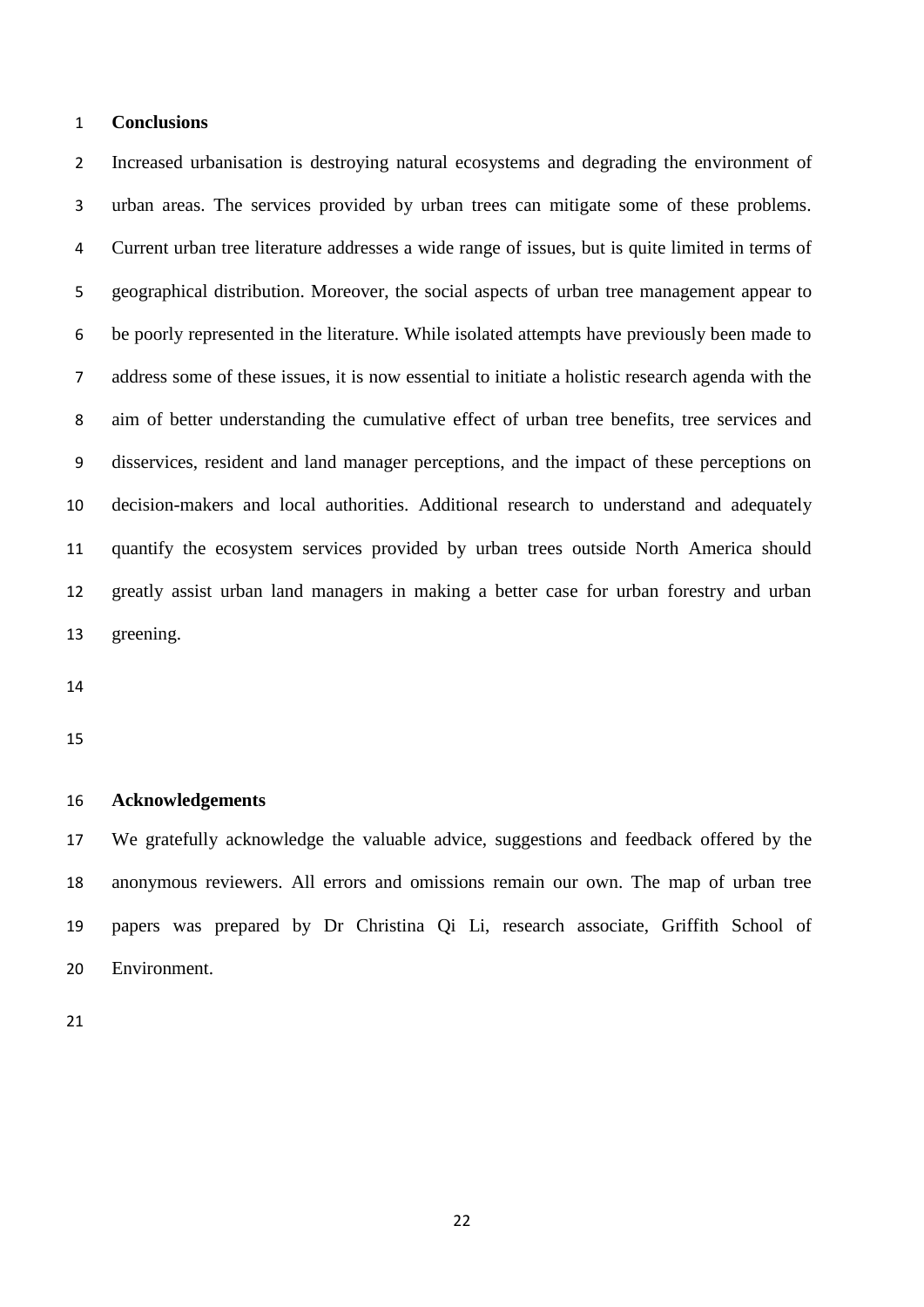# **References**

| ۰.  |
|-----|
| S   |
| . . |
|     |

| 3              | Akbari, H., 2002. Shade trees reduce building energy use and CO2 emissions from power plants.        |
|----------------|------------------------------------------------------------------------------------------------------|
| 4              | Environmental Pollution, 116, Supplement 1, S119-S126.                                               |
| 5              | Akbari, H., Pomerantz, M. and Taha, H., 2001. Cool surfaces and shade trees to reduce energy use     |
| 6              | and improve air quality in urban areas. Solar Energy, 70, 295-310.                                   |
| $\overline{7}$ | Alberti, M. and Marzluff, J.M., 2004. Ecological resilience in urban ecosystems: linking urban       |
| 8              | patterns to human and ecological functions. Urban ecosystems, 7, 241-265.                            |
| 9              | Amir, S. and Misgav, A., 1990. A framework for street tree planning in urban areas in Israel.        |
| 10             | Landscape and Urban Planning, 19, 203-212.                                                           |
| 11             | Anderson, L.M. and Cordell, H.K., 1988. Influence of trees on residential property values in Athens, |
| 12             | Georgia (U.S.A.): A survey based on actual sales prices. Landscape and Urban Planning, 15,           |
| 13             | 153-164.                                                                                             |
| 14             | Arthur, T.E. and Martin, S.D., 1981. Street tree directory. Royal Australian Institute of Parks &    |
| 15             | Recreation, Melbourne.                                                                               |
| 16             | Beatty, R.A. and Heckman, C.T., 1981. Survey of urban tree programs in the United States. Urban      |
| 17             | Ecology, 5, 81-102.                                                                                  |
| 18             | Benjamin, M.T., Sudol, M., Bloch, L. and Winer, A.M., 1996. Low-emitting urban forests: A            |
| 19             | taxonomic methodology for assigning isoprene and monoterpene emission rates. Atmospheric             |
| 20             | Environment, 30, 1437-1452.                                                                          |
| 21             | Benjamin, M.T. and Winer, A.M., 1998. Estimating the ozone-forming potential of urban trees and      |
| 22             | shrubs. Atmospheric Environment, 32, 53-68.                                                          |
| 23             | Bolund, P. and Hunhammar, S., 1999. Ecosystem services in urban areas. Ecological Economics, 29,     |
| 24             | 293-301.                                                                                             |
|                |                                                                                                      |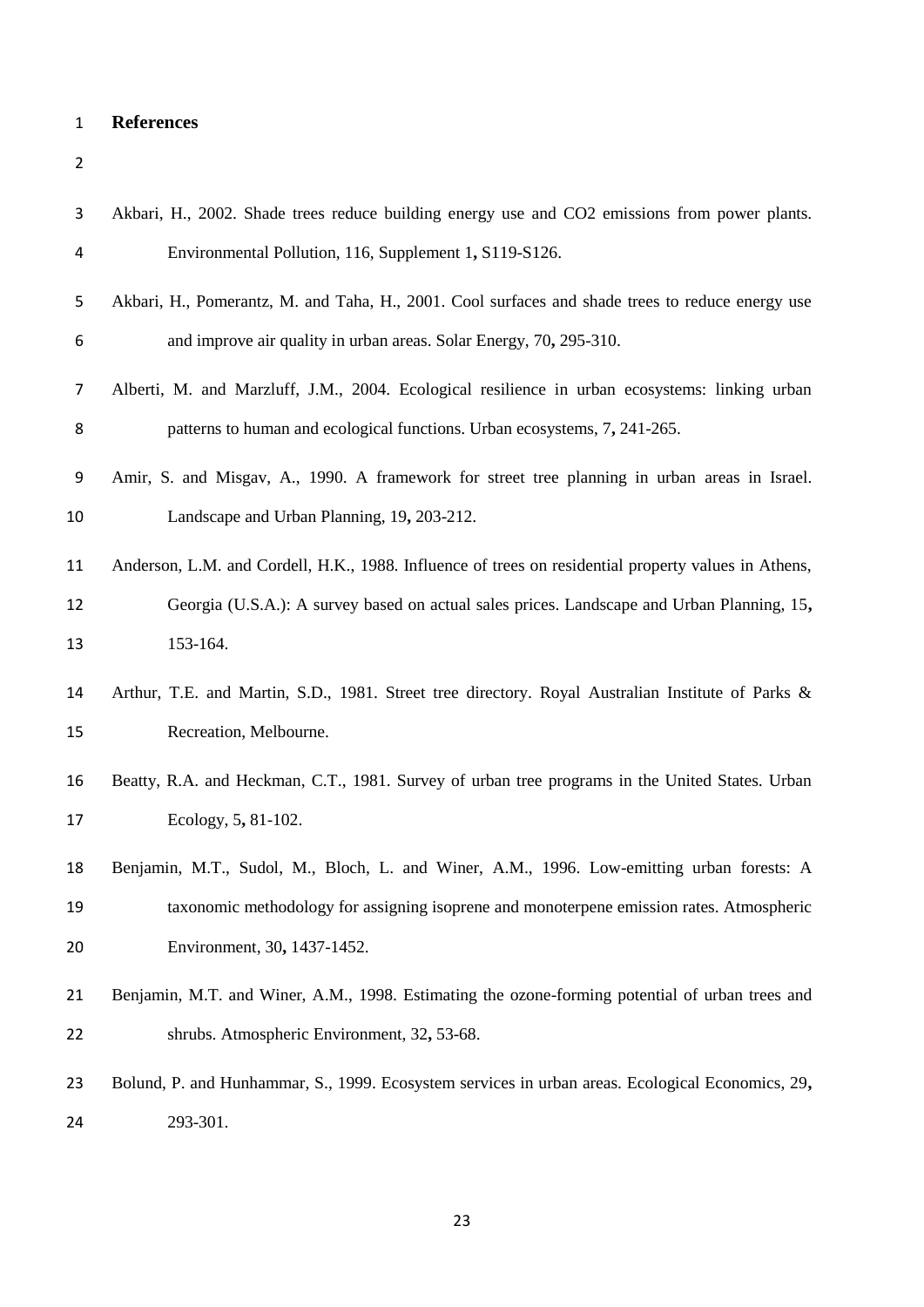| $\mathbf{1}$   | Boyd, J. and Banzhaf, S., 2007. What are ecosystem services? The need for standardized               |
|----------------|------------------------------------------------------------------------------------------------------|
| $\overline{2}$ | environmental accounting units. Ecological Economics, 63, 616-626.                                   |
| 3              | Brack, C.L., 2002. Pollution mitigation and carbon sequestration by an urban forest. Environmental   |
| 4              | Pollution, 116, Supplement 1, S195-S200.                                                             |
| 5              | Broadhead, J.S., Muxworthy, A.R., Ong, C.K. and Black, C.R., 2003. Comparison of methods for         |
| 6              | determining leaf area in tree rows. Agricultural and Forest Meteorology, 115, 151-161.               |
| 7              | Brown, T.C., Bergstrp, J.C. and Loomis, J.B., 2007. Defining, valuing, and providing ecosystem       |
| 8              | goods and services. Natural Resources Journal, 47, 329-376.                                          |
| 9              | Bruns, D. and Fetcher, N., 2008. CITY green Watershed Analysis of Toby Creek: An American            |
| 10             | Heritage River Tributary. Journal of Contemporary Water Research & Education, 138, 29-37.            |
| 11             | Burden, D., 2006. 22 Benefits of Urban Street Trees. Retrived February 18th, 2010 from               |
| 12             | http://www.ufei.org/files/pubs/22BenefitsofUrbanStreetTrees.pdf.                                     |
| 13             | Byrne, J., Sipe, N. and Searle, G., 2010. Green around the gills? The challenge of density for urban |
| 14             | greenspace planning in SEQ. Australian Planner, 47, 162-177.                                         |
| 15             | Carver, A.D., Unger, D.R. and Parks, C.L., 2004. Modeling Energy Savings from Urban Shade Trees:     |
| 16             | An Assessment of the CITYgreen® Energy Conservation Module. Environmental                            |
| 17             | Management, 34, 650-655.                                                                             |
| 18             | Cavanagh, J.-A.E., Zawar-Reza, P. and Wilson, J.G., 2009. Spatial attenuation of ambient particulate |
| 19             | matter air pollution within an urbanised native forest patch. Urban Forestry & Urban                 |
| 20             | Greening, 8, 21-30.                                                                                  |
| 21             | Chee, Y.E., 2004. An ecological perspective on the valuation of ecosystem services. Biological       |
| 22             | Conservation, 120, 549-565.                                                                          |
| 23             | Chen, S.S. and Jim, C.Y., 2008. The Urban Forest of Nanjing City: Key Characteristics and            |
| 24             | Management Assessment. In M.M. Carreiro, Y.-C. Song & J. Wu (Eds.) Ecology, Planning,                |
| 25             | and Management of Urban Forests. New York: Springer pp. 259-278.                                     |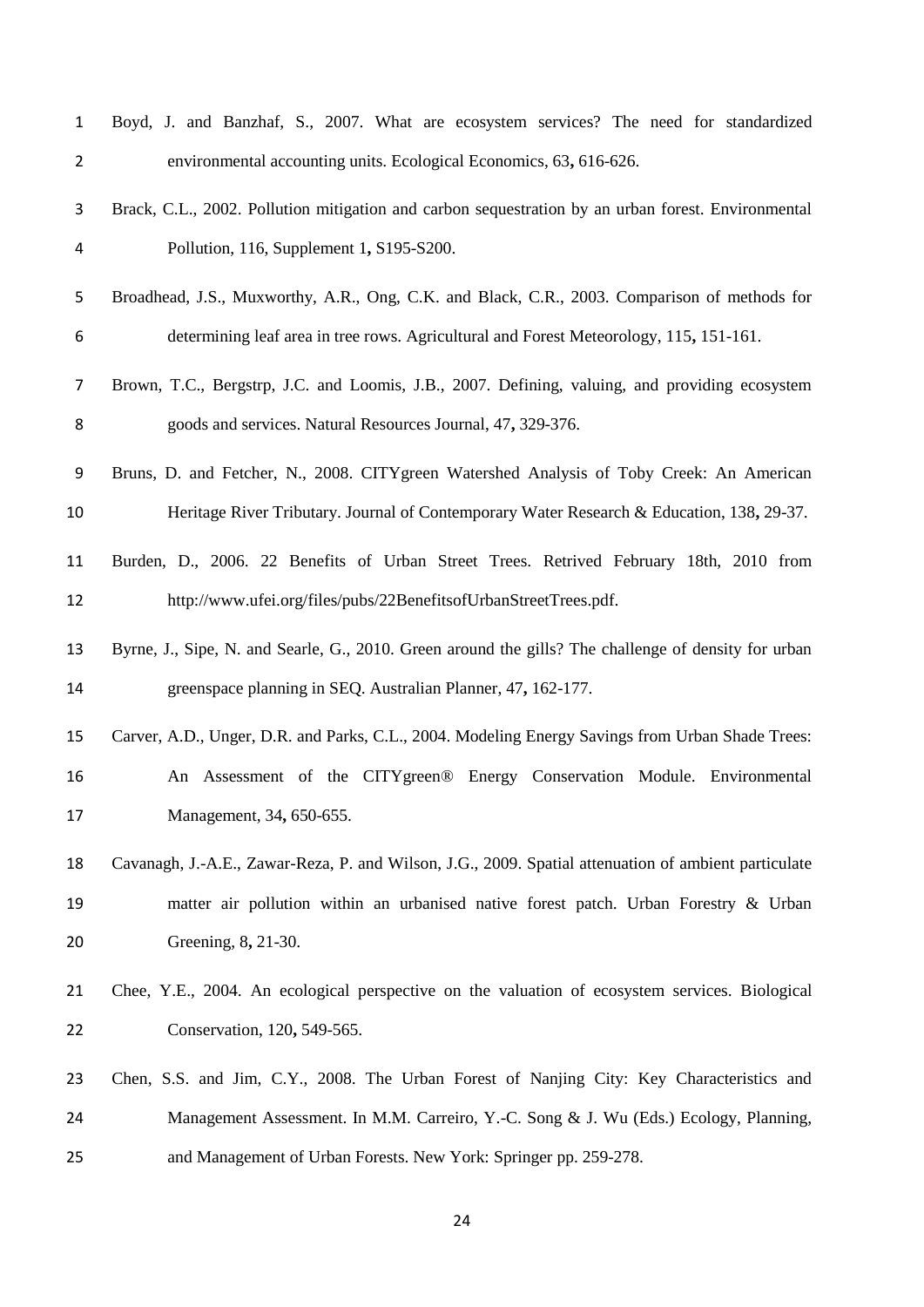| $\mathbf 1$    | Corchnoy, S.B., Arey, J. and Atkinson, R., 1992. Hydrocarbon emissions from twelve urban shade         |
|----------------|--------------------------------------------------------------------------------------------------------|
| $\overline{2}$ | trees of the Los Angeles, California, Air Basin. Atmospheric Environment. Part B. Urban                |
| 3              | Atmosphere, 26, 339-348.                                                                               |
| 4              | Costanza, R. and Farber, S., 2002. Introduction to the special issue on the dynamics and value of      |
| 5              | ecosystem services: integrating economic and ecological perspectives. Ecological Economics,            |
| 6              | 41, 367-373.                                                                                           |
| 7              | Daily, G.C., Polasky, S., Goldstein, J., Kareiva, P.M., Mooney, H.A., Pejchar, L., Ricketts, T.H.,     |
| 8              | Salzman, J. and Shallenberger, R., 2009. Ecosystem services in decision making: Time to                |
| 9              | deliver. Frontiers in Ecology and the Environment, 7, 21-28.                                           |
| 10             | De Groot, R., 2006. Function-analysis and valuation as a tool to assess land use conflicts in planning |
| 11             | for sustainable, multi-functional landscapes. Landscape and Urban Planning, 75, 175-186.               |
| 12             | De Groot, R.S., Alkemade, R., Braat, L., Hein, L. and Willemen, L., 2010. Challenges in integrating    |
| 13             | the concept of ecosystem services and values in landscape planning, management and                     |
| 14             | decision making. Ecological Complexity, 7, 260-272.                                                    |
| 15             | De Groot, R.S., Wilson, M.A. and Boumans, R.M.J., 2002. A typology for the classification,             |
| 16             | description and valuation of ecosystem functions, goods and services. Ecological Economics,            |
| 17             | 41, 393-408.                                                                                           |
| 18             | Dick, J.M., Smith, R.I. and Scott, E.M., 2011. Ecosystem services and associated concepts.             |
| 19             | Environmetrics, 22, 598-607.                                                                           |
| 20             | Dobbs, C., Escobedo, F.J. and Zipperer, W.C., 2011. A framework for developing urban forest            |
| 21             | ecosystem services and goods indicators. Landscape and Urban Planning, 99, 196-206.                    |
| 22             | Donovan, G.H. and Butry, D.T., 2009. The value of shade: Estimating the effect of urban trees on       |
| 23             | summertime electricity use. Energy and Buildings, 41, 662-668.                                         |
| 24             | Donovan, G.H. and Butry, D.T., 2010. Trees in the city: Valuing street trees in Portland, Oregon.      |
| 25             | Landscape and Urban Planning, 94, 77-83.                                                               |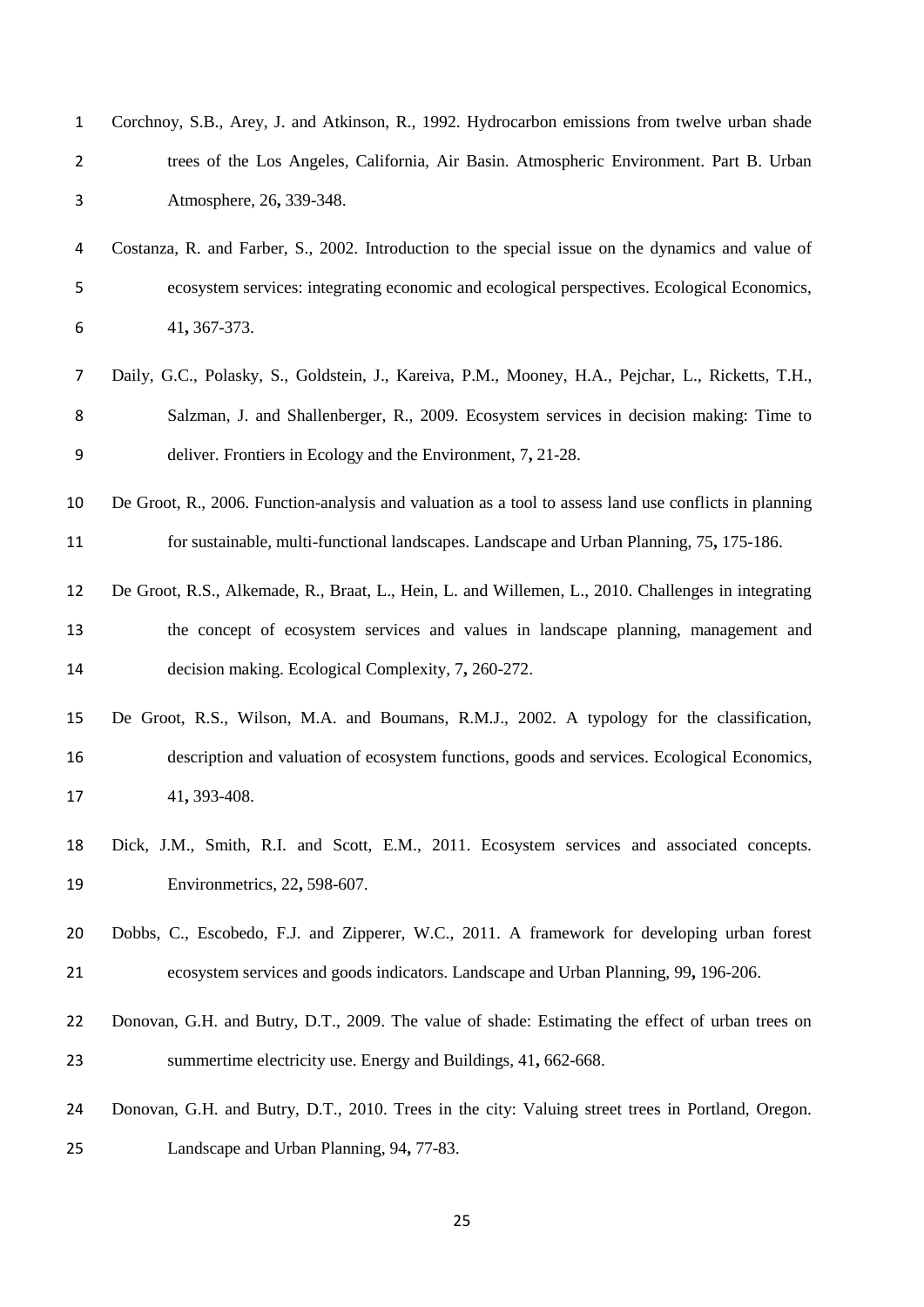| $\mathbf{1}$ | Donovan, G.H. and Butry, D.T., 2011. The effect of urban trees on the rental price of single-family   |
|--------------|-------------------------------------------------------------------------------------------------------|
| 2            | homes in Portland, Oregon. Urban Forestry & Urban Greening, 10, 163-168.                              |
| 3            | Dwyer, J., Mcpherson, E., Schroeder, H. and Rowntree, R., 1992. Assessing the benefits and costs of   |
| 4            | the urban forest. Journal of Arboriculture, 18, 227-234.                                              |
| 5            | Dwyer, J., Nowak, D. and Noble, M., 2003. Sustaining urban forests. Journal of Arboriculture, 29, 49- |
| 6            | 55.                                                                                                   |
| 7            | Dwyer, J.F., Schroeder, H.W. and Gobster, P.H., 1991. The significance of urban trees and forests:    |
| 8            | toward a deeper understanding of values. Journal of Arboriculture, 17, 276-284.                       |
| 9            | Escobedo, F., Nowak, D., Wagner, J., De La Maza, C., Rodríguez, M., Crane, D. and Hernández, J.,      |
| 10           | 2006. The socioeconomics and management of Santiago de Chile's public urban forests.                  |
| 11           | Urban Forestry & Urban Greening, 4, 105-114.                                                          |
| 12           | Escobedo, F., Varela, S., Zhao, M., Wagner, J.E. and Zipperer, W., 2010. Analyzing the efficacy of    |
| 13           | subtropical urban forests in offsetting carbon emissions from cities. Environmental Science           |
| 14           | and Policy, 13, 362-372.                                                                              |
| 15           | Escobedo, F.J., Kroeger, T. and Wagner, J.E., 2011. Urban forests and pollution mitigation:           |
| 16           | Analyzing ecosystem services and disservices. Environmental Pollution, 159, 2078-2087.                |
| 17           | Escobedo, F.J. and Nowak, D.J., 2009. Spatial heterogeneity and air pollution removal by an urban     |
| 18           | forest. Landscape and Urban Planning, 90, 102-110.                                                    |
| 19           | Escobedo, F.J., Wagner, J.E., Nowak, D.J., De La Maza, C.L., Rodriguez, M. and Crane, D.E., 2008.     |
| 20           | Analyzing the cost effectiveness of Santiago, Chile's policy of using urban forests to improve        |
| 21           | air quality. Journal of Environmental Management, 86, 148-157.                                        |
| 22           | Fahmy, M., Sharples, S. and Yahiya, M., 2010. LAI based trees selection for mid latitude urban        |
| 23           | developments: A microclimatic study in Cairo, Egypt. Building and Environment, 45, 345-               |
| 24           | 357.                                                                                                  |
|              |                                                                                                       |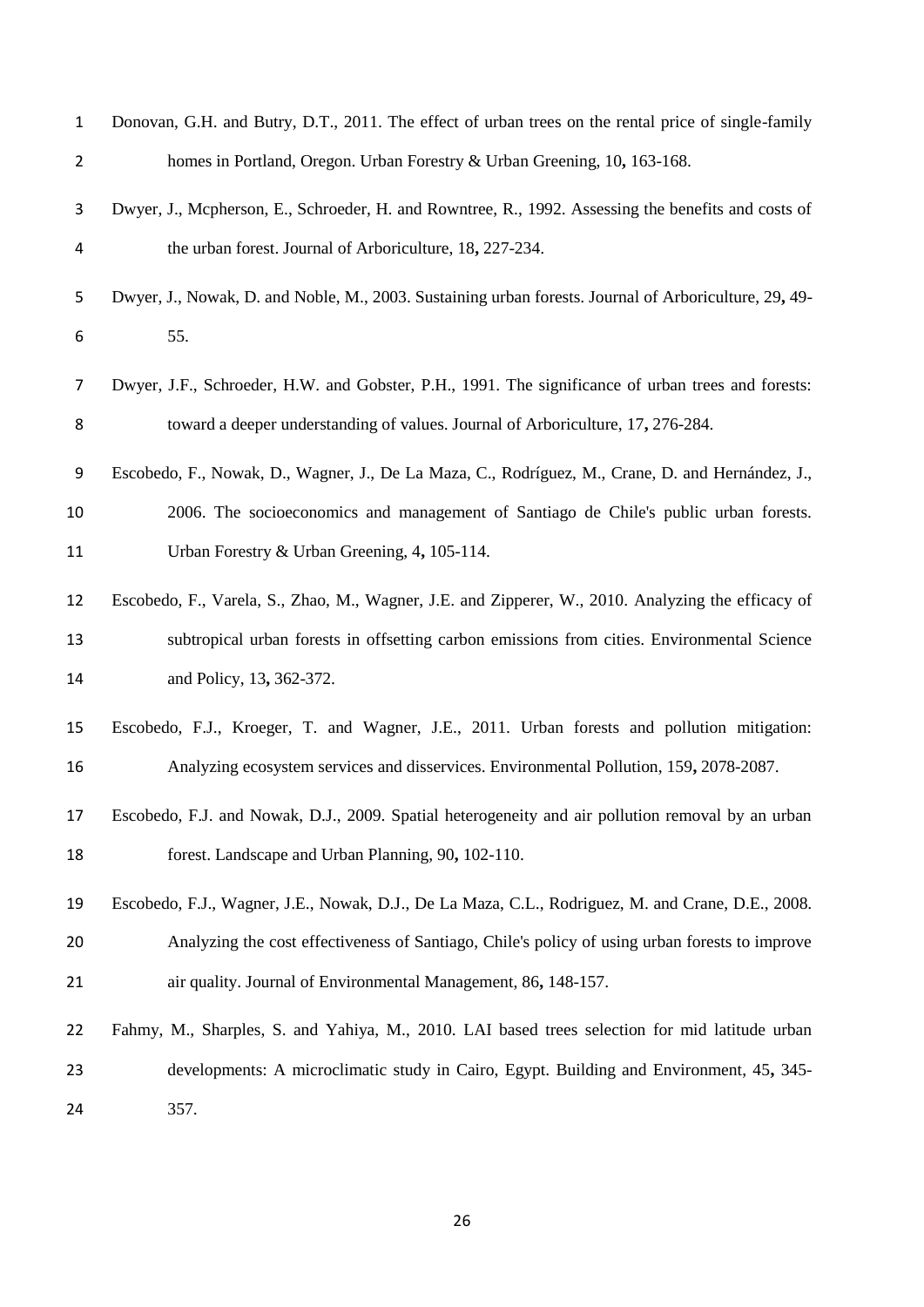| $\mathbf{1}$ | Farber, S.C., Costanza, R. and Wilson, M.A., 2002. Economic and ecological concepts for valuing           |
|--------------|-----------------------------------------------------------------------------------------------------------|
| 2            | ecosystem services. Ecological Economics, 41, 375-392.                                                    |
| 3            | Fisher, B., Turner, R.K. and Morling, P., 2009. Defining and classifying ecosystem services for           |
| 4            | decision making. Ecological Economics, 68, 643-653.                                                       |
| 5            | Folke, C., Jansson, A., Larsson, J. and Costanza, R., 1997. Ecosystem appropriation by cities. Ambio,     |
| 6            | 26, 167-172.                                                                                              |
| 7            | Frank, S., Waters, G., Beer, R. and May, P., 2006. An Analysis of the Street Tree Population of           |
| 8            | Greater Melbourne at the Beginning of the 21st Century. Arboriculture & Urban Forestry, $32$ ,            |
| 9            | 155-163.                                                                                                  |
| 10           | Galvin, M.F., 1999. A methodology for assessing and managing biodiversity in street tree                  |
| 11           | populations: a case study. Journal of Arboriculture, 25, 124-128.                                         |
| 12           | Gao, X. and Asami, Y., 2007. Effect of urban landscapes on land prices in two Japanese cities.            |
| 13           | Landscape and Urban Planning, 81, 155-166.                                                                |
| 14           | Girardet, H., 1996. The Gaia atlas of cities : new directions for sustainable urban living. rev. ed. Gaia |
| 15           | Books Limited, London.                                                                                    |
| 16           | Gómez-Muñoz, V.M., Porta-Gándara, M.A. and Fernández, J.L., 2010. Effect of tree shades in urban          |
| 17           | planning in hot-arid climatic regions. Landscape and Urban Planning, 94, 149-157.                         |
| 18           | 2010<br>Good,<br>T.,<br>2008.<br>Benefits<br>Retrived<br>25th,<br>from<br>of<br>Trees.<br>May             |
| 19           | http://www.mq.edu.au/sustainability/documents/n/NationalTreeDay.pdf.                                      |
| 20           | Gorman, J., 2004. Residents' opinions on the value of street trees depending on tree location. Journal    |
| 21           | of Arboriculture, 30, 36-44.                                                                              |
| 22           | Gregg, J.W., Jones, C.G. and Dawson, T.E., 2003. Urbanization effects on tree growth in the vicinity      |
| 23           | of New York City. Nature, 424, 183-187.                                                                   |
| 24           | Hamada, S. and Ohta, T., 2010. Seasonal variations in the cooling effect of urban green areas on          |
| 25           | surrounding urban areas. Urban Forestry & Urban Greening, 9, 15-24.                                       |
|              |                                                                                                           |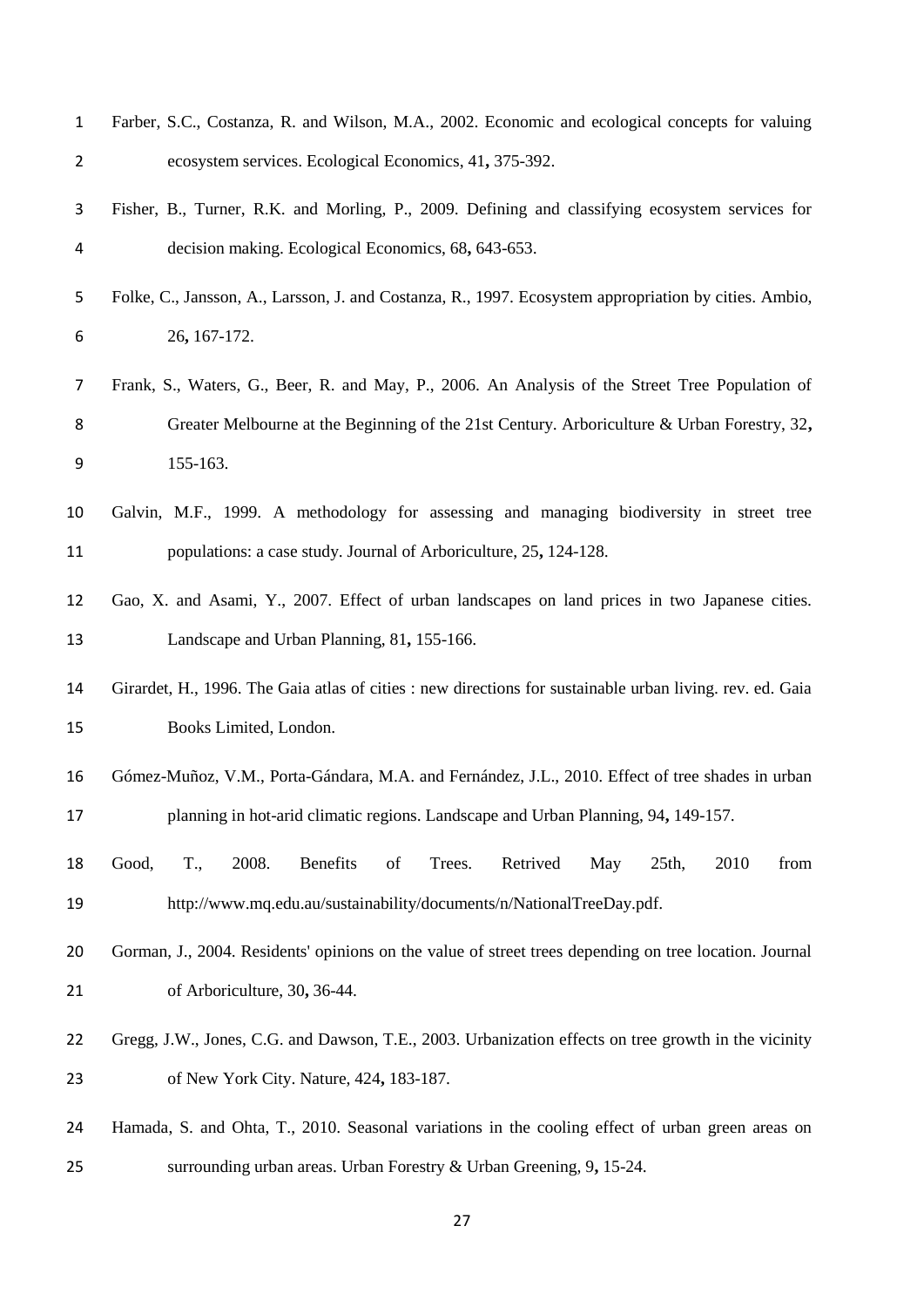| $\mathbf{1}$   | Hein, L. and Ierland, E.V., 2006. Efficient and sustainable management of complex forest ecosystems.     |
|----------------|----------------------------------------------------------------------------------------------------------|
| $\overline{2}$ | Ecological Modelling, 190, 351-366.                                                                      |
| 3              | Heisler, G., 1986a. Effects of individual trees on the solar radiation climate of small buildings. Urban |
| 4              | Ecology, 9, 337-359.                                                                                     |
| 5              | Heisler, G., 1986b. Energy savings with trees. Journal of Aboriculture, 12, 113-125.                     |
| 6              | Hildebrandt, E.W. and Sarkovich, M., 1998. Assessing the cost-effectiveness of SMUD'S shade tree         |
| 7              | program. Atmospheric Environment, 32, 85-94.                                                             |
| 8              | Holmström, H., 2002. Estimation of single-tree characteristics using the kNN method and plotwise         |
| 9              | aerial photograph interpretations. Forest Ecology and Management, 167, 303-314.                          |
| 10             | Hough, M., 2004. Cities and natural process: a basis for sustainability. 2nd ed. Routledge/Taylor &      |
| 11             | Francis, New York.                                                                                       |
| 12             | Howarth, R.B. and Farber, S., 2002. Accounting for the value of ecosystem services. Ecological           |
| 13             | Economics, 41, 421-429.                                                                                  |
| 14             | Jaenson, R., Bassuk, N., Schwager, S. and Headley, D., 1992. A statistical method for the accurate       |
| 15             | and rapid sampling of urban street tree populations. Journal of Arboriculture, 18, 171-183.              |
| 16             | James, P., Tzoulas, K., Adams, M., Barber, A., Box, J., Breuste, J., Elmqvist, T., Frith, M., Gordon,    |
| 17             | C. and Greening, K., 2009. Towards an integrated understanding of green space in the                     |
| 18             | European built environment. Urban Forestry & Urban Greening, 8, 65-75.                                   |
| 19             | Jim, C.Y., 1992. Tree-Habitat Relationships in Urban Hong Kong. Environmental Conservation, 19,          |
| 20             | 209-218.                                                                                                 |
| 21             | Jim, C.Y. and Chen, W.Y., 2008. Assessing the ecosystem service of air pollutant removal by urban        |
| 22             | trees in Guangzhou (China). Journal of Environmental Management, 88, 665-676.                            |
| 23             | Jim, C.Y. and Chen, W.Y., 2009a. Diversity and distribution of landscape trees in the compact Asian      |
| 24             | city of Taipei. Applied Geography, 29, 577-587.                                                          |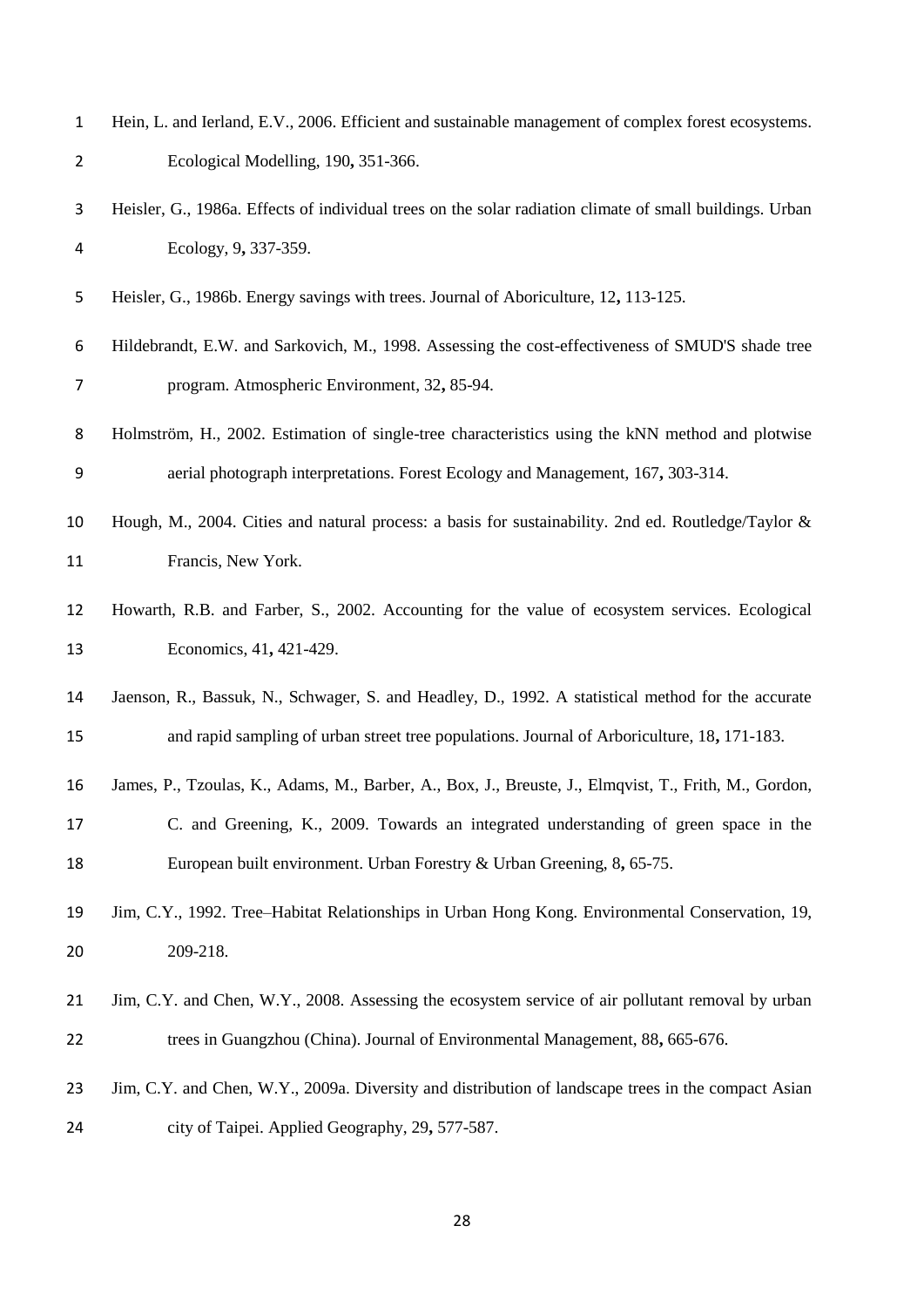- Jim, C.Y. and Chen, W.Y., 2009b. Ecosystem services and valuation of urban forests in China. Cities, 26**,** 187-194.
- Jo, H.K. and Mcpherson, E.G., 1995. Carbon storage and flux in urban residential greenspace. Journal of Environmental Management, 45**,** 109-133.
- Johnson, A.D. and Gerhold, H.D., 2003. Carbon storage by urban tree cultivars, in roots and above-ground. Urban Forestry & Urban Greening, 2**,** 65-72.
- Jonsson, P., 2004. Vegetation as an urban climate control in the subtropical city of Gaborone, Botswana. International Journal of Climatology, 24**,** 1307-1322.
- Jutras, P., Prasher, S.O. and Mehuys, G.R., 2009. Prediction of street tree morphological parameters using artificial neural networks. Computers and Electronics in Agriculture, 67**,** 9-17.
- Kaya, L.G., 2009. Assessing forests and lands with carbon storage and sequestration amount by trees in the State of Delaware, USA. Scientific Research and Essays, 4**,** 1100-1108.
- Kirkpatrick, J.B., Daniels, G.D. and Davison, A., 2011. Temporal and spatial variation in garden and street trees in six eastern Australian cities. Landscape and Urban Planning, 101**,** 244-252.
- Kong, F., Yin, H. and Nakagoshi, N., 2007. Using GIS and landscape metrics in the hedonic price modeling of the amenity value of urban green space: A case study in Jinan City, China. Landscape and Urban Planning, 79**,** 240-252.
- Kooten, G.C.V., Shaikh, S.L. and Suchánek, P., 2002. Mitigating climate change by planting trees: the transaction costs trap. Land Economics, 78**,** 559-572.
- Kottek, M., Grieser, J., Beck, C., Rudolf, B. and Rubel, F., 2006. World map of the Köppen-Geiger climate classification updated. Meteorologische Zeitschrift, 15**,** 259-263.
- Kroeger, T. and Casey, F., 2007. An assessment of market-based approaches to providing ecosystem services on agricultural lands. Ecological Economics, 64**,** 321-332.
- Kumar, M. and Kumar, P., 2008. Valuation of the ecosystem services: A psycho-cultural perspective. Ecological Economics, 64**,** 808-819.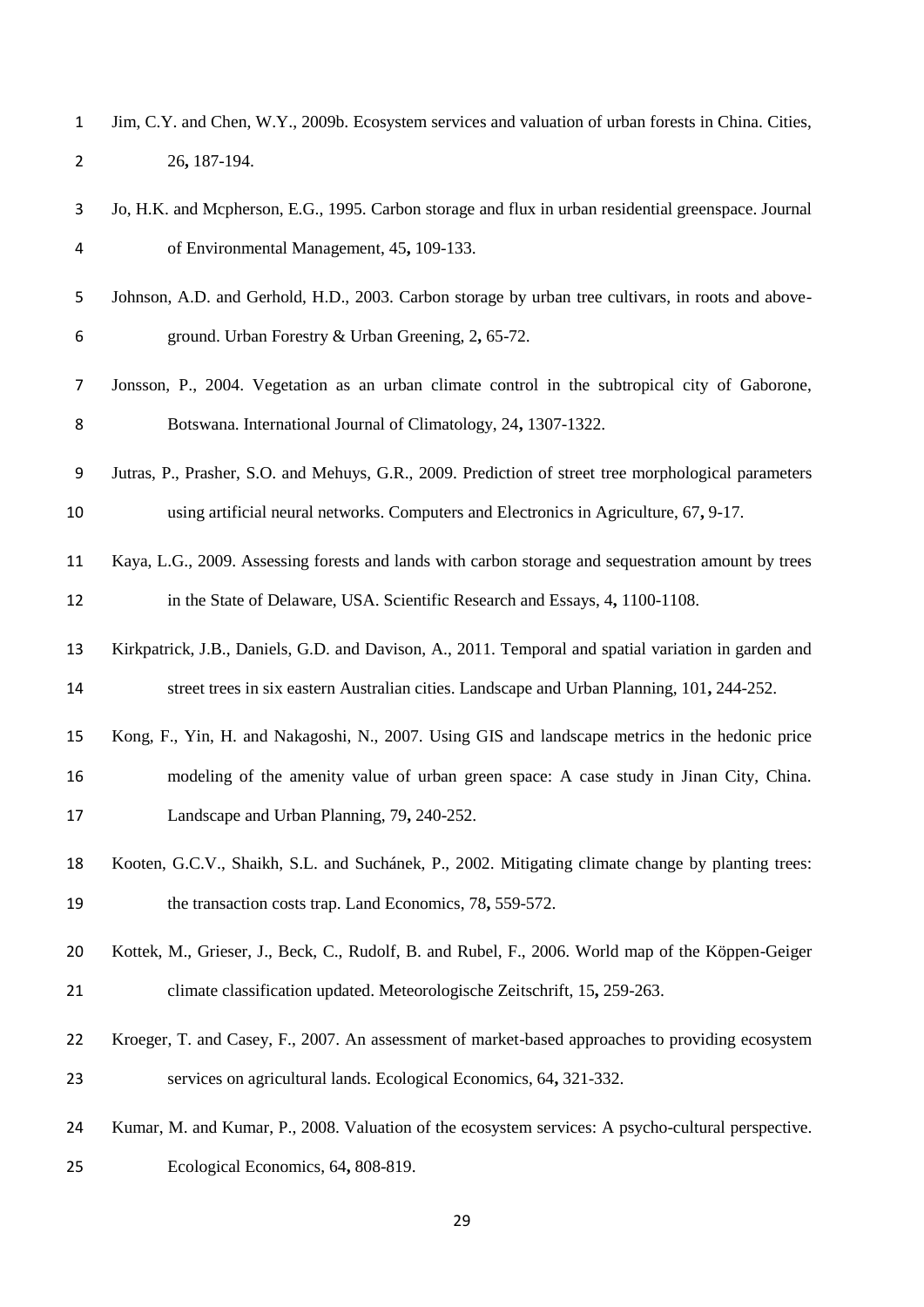|   | Liu, C. and Li, X., (in press). Carbon storage and sequestration by urban forests in Shenyang, China. |
|---|-------------------------------------------------------------------------------------------------------|
| 2 | Urban Forestry & Urban Greening.                                                                      |
|   | Liu, S., Costanza, R., Farber, S. and Troy, A., 2010. Valuing ecosystem services. Annals of the New   |
| 4 | York Academy of Sciences, 1185, 54-78.                                                                |
|   |                                                                                                       |

- Lohmann, U., Sausen, R., Bengtsson, L., Cubasch, U., Perlwitz, J. and Roeckner, E., 1993. The Koppen climate classification as a diagnostic tool for general circulation models. Climate Research, 3**,** 177-193.
- Lohr, V., Pearson-Mims, C., Tarnai, J. and Dillman, D., 2004. How urban residents rate and rank the benefits and problems associated with trees in cities. Journal of Arboriculture, 30**,** 28-35.
- Longcore, T., Li, C. and Wilson, J., 2004. Applicability of CITYgreen urban ecosystem analysis software to a densely built urban neighborhood. Urban Geography, 25**,** 173-186.
- Low, N., Gleeson, B., Green, R. and Radovic, D., 2005. The green city : sustainable homes, sustainable suburbs. Routledge/Taylor & Francis, New York.
- Lyytimäki, J. and Sipilä, M., 2009. Hopping on one leg The challenge of ecosystem disservices for urban green management. Urban Forestry & Urban Greening, 8**,** 309-315.
- Maco, S. and Mcpherson, E., 2002. Assessing canopy cover over streets and sidewalks in street tree populations. Journal of Arboriculture, 28**,** 270-276.
- Maco, S.E. and Mcpherson, E.G., 2003. A practical approach to assessing structure, function, and value of street tree populations in small communities. Journal of Arboriculture, 29**,** 84-97.
- Mansfield, C., Pattanayak, S.K., Mcdow, W., Mcdonald, R. and Halpin, P., 2005. Shades of Green: Measuring the value of urban forests in the housing market. Journal of Forest Economics, 11**,** 177-199.
- Martin, C., Maggio, R. and Appel, D., 1989. The contributory value of trees to residential property in the Austin, Texas metropolitan area. Journal of Arboriculture, 15**,** 72-75.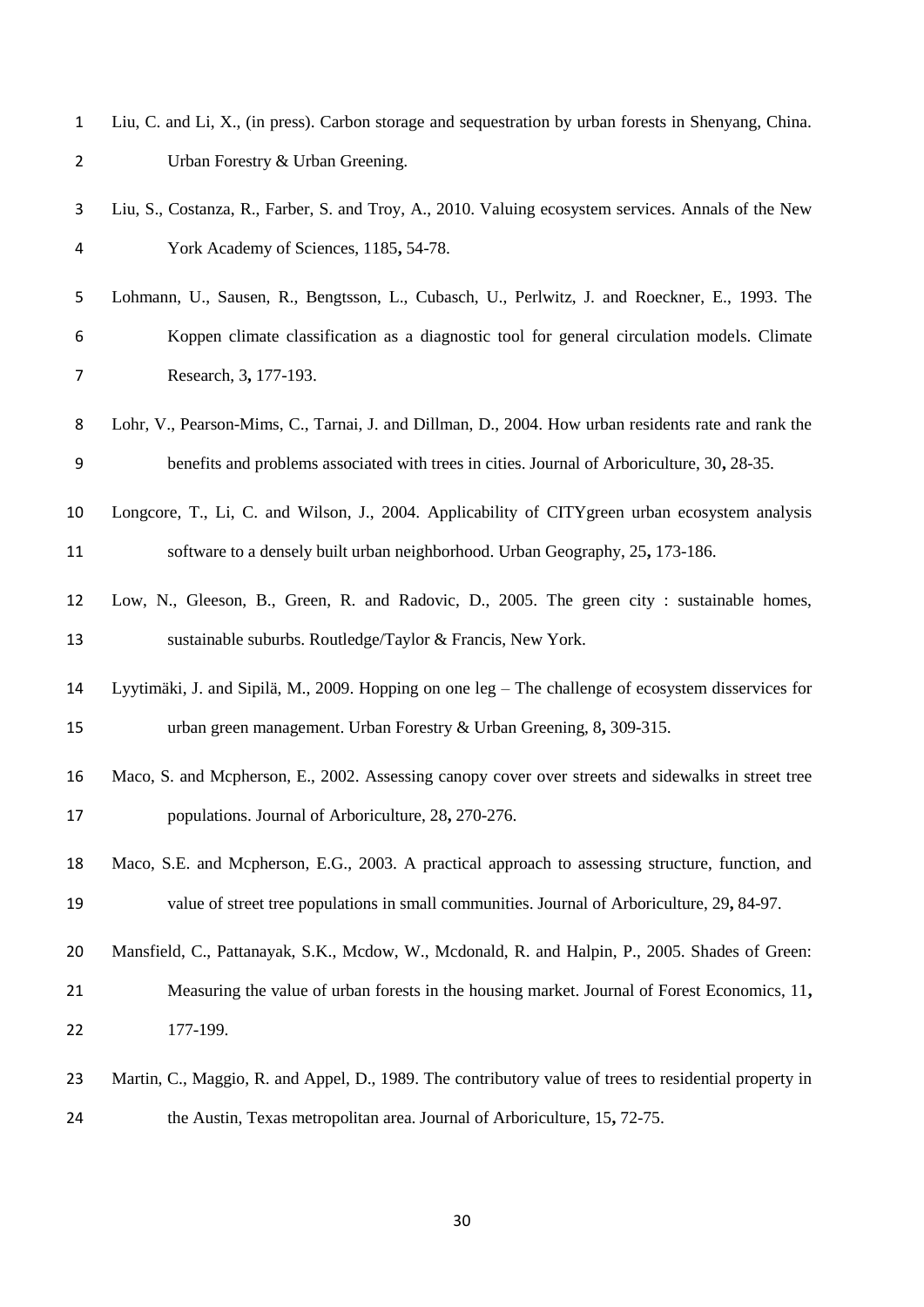| 1              | Mcpherson, E., 2003. A benefit-cost analysis of ten street tree species in Modesto, California, US.   |
|----------------|-------------------------------------------------------------------------------------------------------|
| $\overline{2}$ | Journal of Arboriculture, 29, 1-8.                                                                    |
| 3              | Mcpherson, E., Nowak, D., Heisler, G., Grimmond, S., Souch, C., Grant, R. and Rowntree, R., 1997.     |
| 4              | Quantifying urban forest structure, function, and value: the Chicago Urban Forest Climate             |
| 5              | Project. Urban Ecosystems, 1, 49-61.                                                                  |
| 6              | Mcpherson, E. and Rowntree, R., 1989. Using structural measures to compare twenty-two US street       |
| 7              | tree populations. Landscape Journal, 8, 13-23.                                                        |
| 8              | Mcpherson, E.G., 2010. Selecting reference cities for i-Tree streets. Arboriculture & Urban Forestry, |
| 9              | 36, 230-240.                                                                                          |
| 10             | Mcpherson, E.G., Scott, K.I. and Simpson, J.R., 1998. Estimating cost effectiveness of residential    |
| 11             | yard trees for improving air quality in Sacramento, California, using existing models.                |
| 12             | Atmospheric Environment, 32, 75-84.                                                                   |
| 13             | Mcpherson, E.G., Simpson, J.R., Xiao, Q. and Wu, C., 2011. Million trees Los Angeles canopy cover     |
| 14             | and benefit assessment. Landscape and Urban Planning, 99, 40-50.                                      |
| 15             | Mcpherson, G., Simpson, J.R., Peper, P.J., Maco, S.E. and Xiao, Q., 2005. Municipal Forest Benefits   |
| 16             | and Costs in Five US Cities. Journal of Forestry, 103, 411-416.                                       |
| 17             | Millennium Ecosystem Assessment, 2005. Ecosystems and Human Well-being: A Framework for               |
| 18             | Assessment. Island Press, Washington, DC.                                                             |
| 19             | Miller, R.W., 1997. Urban forestry: planning and managing urban greenspaces. 2nd ed. Prentice Hall,   |
| 20             | New Jersey.                                                                                           |
| 21             | Millward, A.A. and Sabir, S., 2011. Benefits of a forested urban park: What is the value of Allan     |
| 22             | Gardens to the city of Toronto, Canada? Landscape and Urban Planning, 100, 177-188.                   |
| 23             | Morani, A., Nowak, D.J., Hirabayashi, S. and Calfapietra, C., 2011. How to select the best tree       |
| 24             | planting locations to enhance air pollution removal in the MillionTreesNYC initiative.                |
| 25             | Environmental Pollution, 159, 1040-1047.                                                              |
|                |                                                                                                       |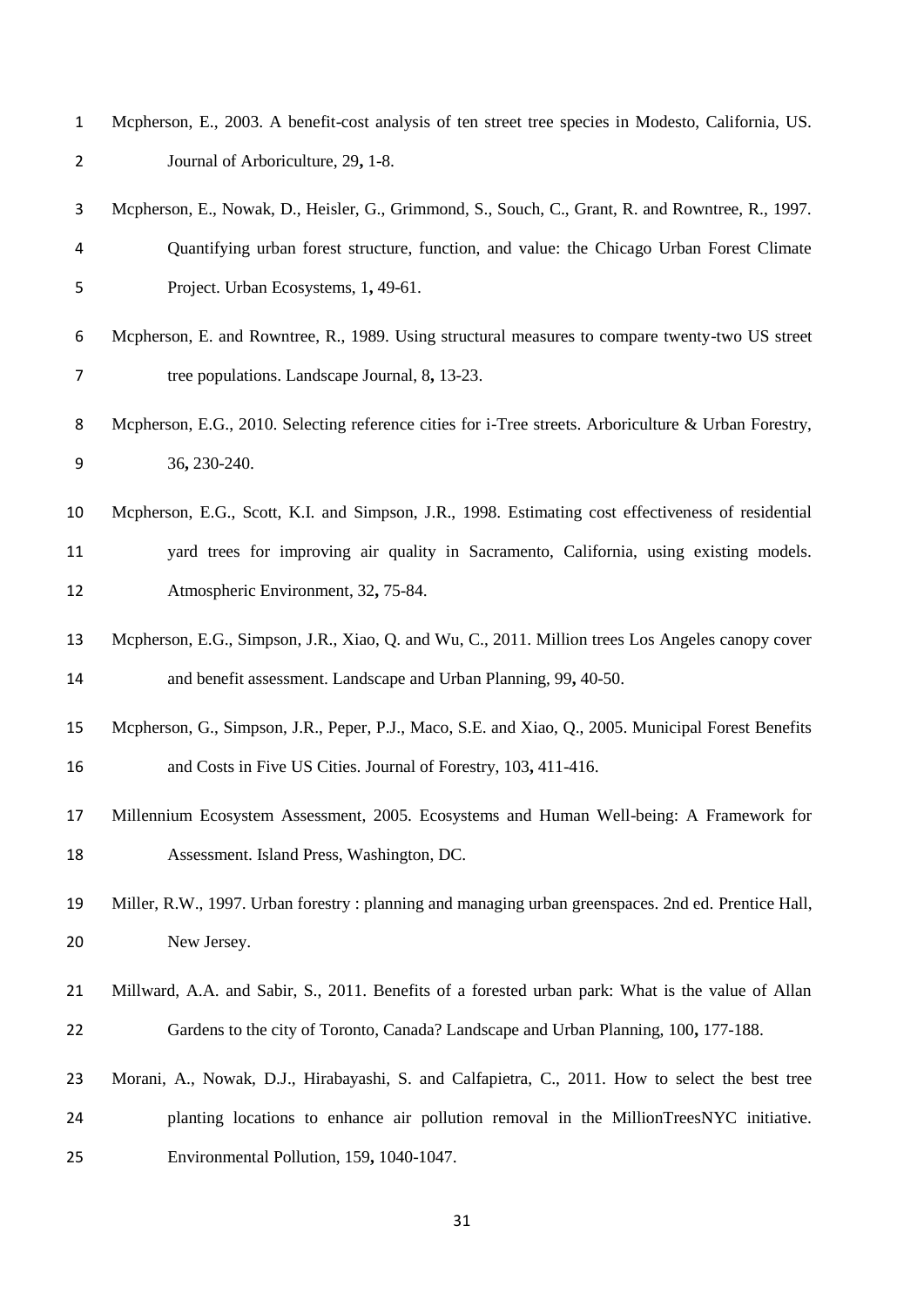| $\mathbf{1}$ | Myeong, S., Nowak, D. and Duggin, M., 2006. A temporal analysis of urban forest carbon storage         |
|--------------|--------------------------------------------------------------------------------------------------------|
| 2            | using remote sensing. Remote Sensing of Environment, 101, 277-282.                                     |
| 3            | Nagendra, H. and Gopal, D., 2010. Street trees in Bangalore: Density, diversity, composition and       |
| 4            | distribution. Urban Forestry & Urban Greening, 9, 129-137.                                             |
| 5            | Newman, P. and Jennings, I., 2008. Cities as sustainable ecosystems : principles and practices. Island |
| 6            | Press, Washington.                                                                                     |
| 7            | Ng, E., Liang, C., Yingna, W. and Chao, Y., 2012. A study on the cooling effects of greening in a      |
| 8            | high-density city: An experience from Hong Kong. Building and Environment, 47, 256-271.                |
| 9            | Nowak, D., 1990. Height-diameter relations of maple street trees. Journal of Arboriculture, 16, 231-   |
| 10           | 235.                                                                                                   |
| 11           | Nowak, D., 1993. Compensatory value of an urban forest: an application of the tree-value formula.      |
| 12           | Journal of Arboriculture, 19, 173-177.                                                                 |
| 13           | Nowak, D., 1996. Estimating Leaf Area and Leaf Biomass of Open-Grown Deciduous Urban Trees.            |
| 14           | Forest Science, 42, 504-507.                                                                           |
| 15           | Nowak, D., 2008. Assessing urban forest structure: summary and conclusions. Aboriculture & Urban       |
| 16           | Forestry, 34, 391-392.                                                                                 |
| 17           | Nowak, D., Civerolo, K., Rao, S.T., Sistla, G., Luley, C.J. and Crane, D.E., 2000. A modeling study    |
| 18           | of the impact of urban trees on ozone. Atmospheric Environment, 34, 1601-1613.                         |
| 19           | Nowak, D., Hoehn, R. and Crane, D., 2007. Oxygen production by urban trees in the United States.       |
| 20           | Arboriculture & Urban Forestry, 33, 220-226.                                                           |
| 21           | Nowak, D., Mcbride, J. and Beatty, R., 1990. Newly planted street tree growth and mortality. Journal   |
| 22           | of Arboriculture, 16, 124-129.                                                                         |
| 23           | Nowak, D., Noble, M., Sisinni, S. and Dwyer, J., 2001. People and trees: Assessing the US urban        |
| 24           | forest resource. Journal of Forestry, 99, 37-42.                                                       |
|              |                                                                                                        |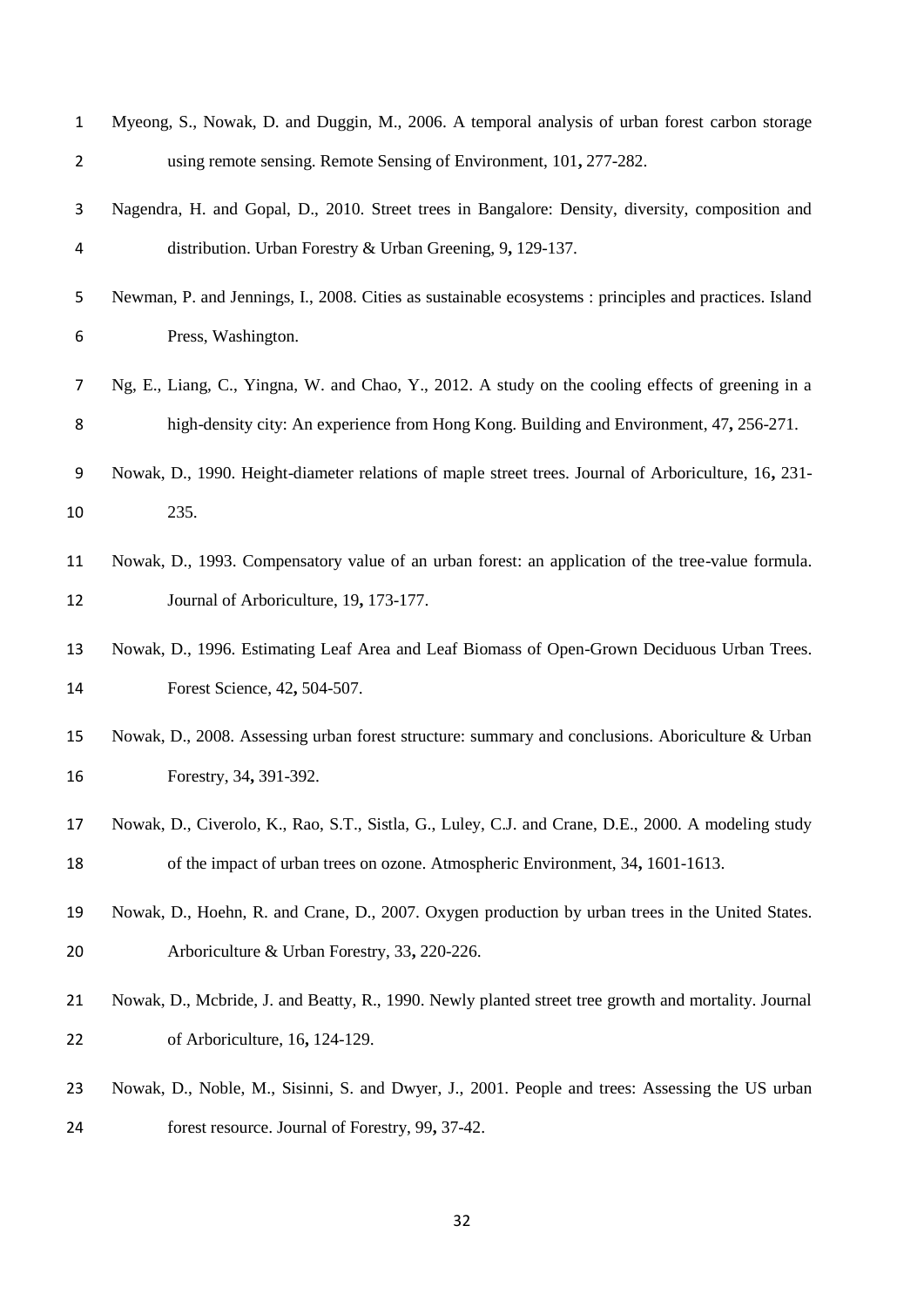| $\mathbf{1}$ | Nowak, D., Walton, J., Dwyer, J., Kaya, L. and Myeong, S., 2005. The increasing influence of urban   |
|--------------|------------------------------------------------------------------------------------------------------|
| 2            | environments on US forest management. Journal of Forestry, 103, 377-382.                             |
| 3            | Nowak, D.J. and Crane, D.E., 2002. Carbon storage and sequestration by urban trees in the USA.       |
| 4            | Environmental Pollution, 116, 381-389.                                                               |
| 5            | Nowak, D.J., Crane, D.E. and Dwyer, J.F., 2002a. Compensatory value of urban trees in the United     |
| 6            | States. Journal of Arboriculture, 28, 194-199.                                                       |
| 7            | Nowak, D.J., Crane, D.E. and Stevens, J.C., 2006. Air pollution removal by urban trees and shrubs in |
| 8            | the United States. Urban Forestry & Urban Greening, 4, 115-123.                                      |
| 9            | Nowak, D.J., Crane, D.E., Stevens, J.C., Hoehn, R.E., Walton, J.T. and Bond, J., 2008a. A ground-    |
| 10           | based method of assessing urban forest structure and ecosystem services. Arboriculture &             |
| 11           | Urban Forestry, 34, 347-358.                                                                         |
| 12           | Nowak, D.J. and Dwyer, J.F., 2000. Understanding the Benefits and Costs of Urban Forest              |
| 13           | Ecosystems. In J.E. Kuser (ed.) Handbook of urban and community forestry in the Northeast.           |
| 14           | New York: Plenum Publishers, pp. 11-25.                                                              |
| 15           | Nowak, D.J., Rowntree, R.A., Mcpherson, E.G., Sisinni, S.M., Kerkmann, E.R. and Stevens, J.C.,       |
| 16           | 1996. Measuring and analyzing urban tree cover. Landscape and Urban Planning, 36, 49-57.             |
| 17           | Nowak, D.J., Stevens, J.C., Sisinni, S.M. and Luley, C., 2002b. Effects of urban tree management and |
| 18           | species selection on atmospheric carbon dioxide. Journal of Arboriculture, 28, 113-122.              |
| 19           | Nowak, D.J., Walton, J.T., Stevens, J.C., Crane, D.E. and Hoehn, R.E., 2008b. Effect of plot and     |
| 20           | sample size on timing and precision of urban forest assessments. Arboriculture $\&$ Urban            |
| 21           | Forestry, 34, 386-390.                                                                               |
| 22           | Oikonomou, V., Dimitrakopoulos, P.G. and Troumbis, A.Y., 2011. Incorporating ecosystem function      |
| 23           | concept in environmental planning and decision making by means of multi-criteria                     |
| 24           | evaluation: The case-study of Kalloni, Lesbos, Greece. Environmental Management, 47, 77-             |
| 25           | 92.                                                                                                  |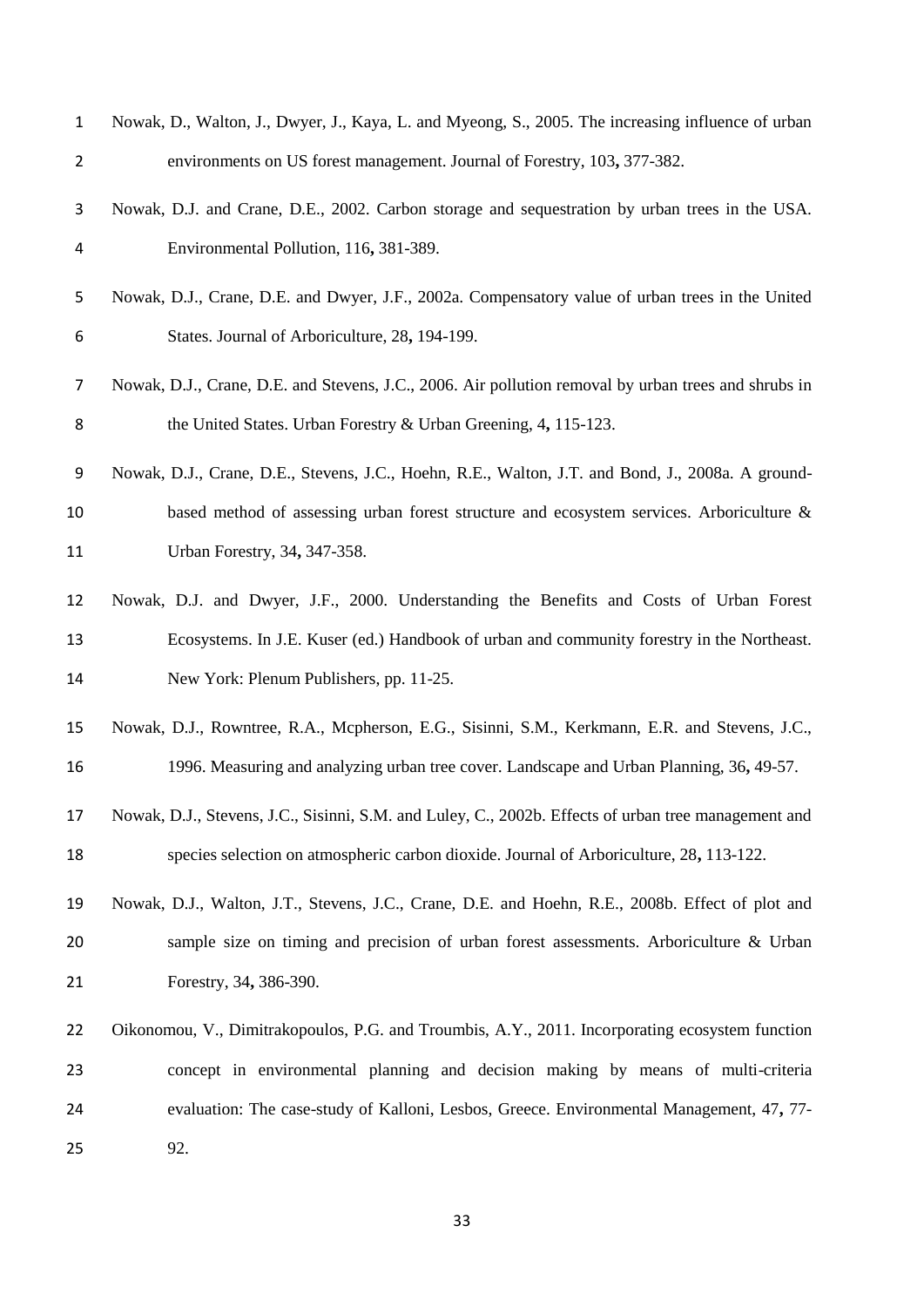| $\mathbf{1}$   | Pandit, R. and Laband, D.N., 2010a. Energy savings from tree shade. Ecological Economics, 69,       |
|----------------|-----------------------------------------------------------------------------------------------------|
| $\overline{2}$ | 1324-1329.                                                                                          |
| 3              | Pandit, R. and Laband, D.N., 2010b. A hedonic analysis of the impact of tree shade on summertime    |
| 4              | residential energy consumption. Arboriculture & Urban Forestry, 36, 73-80.                          |
| 5              | Pataki, D., Alig, R., Fung, A., Golubiewski, N., Kennedy, C., Mcpherson, E., Nowak, D., Pouyat, R.  |
| 6              | and Lankao, P., 2006. Urban ecosystems and the North American carbon cycle. Global                  |
| $\overline{7}$ | Change Biology, 12, 2092-2102.                                                                      |
| 8              | Peel, M.C., Finlayson, B.L. and Mcmahon, T.A., 2007. Updated world map of the Köppen-Geiger         |
| 9              | climate classification. Hydrology and Earth System Sciences, 11, 1633-1644.                         |
| 10             | Peng, L., Chen, S., Liu, Y. and Wang, J., 2008. Application of CITY green model in benefit          |
| 11             | assessment of Nanjing urban green space in carbon fixation and runoff reduction. Frontiers of       |
| 12             | Forestry in China, 3, 177-182.                                                                      |
| 13             | Peper, P.J., Mcpherson, E.G. and Mori, S.M., 2001. Equations for predicting diameter, height, crown |
| 14             | width, and leaf area of San Joaquin valley street trees. Journal of Arboriculture, 27, 306-317.     |
| 15             | Petticrew, M., 2001. Systematic reviews from astronomy to zoology: myths and misconceptions.        |
| 16             | British Medical Journal 322, 98-101.                                                                |
| 17             | Pittman, J. and Mccormick, R.J., 2010. Ecosystem Service Valuation Concepts and Methods.            |
| 18             | Environmental Risk Assessment and Management from a Landscape Perspective. San                      |
| 19             | Francisco: John Wiley & Sons, Inc., pp. 361-379.                                                    |
| 20             | Poudyal, N.C., Siry, J.P. and Bowker, J.M., 2011. Quality of urban forest carbon credits. Urban     |
| 21             | Forestry & Urban Greening, 10, 223-230.                                                             |
| 22             | Profous, G.V., 1992. Trees and urban forestry in Beijing. Journal of Arboriculture, 18, 145-153.    |
| 23             | Randrup, T.B., Konijnendijk, C.C., Dobbertin, M.K. and Prüller, R., 2005. The concept of urban      |
| 24             | forestry in Europe. In C.C. Konijnendijk, K. Nilsson, T.B. Randrup & J. Schipperijn (Eds.)          |
| 25             | Urban Forests and Trees: A Reference Book. Berlin: Springer, pp. 9-21.                              |
|                |                                                                                                     |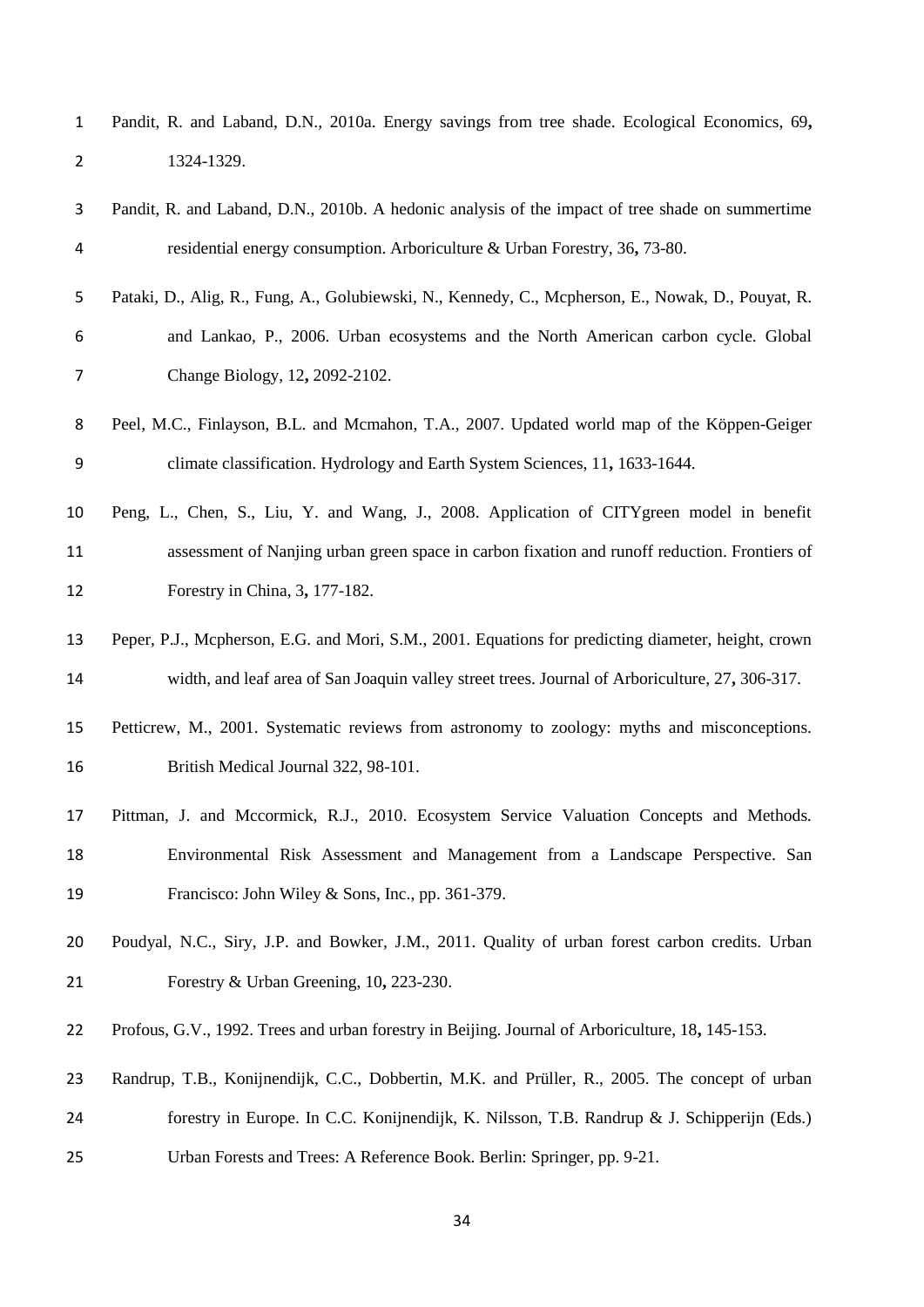| $\mathbf{1}$   | Register, R., 2006. Ecocities: rebuilding cities in balance with nature. Rev. ed. New Society           |
|----------------|---------------------------------------------------------------------------------------------------------|
| 2              | Publishers, Gabriola Island, BC.                                                                        |
| 3              | Richards, N.A., 1983. Diversity and stability in a street tree population. Urban Ecology, 7, 159-171.   |
| 4              | Roberts, L., 2011. 9 Billion? Science, 333, 540-543.                                                    |
| 5              | Roloff, A., Korn, S. and Gillner, S., 2009. The Climate-Species-Matrix to select tree species for urban |
| 6              | habitats considering climate change. Urban Forestry & Urban Greening, 8, 295-308.                       |
| $\overline{7}$ | Rowntree, R. and Nowak, D., 1991. Quantifying the role of urban forests in removing atmospheric         |
| 8              | carbon dioxide. Journal of Arboriculture, 17, 269-275.                                                  |
| 9              | Sagoff, M., 2011. The quantification and valuation of ecosystem services. Ecological Economics, 70,     |
| 10             | 497-502.                                                                                                |
| 11             | Sander, H., Polasky, S. and Haight, R.G., 2010. The value of urban tree cover: A hedonic property       |
| 12             | price model in Ramsey and Dakota Counties, Minnesota, USA. Ecological Economics, 69,                    |
| 13             | 1646-1656.                                                                                              |
| 14             | Sanders, R.A., 1981. Diversity in the street trees of Syracuse, New York. Urban Ecology, 5, 33-43.      |
| 15             | Sanders, R.A., 1984. Some determinants of urban forest structure. Urban Ecology, 8, 13-27.              |
| 16             | Seppelt, R., Dormann, C.F., Eppink, F.V., Lautenbach, S. and Schmidt, S., 2011. A quantitative          |
| 17             | review of ecosystem service studies: approaches, shortcomings and the road ahead. Journal of            |
| 18             | Applied Ecology, 48, 630-636.                                                                           |
| 19             | Shashua-Bar, L. and Hoffman, M.E., 2000. Vegetation as a climatic component in the design of an         |
| 20             | urban street: An empirical model for predicting the cooling effect of urban green areas with            |
| 21             | trees. Energy and Buildings, 31, 221-235.                                                               |
| 22             | Shashua-Bar, L. and Hoffman, M.E., 2004. Quantitative evaluation of passive cooling of the UCL          |
| 23             | microclimate in hot regions in summer, case study: urban streets and courtyards with trees.             |
| 24             | Building and Environment, 39, 1087-1099.                                                                |
|                |                                                                                                         |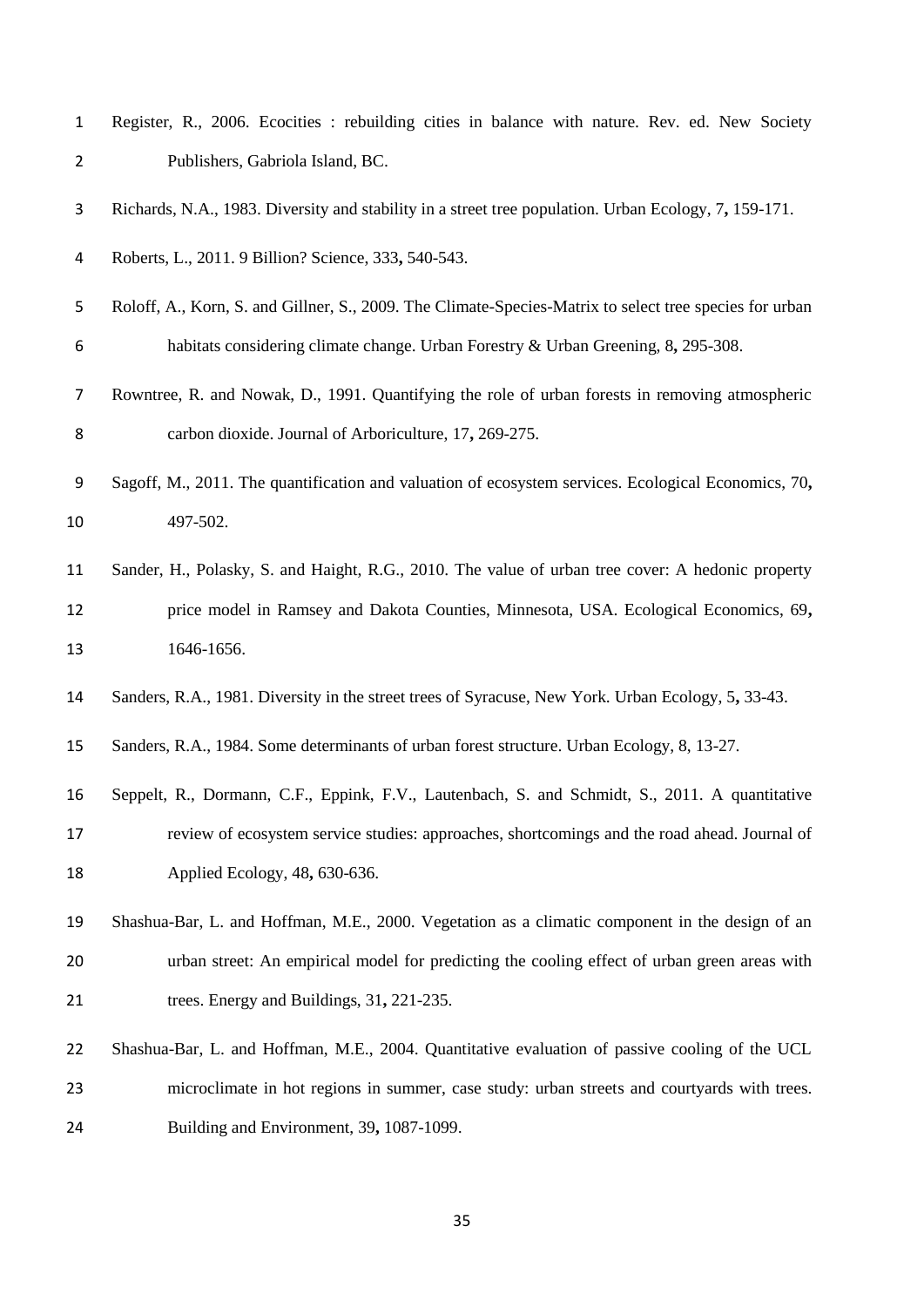| Simpson, J.R. and Mcpherson, E.G., 2011. The tree BVOC index. Environmental Pollution, 159, |  |  |  |  |  |
|---------------------------------------------------------------------------------------------|--|--|--|--|--|
| 2088-2093.                                                                                  |  |  |  |  |  |

- Soares, A.L., Rego, F.C., Mcpherson, E.G., Simpson, J.R., Peper, P.J. and Xiao, Q., 2011. Benefits and costs of street trees in Lisbon, Portugal. Urban Forestry & Urban Greening, 10**,** 69-78.
- Stern, H., De Hoedt, G. and Ernst, J., 2000. Objective classification of Australian climates. Australian Meteorological Magazine, 49**,** 87-96.
- Stoffberg, G.H., Van Rooyen, M.W., Van Der Linde, M.J. and Groeneveld, H.T., 2008. Predicting the growth in tree height and crown size of three street tree species in the City of Tshwane, South Africa. Urban Forestry & Urban Greening, 7**,** 259-264.
- Stoffberg, G.H., Van Rooyen, M.W., Van Der Linde, M.J. and Groeneveld, H.T., 2009. Modelling dimensional growth of three street tree species in the urban forest of the city of Tshwane, South Africa. Southern Forests, 71**,** 273-277.
- Stoffberg, G.H., Van Rooyen, M.W., Van Der Linde, M.J. and Groeneveld, H.T., 2010. Carbon sequestration estimates of indigenous street trees in the City of Tshwane, South Africa. Urban Forestry & Urban Greening, 9**,** 9-14.
- Sudha, P. and Ravindranath, N.H., 2000. A study of Bangalore urban forest. Landscape and Urban Planning, 47**,** 47-63.
- Sun, W.-Q. and Bassuk, N.L., 1991. Approach to determine effective sampling size for urban street tree survey. Landscape and Urban Planning, 20**,** 277-283.
- Sundar, I., 2005. Ecosystem valuation, methods, techniques and shortcomings. Ecology, Environment and Conservation, 11**,** 173-182.
- Swyngedouw, E., 2010. Impossible Sustainability and the Post-political Condition. In M. Cerreta, G. Concilio & V. Monno (Eds.) Making Strategies in Spatial Planning. Netherlands: Springer, pp. 185-205.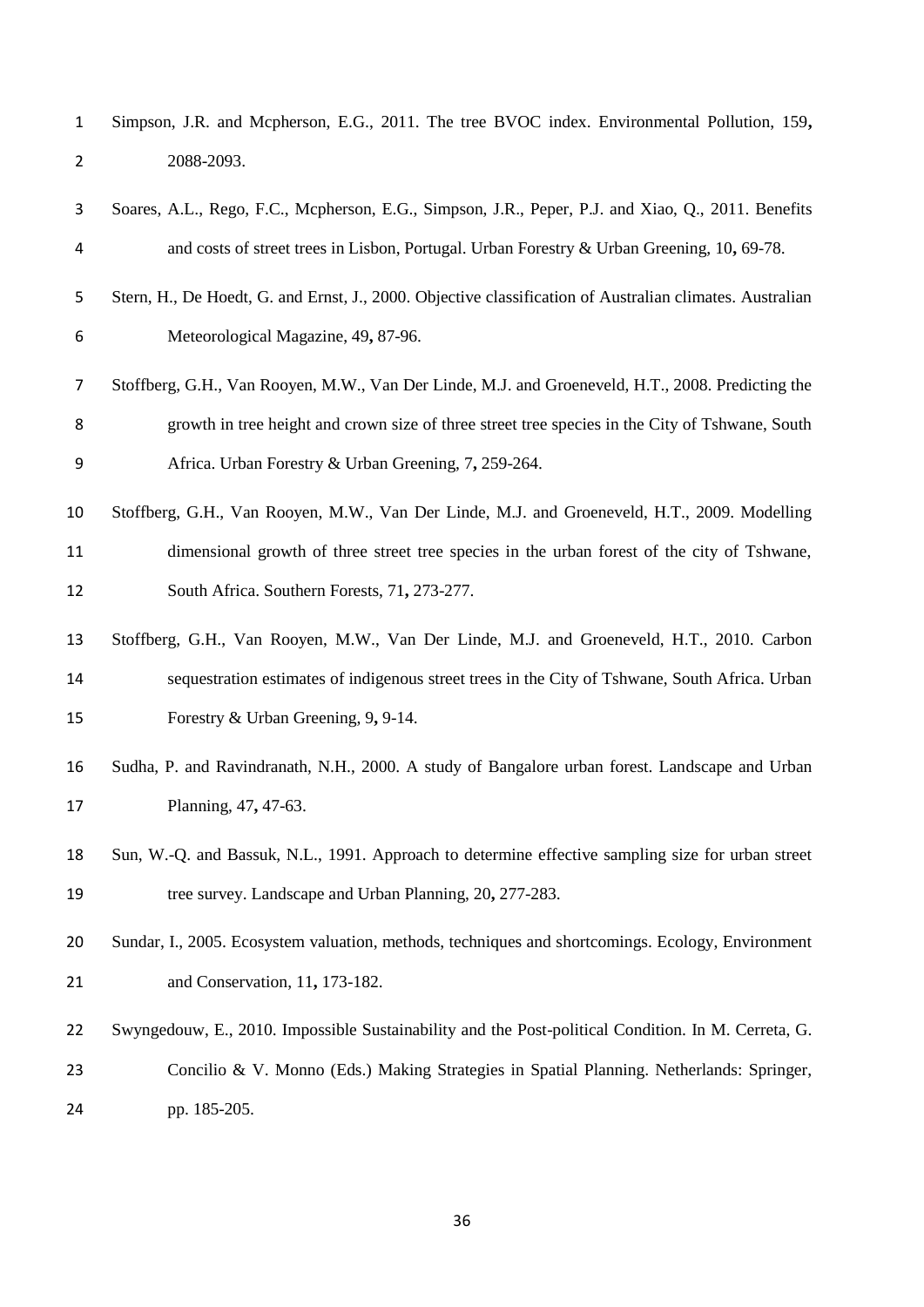| $\mathbf{1}$   | Swyngedouw, E. and Heynen, N.C., 2003. Urban Political Ecology, Justice and the Politics of Scale.      |
|----------------|---------------------------------------------------------------------------------------------------------|
| $\overline{2}$ | Antipode, 35, 898-918.                                                                                  |
| 3              | Taha, H., Douglas, S. and Haney, J., 1997. Mesoscale meteorological and air quality impacts of          |
| 4              | increased urban albedo and vegetation. Energy and Buildings, 25, 169-177.                               |
| 5              | Tallis, M., Taylor, G., Sinnett, D. and Freer-Smith, P., 2011. Estimating the removal of atmospheric    |
| 6              | particulate pollution by the urban tree canopy of London, under current and future                      |
| $\overline{7}$ | environments. Landscape and Urban Planning, 103, 129-138.                                               |
| 8              | Thaiutsa, B., Puangchit, L., Kjelgren, R. and Arunpraparut, W., 2008. Urban green space, street tree    |
| 9              | and heritage large tree assessment in Bangkok, Thailand. Urban Forestry & Urban Greening,               |
| 10             | 7, 219-229.                                                                                             |
| 11             | Thompson, R., Hanna, R., Noel, J. and Piirto, D.D., 1999. Valuation of tree aesthetics on small urban-  |
| 12             | interface properties. Journal of Arboriculture, 25, 225-234.                                            |
| 13             | Tiwary, A., Sinnett, D., Peachey, C., Chalabi, Z., Vardoulakis, S., Fletcher, T., Leonardi, G., Grundy, |
| 14             | C., Azapagic, A. and Hutchings, T.R., 2009. An integrated tool to assess the role of new                |
| 15             | planting in PM10 capture and the human health benefits: A case study in London.                         |
| 16             | Environmental Pollution, 157, 2645-2653.                                                                |
| 17             | Todorova, A., Asakawa, S. and Aikoh, T., 2004. Preferences for and attitudes towards street flowers     |
| 18             | and trees in Sapporo, Japan. Landscape and Urban Planning, 69, 403-416.                                 |
| 19             | Tratalos, J., Fuller, R.A., Warren, P.H., Davies, R.G. and Gaston, K.J., 2007. Urban form, biodiversity |
| 20             | potential and ecosystem services. Landscape and Urban Planning, 83, 308-317.                            |
| 21             | Tsiros, I.X., 2010. Assessment and energy implications of street air temperature cooling by shade       |
| 22             | tress in Athens (Greece) under extremely hot weather conditions. Renewable Energy, 35,                  |
| 23             | 1866-1869.                                                                                              |
| 24             | Tyrväinen, L., 1997. The amenity value of the urban forest: An application of the hedonic pricing       |

method. Landscape and Urban Planning, 37**,** 211-222.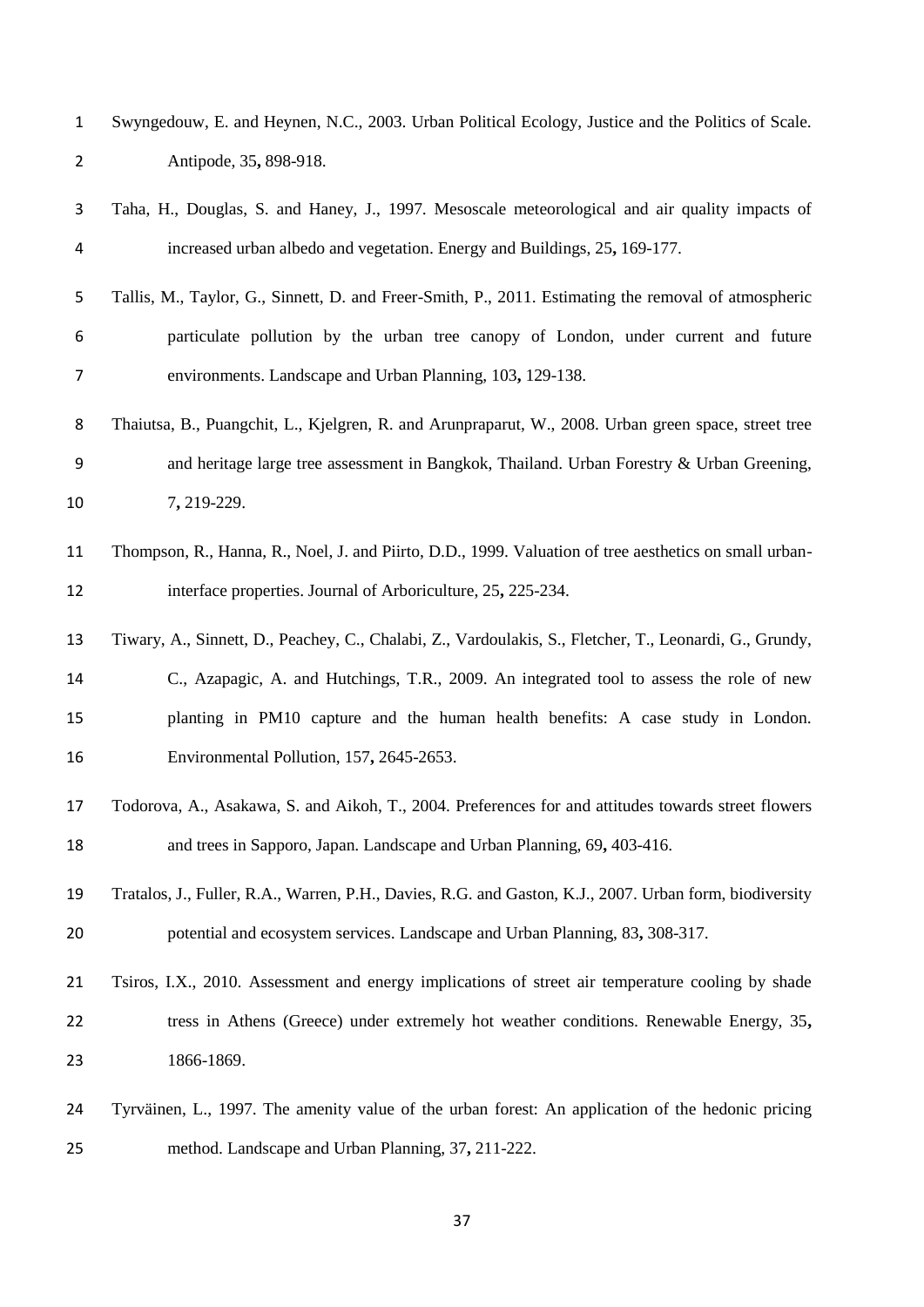| $\mathbf 1$    | Tyrväinen, L., Pauleit, S., Seeland, K. and De Vries, S., 2005. Benefits and uses of urban forests and |
|----------------|--------------------------------------------------------------------------------------------------------|
| $\overline{2}$ | trees. In C.C. Konijnendijk, K. Nilsson, T.B. Randrup & J. Schipperijn (Eds.) Urban Forests            |
| 3              | and Trees - a Reference Book. Berlin: Springer, pp. 81-114.                                            |
| 4              | Tyrväinen, L. and Väänänen, H., 1998. The economic value of urban forest amenities: An application     |
| 5              | of the contingent valuation method. Landscape and Urban Planning, 43, 105-118.                         |
| 6              | Tzilkowski, W.M., Wakeley, J.S. and Morris, L.J., 1986. Relative use of municipal street trees by      |
| 7              | birds during summer in state college, Pennsylvania. Urban Ecology, 9, 387-398.                         |
| 8              | United Nations, 2010. World Urbanization Prospects. The 2010 Revision, United Nations, New York.       |
| 9              | Vesely, É.-T., 2007. Green for green: The perceived value of a quantitative change in the urban tree   |
| 10             | estate of New Zealand. Ecological Economics, 63, 605-615.                                              |
| 11             | Wallace, K.J., 2007. Classification of ecosystem services: Problems and solutions. Biological          |
| 12             | Conservation, 139, 235-246.                                                                            |
| 13             | Walton, J., Nowak, D. and Greenfield, E., 2008. Assessing urban forest canopy cover using airborne     |
| 14             | or satellite imagery. Arboriculture & Urban Forestry, 34, 334-340.                                     |
| 15             | Watson, G., 2002. Comparing formula methods of tree appraisal. Journal of Arboriculture, 28, 11-18.    |
| 16             | Welch, J.M., 1994. Street and park trees of Boston: a comparison of urban forest structure. Landscape  |
| 17             | and Urban Planning, 29, 131-143.                                                                       |
| 18             | Yang, J., Mcbride, J., Zhou, J. and Sun, Z., 2005. The urban forest in Beijing and its role in air     |
| 19             | pollution reduction. Urban Forestry & Urban Greening, 3, 65-78.                                        |
| 20             | Young, R.F., 2010. Managing municipal green space for ecosystem services. Urban Forestry & Urban       |
| 21             | Greening, 9, 313-321.                                                                                  |
| 22             | Zhang, K., Zhang, J., Chen, Y. and Zhu, Y., 2006. Urban greenbelt eco-service value of Hangzhou        |
| 23             | City under effects of land use change: an evaluation with CITY green model. The Journal of             |
| 24             | Applied Ecology, 17, 1918-1922.                                                                        |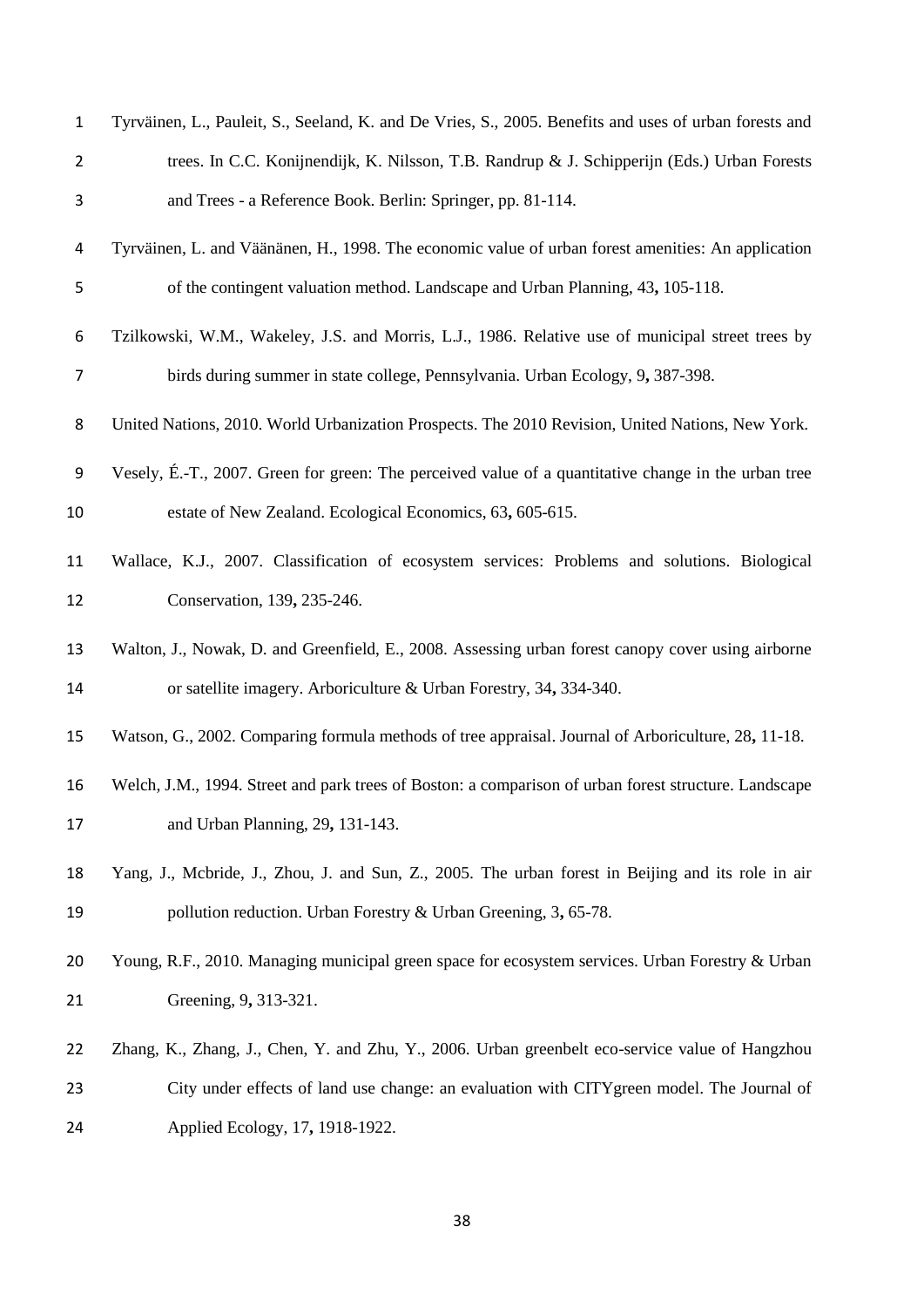| Zhang, W., Ricketts, T.H., Kremen, C., Carney, K. and Swinton, S.M., 2007. Ecosystem services and |
|---------------------------------------------------------------------------------------------------|
| dis-services to agriculture. Ecological Economics, 64, 253-260.                                   |

- Zhao, Y., Zhao, Q.J., Cui, S.H., Lin, T. and Yin, K., 2009. Progress in ecological services evaluation of urban forest. Acta Ecologica Sinica, 29**,** 6723-6732.
- Zipperer, W.C., Sisinni, S.M., Pouyat, R.V. and Foresman, T.W., 1997. Urban tree cover: an ecological perspective. Urban ecosystems, 1**,** 229-246.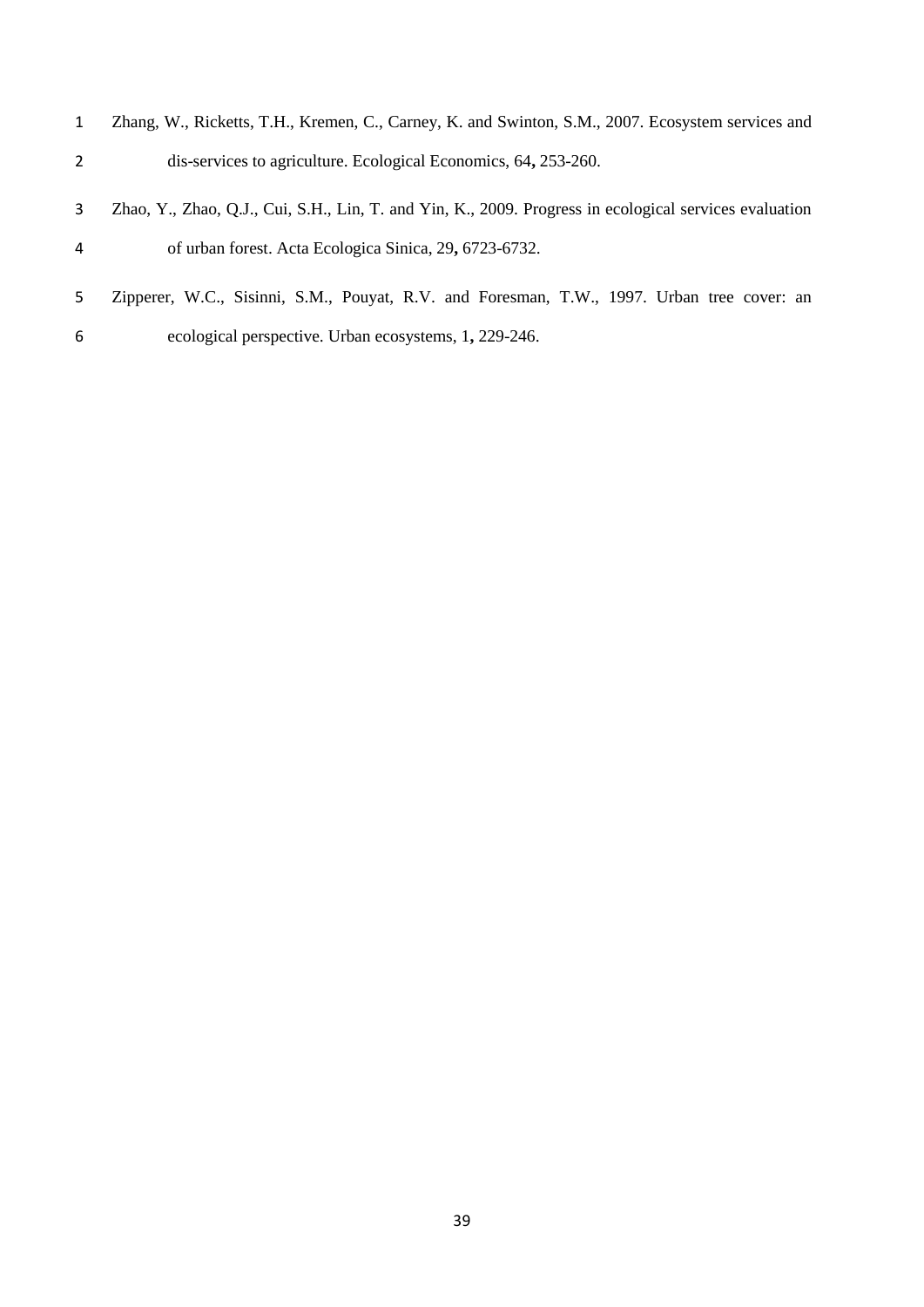

**Figure 1** – Conceptual framework explaining the domain of urban trees.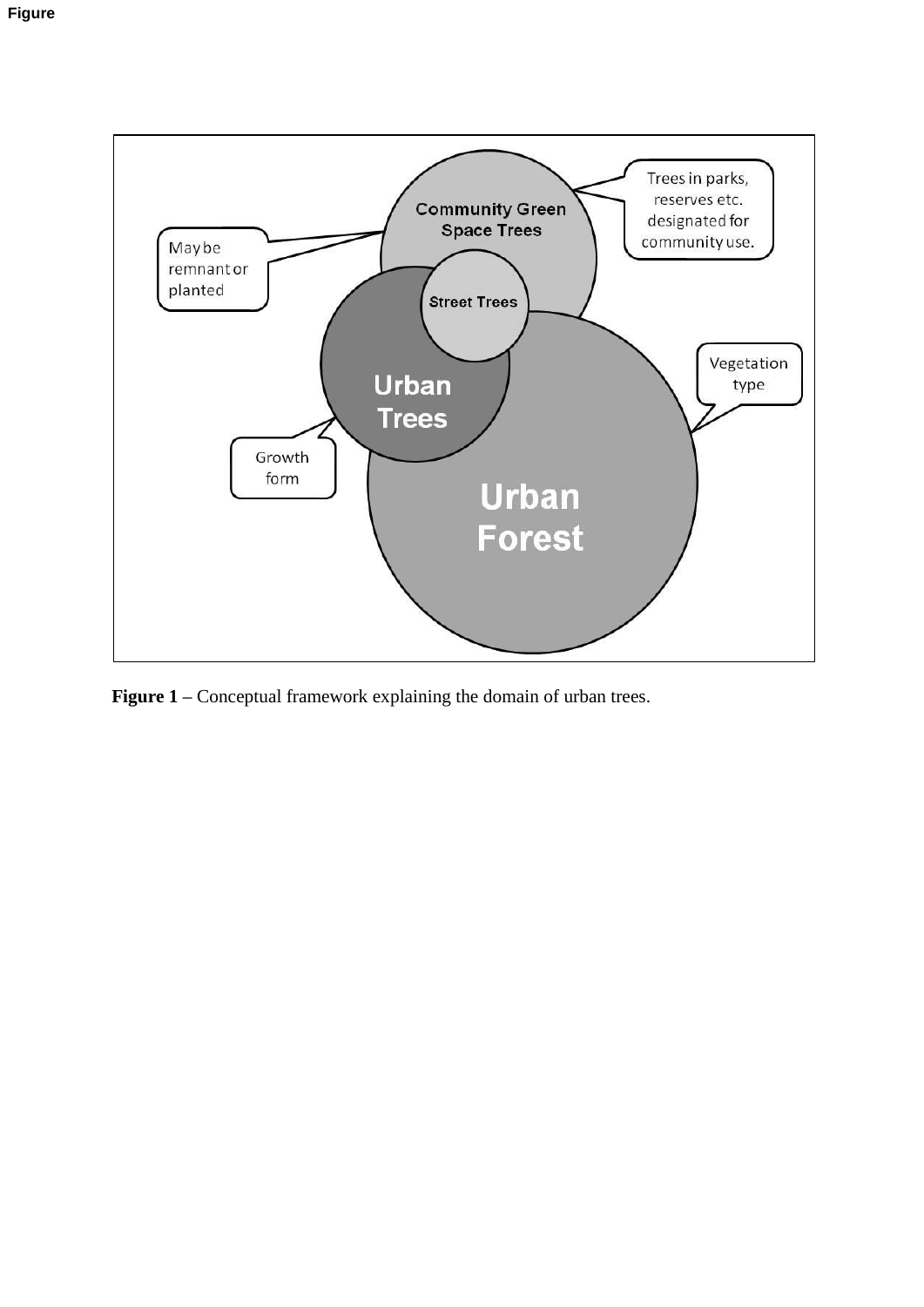

**Figure 2 –** Geographic distribution of the 115 research papers on urban trees assessed in this study using colour coding that reflects the number of research papers per country.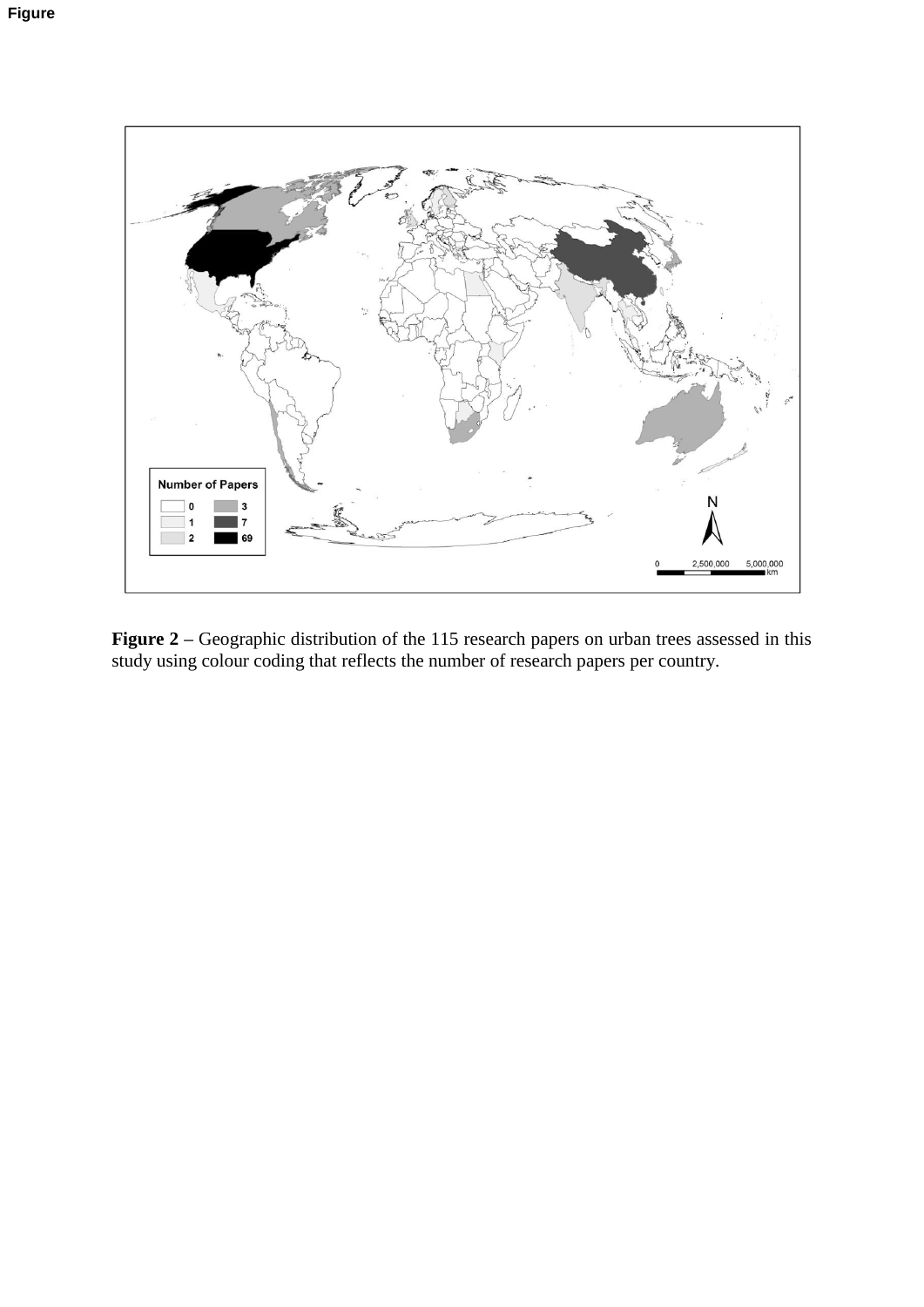

**Figure 3** – Aspect wise distribution of the 115 research papers on urban trees assessed in this study.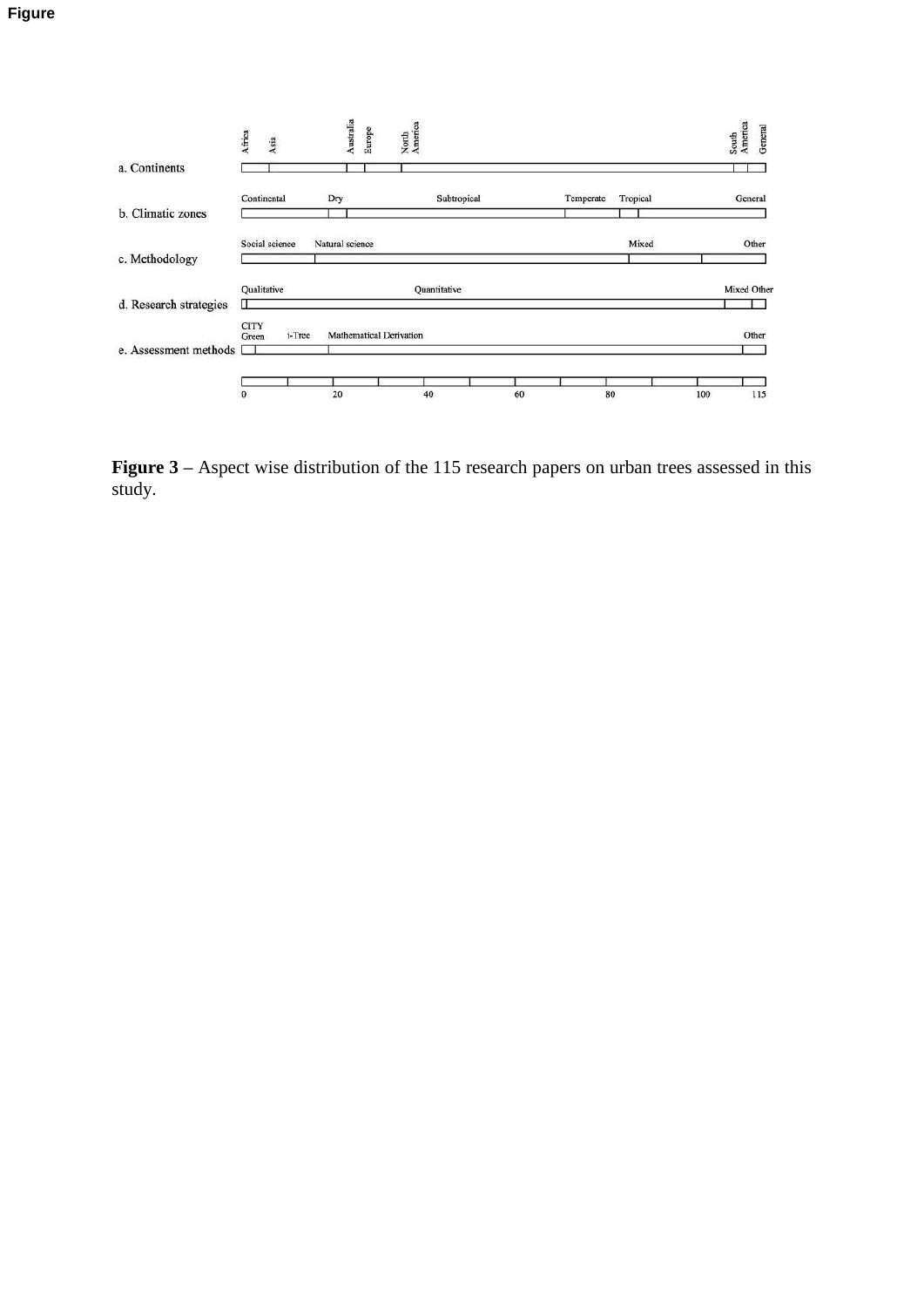# **Tables**

**Table 1 –** Author(s), year, journal and study location of the 115 research papers on urban trees assessed in this study.

| Author                                        | Year Journal                                                    | <b>Study location</b> |
|-----------------------------------------------|-----------------------------------------------------------------|-----------------------|
| Akbari, H., et al.                            | 2001 Solar Energy                                               | Los Angeles           |
| Akbari, H.                                    | 2002 Environmental Pollution                                    |                       |
| Amir, S. and Misgav, A.                       | 1990 Landscape and Urban Planning                               | Tel Aviv              |
| Anderson, L. M. and H. K.                     | 1988 Landscape and Urban Planning                               | Athens                |
| Cordell<br>Beatty, R. A. and C. T.<br>Heckman | 1981 Urban Ecology                                              |                       |
| Benjamin, M.T. and Winer,<br>A.M.             | 1998 Atmospheric Environment                                    |                       |
| Benjamin, M.T., et al.                        | 1996 Atmospheric Environment                                    |                       |
| Bolund, P. and S.<br>Hunhammar                | 1999 Ecological Economics                                       | Stockholm             |
| Brack, C.L.                                   | 2002 Environmental Pollution                                    | Canberra              |
| Broadhead, J.S., et al.                       | 2003 Agricultural and Forest Meteorology                        |                       |
| Bruns, D. and N. Fetcher                      | 2008 Journal of Contemporary Water<br>Research & Education      | Philadelphia          |
| Carver, A.D., et al.                          | 2004 Environmental Management                                   | Carbondale            |
| Corchnoy, S.B., et al.                        | 1992 Atmospheric Environment Part B-<br><b>Urban Atmosphere</b> | Los Angeles           |
| Dobbs, C., et al.                             | 2011 Landscape and Urban Planning                               | Gainesville           |
| Donovan, G. H. and D. T.<br><b>Butry</b>      | 2009 Energy and Buildings                                       | Sacramento            |
| Donovan, G. H. and D. T.<br><b>Butry</b>      | 2010 Landscape and Urban Planning                               | Portland              |
| Donovan, G.H. and Butry,<br>D.T.              | 2011 Urban Forestry and Urban Greening                          | Portland              |
| Dwyer, J., et al.                             | 1992 Journal of Arboriculture                                   |                       |
| Dwyer, J., et al.                             | 2003 Journal of Arboriculture                                   |                       |
| Escobedo, F., et al.                          | 2006 Urban Forestry and Urban Greening                          | Santiago              |
| Escobedo, F., et al.                          | 2010 Environmental Science and Policy                           | Miami, Gainesville    |
| Escobedo, F.J., et al.                        | 2011 Environmental Pollution                                    |                       |
| Escobedo, F. J. and D. J.<br>Nowak            | 2009 Landscape and Urban Planning                               | Santiago              |
| Escobedo, F. J., et al.                       | 2008 Journal of Environmental Management                        | Santiago              |
| Fahmy, M., et al.                             | 2010 Building and Environment                                   | Cairo                 |
| Frank, S., et al.                             | 2006 Arboriculture and Urban Forestry                           | Melbourne             |
| Galvin, M.F.                                  | 1999 Journal of Arboriculture                                   | <b>Mount Rainier</b>  |
| Gao, X. and Y. Asami                          | 2007 Landscape and Urban Planning                               | Tokyo, Kitakyushu     |
| Gómez-Muñoz, V. M., et al.                    | 2010 Landscape and Urban Planning                               | La Paz                |
| Gorman, J.                                    | 2004 Journal of Arboriculture                                   | Philadelphia          |
| Hamada, S. and T. Ohta                        | 2010 Urban Forestry and Urban Greening                          | Nagoya                |
| Heisler, G.                                   | 1986 Urban Ecology                                              | Philadelphia          |
| Heisler, G.                                   | 1986 Journal of Arboriculture                                   |                       |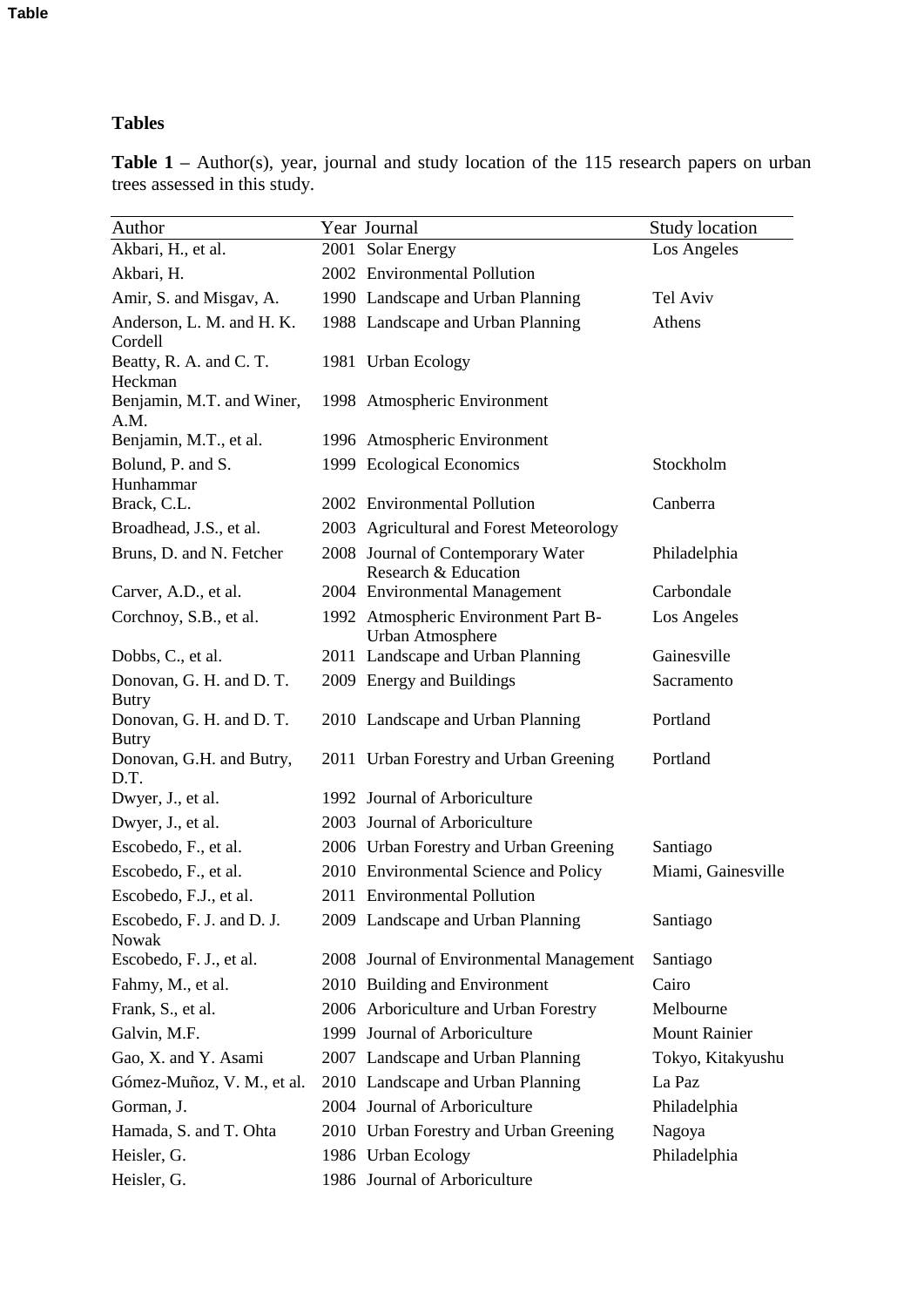| Hildebrandt, E.W. and<br>Sarkovich, M. | 1998 Atmospheric Environment                     | Sacramento            |
|----------------------------------------|--------------------------------------------------|-----------------------|
| Jaenson, R., et al.                    | 1992 Journal of Arboriculture                    |                       |
| Jim, C. Y. and W. Y. Chen              | 2008 Journal of Environmental Management         | Guangzhou             |
| Jim, C. Y. and W. Y. Chen              | 2009 Applied Geography                           | Taipei                |
| Jim, C. Y. and W. Y. Chen              | 2009 Cities                                      |                       |
| Jo, H. K. and E. G.<br>McPherson       | 1995 Journal of Environmental Management         | Chicago               |
| Johnson, A. D. and H. D.<br>Gerhold    | 2003 Urban Forestry and Urban Greening           |                       |
| Jonsson, P.                            | 2004 International Journal of Climatology        | Gaborone              |
| Jutras, P., et al.                     | 2009 Computers and Electronics in<br>Agriculture | Montreal              |
| Kaya, L. G.                            | 2009 Scientific Research and Essays              |                       |
| Kirkpatrick, J.B., et al.              | 2011 Landscape and Urban Planning                |                       |
| Kong, F., et al.                       | 2007 Landscape and Urban Planning                | Jinan                 |
| Kooten, G. C. v., et al.               | 2002 Land Economics                              |                       |
| Liu, C. and Li, X.                     | 2011 Urban Forestry and Urban Greening           | Shenyang              |
| Lohr, V., et al.                       | 2004 Journal of Arboriculture                    | $\tilde{\phantom{0}}$ |
| Longcore, T., et al.                   | 2004 Urban Geography                             | Los Angeles           |
| Maco, S. and E. McPherson              | 2002 Journal of Arboriculture                    | Davis                 |
| Maco, S. E. and E. G.<br>McPherson     | 2003 Journal of Arboriculture                    | Davis                 |
| Mansfield, C., et al.                  | 2005 Journal of Forest Economics                 |                       |
| Martin, C., et al.                     | 1989 Journal of Arboriculture                    | Austin                |
| McPherson, E.                          | 2003 Journal of Arboriculture                    | Modesto               |
| McPherson, E., et al.                  | 1997 Urban Ecosystems                            | Chicago               |
| McPherson, E. and R.<br>Rowntree       | 2008 Landscape Journal                           |                       |
| McPherson, E. G.                       | 2010 Arboriculture and Urban Forestry            |                       |
| Mcpherson, E.G., et al.                | 1998 Atmospheric Environment                     | Sacramento            |
| McPherson, E. G., et al.               | 2011 Landscape and Urban Planning                | Los Angeles           |
| Mcpherson, G., et al.                  | 2005 Journal of Forestry                         |                       |
| Millward, A.A. and Sabir, S.           | 2011 Landscape and Urban Planning                | Toronto               |
| Morani, A., et al.                     | 2011 Environmental Pollution                     | New York              |
| Myeong, S., et al.                     | 2006 Remote Sensing of Environment               | Syracuse              |
| Nagendra, H. and D. Gopal              | 2010 Urban Forestry and Urban Greening           | Bangalore             |
| Ng, E., et al.                         | 2012 Building and Environment                    | Hong Kong             |
| Nowak, D.                              | 1990 Journal of Arboriculture                    | Syracuse              |
| Nowak, D.                              | 1993 Journal of Arboriculture                    | Oakland               |
| Nowak, D.                              | 1996 Forest Science                              | Chicago               |
| Nowak, D.                              | 2008 Arboriculture and Urban Forestry            | $\tilde{\phantom{a}}$ |
| Nowak, D., et al.                      | 2000 Atmospheric Environment                     |                       |
| Nowak, D., et al.                      | 2007 Arboriculture and Urban Forestry            |                       |
| Nowak, D., et al.                      | 1990 Journal of Arboriculture                    | Oakland               |
| Nowak, D., et al.                      | 2001 Journal of Forestry                         |                       |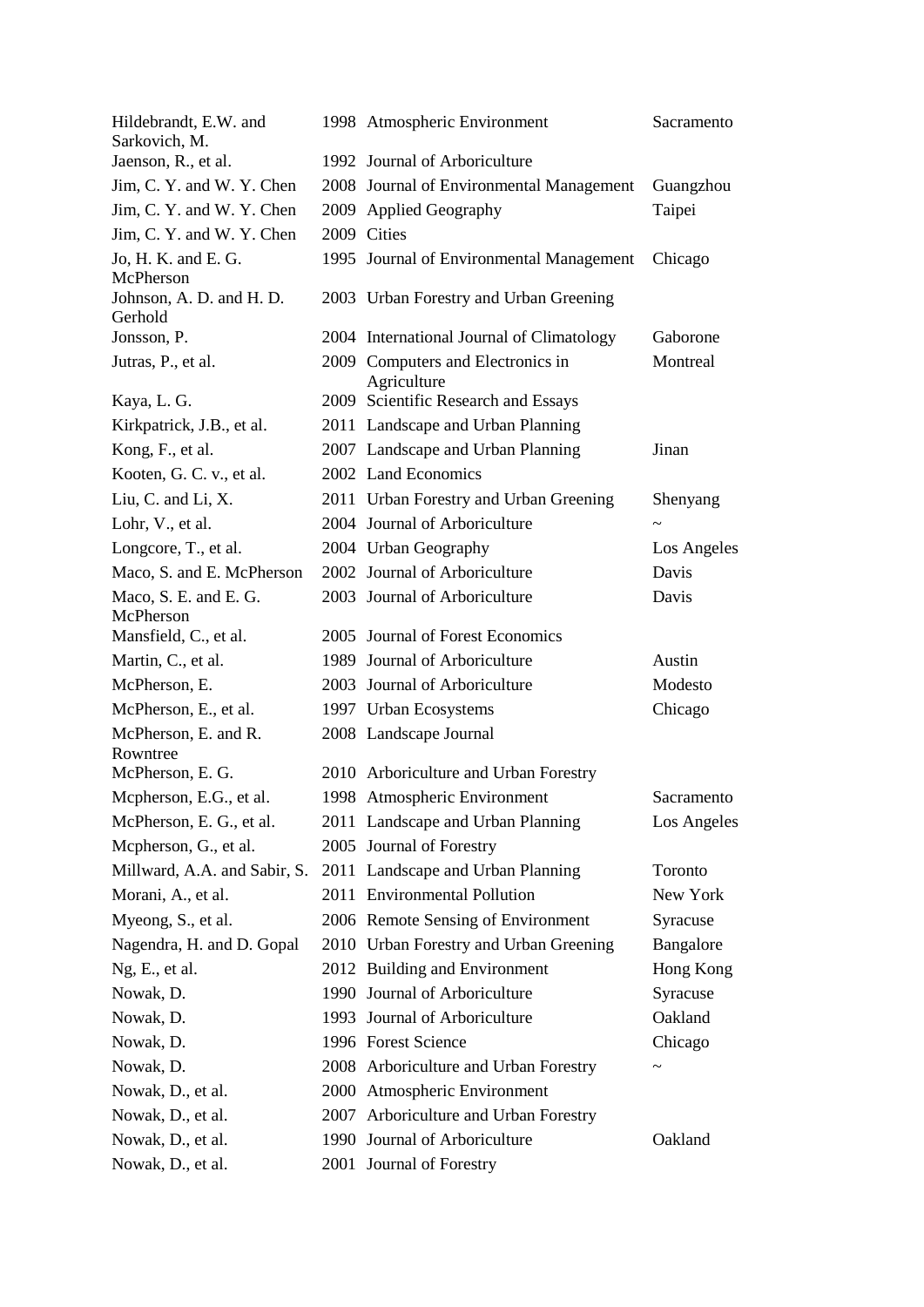| Nowak, D., et al.                      | 1996 Landscape and Urban Planning                             |               |
|----------------------------------------|---------------------------------------------------------------|---------------|
| Nowak, D., et al.                      | 2005 Journal of Forestry                                      |               |
| Nowak, D. J. and D. E.<br>Crane        | 2002 Environmental Pollution                                  |               |
| Nowak, D. J., et al.                   | 2002 Journal of Arboriculture                                 |               |
| Nowak, D. J., et al.                   | 2006 Urban Forestry and Urban Greening                        |               |
| Nowak, D. J., et al.                   | 2008 Arboriculture and Urban Forestry                         |               |
| Nowak, D. J., et al.                   | 2002 Journal of Arboriculture                                 |               |
| Nowak, D. J., et al.                   | 2008 Arboriculture and Urban Forestry                         |               |
| Pandit, R. and D. N. Laband            | 2010 Ecological Economics                                     | Auburn        |
| Pandit, R. and Laband, D.N.            | 2010 Arboriculture and Urban Forestry                         | Auburn        |
| Pataki, D., et al.                     | 2006 Global Change Biology                                    |               |
| Peper, P. J., et al.                   | 2001 Journal of Arboriculture                                 | Modesto       |
| Poudyal, N.C., et al.                  | 2011 Urban Forestry and Urban Greening                        |               |
| Profous, G.V.                          | 1992 Journal of Arboriculture                                 | Beijing       |
| Richards, N. A.                        | 1983 Urban Ecology                                            | Syracuse      |
| Roloff, A., et al.                     | 2009 Urban Forestry and Urban Greening                        |               |
| Rowntree, R. and D. Nowak              | 1991 Journal of Arboriculture                                 |               |
| Sander, H., et al.                     | 2010 Ecological Economics                                     | Minneapolis   |
| Sanders, R. A.                         | 1981 Urban Ecology                                            | Syracuse      |
| Shashua-Bar, L. and M. E.<br>Hoffman   | 2000 Energy and Buildings                                     | Tel Aviv      |
| Shashua-Bar, L. and M. E.<br>Hoffman   | 2004 Building and Environment                                 | Tel Aviv      |
| Simpson, J. R. and<br>McPherson, E. G. | 2011 Environmental Pollution                                  | Sacramento    |
| Soares, A.L., et al.                   | 2011 Urban Forestry and Urban Greening                        | Lisbon        |
| Stoffberg, G. H., et al.               | 2008 Urban Forestry and Urban Greening                        | Tshwane       |
| Stoffberg, G. H., et al.               | 2009 Southern Forests                                         | Tshwane       |
| Stoffberg, G. H., et al.               | 2010 Urban Forestry and Urban Greening                        | Tshwane       |
| Sudha, P. and N. H.<br>Ravindranath    | 2000 Landscape and Urban Planning                             | Bangalore     |
|                                        | Sun, W.-Q. and N. L. Bassuk 1991 Landscape and Urban Planning | Ithaca        |
| Taha, H., et al.                       | 1997 Energy and Buildings                                     |               |
| Tallis, M., et al.                     | 2011 Landscape and Urban Planning                             | London        |
| Thaiutsa, B., et al.                   | 2008 Urban Forestry and Urban Greening                        | Bangkok       |
| Tiwary, A., et al.                     | 2009 Environmental Pollution                                  | London        |
| Todorova, A., et al.                   | 2004 Landscape and Urban Planning                             | Sapporo       |
| Tsiros, I.X.                           | 2010 Renewable Energy                                         | Athens        |
| Tyrvainen, L.                          | 1997 Landscape and Urban Planning                             | Joensuu       |
| Tyrvainen, L., et al.                  | 1998 Landscape and Urban Planning                             | Joensuu       |
| Tzilkowski, W. M., et al.              | 1986 Urban Ecology                                            |               |
| Vesely, E.-T.                          | 2007 Ecological Economics                                     |               |
| Walton, J., et al.                     | 2008 Arboriculture and Urban Forestry                         | Syracuse      |
| Watson, G.                             | 2002 Journal of Arboriculture                                 | ~             |
| Welch, J. M.                           | 1994 Landscape and Urban Planning                             | <b>Boston</b> |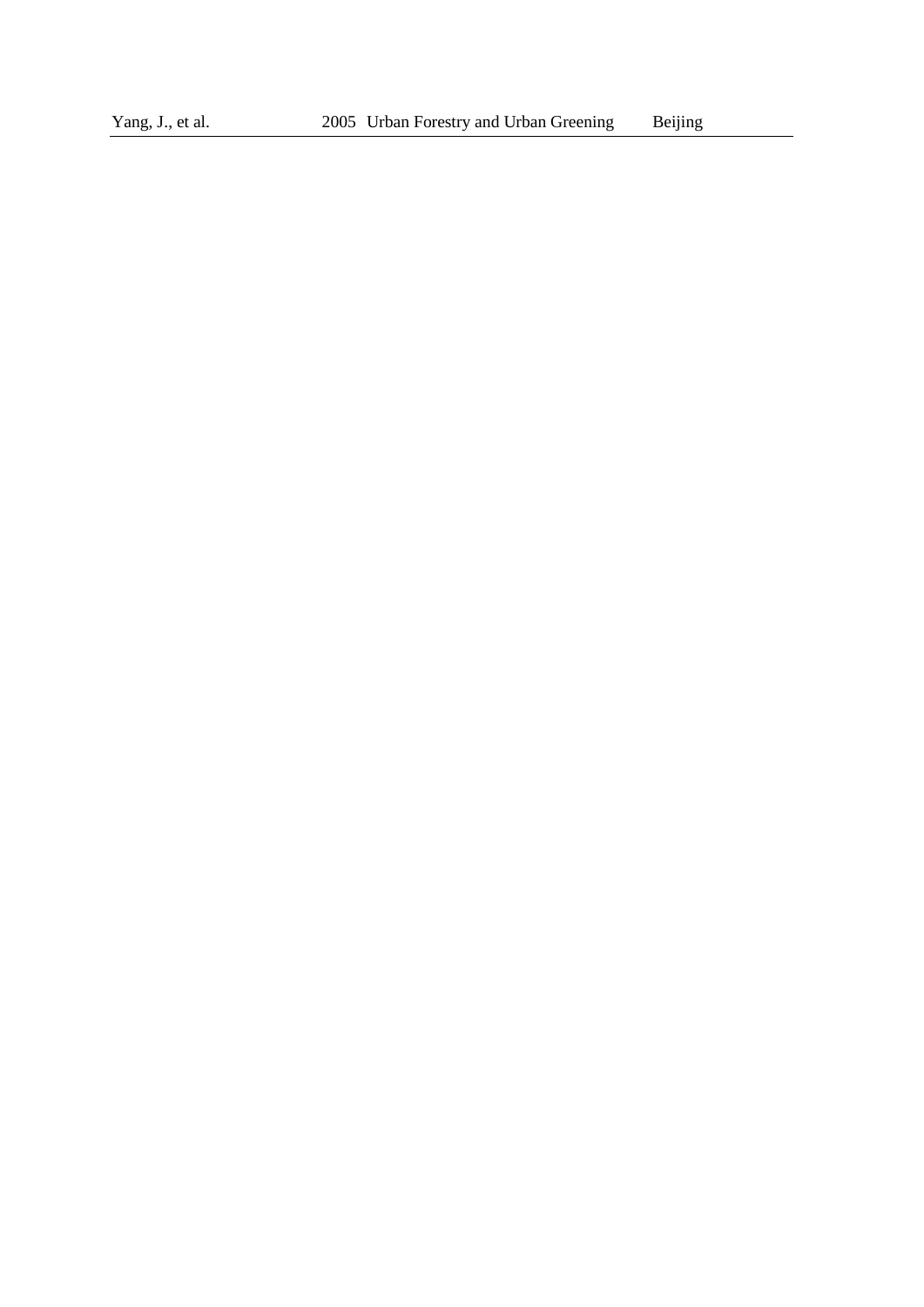| Discipline    | Journal titles                                | No. of         | Discipline |
|---------------|-----------------------------------------------|----------------|------------|
|               |                                               | Papers         | total      |
| Arboriculture | <b>Agricultural and Forest Meteorology</b>    | 1              | 48         |
| and Forestry  | Arboriculture and Urban Forestry / Journal of | 28             |            |
| (6)           | Arboriculture                                 |                |            |
|               | <b>Forest Science</b>                         | 1              |            |
|               | Journal of Forestry                           | 3              |            |
|               | <b>Southern Forests</b>                       | 1              |            |
|               | Urban Forestry and Urban Greening             | 14             |            |
| Economics     | <b>Ecological Economics</b>                   | $\overline{4}$ | 6          |
| (3)           | <b>Journal of Forest Economics</b>            | 1              |            |
|               | <b>Land Economics</b>                         | 1              |            |
| Energy $(3)$  | <b>Energy and Buildings</b>                   | 3              | 5          |
|               | Renewable Energy                              | 1              |            |
|               | Solar Energy                                  | 1              |            |
| Environment   | Atmospheric Environment                       | 5              | 28         |
| and Ecology   | Atmospheric Environment Part B-Urban          | 1              |            |
| (10)          | Atmosphere                                    |                |            |
|               | <b>Building and Environment</b>               | 3              |            |
|               | <b>Environmental Management</b>               | 1              |            |
|               | <b>Environmental Pollution</b>                | 7              |            |
|               | <b>Environmental Science and Policy</b>       | 1              |            |
|               | Journal of Environmental Management           | 3              |            |
|               | <b>Remote Sensing of Environment</b>          | 1              |            |
|               | Urban Ecology                                 | 5              |            |
|               | <b>Urban Ecosystems</b>                       | 1              |            |
| Geography     | <b>Applied Geography</b>                      | 1              | 2          |
| (2)           | <b>Urban Geography</b>                        | 1              |            |
| Landscape     | Landscape and Urban Planning                  | 19             | 20         |
| (2)           | Landscape Journal                             | 1              |            |
| Other $(6)$   | <b>Cities</b>                                 | 1              | 6          |
|               | Computers and Electronics in Agriculture      |                |            |
|               | <b>Global Change Biology</b>                  | T              |            |
|               | International Journal of Climatology          | 1              |            |
|               | Journal of Contemporary Water Research &      | 1              |            |
|               | Education                                     |                |            |
|               | Scientific Research and Essays                |                |            |
| Total         |                                               | 115            | 115        |

**Table 2 –** Discipline and journal distribution of the 115 research papers on urban trees assessed in this study.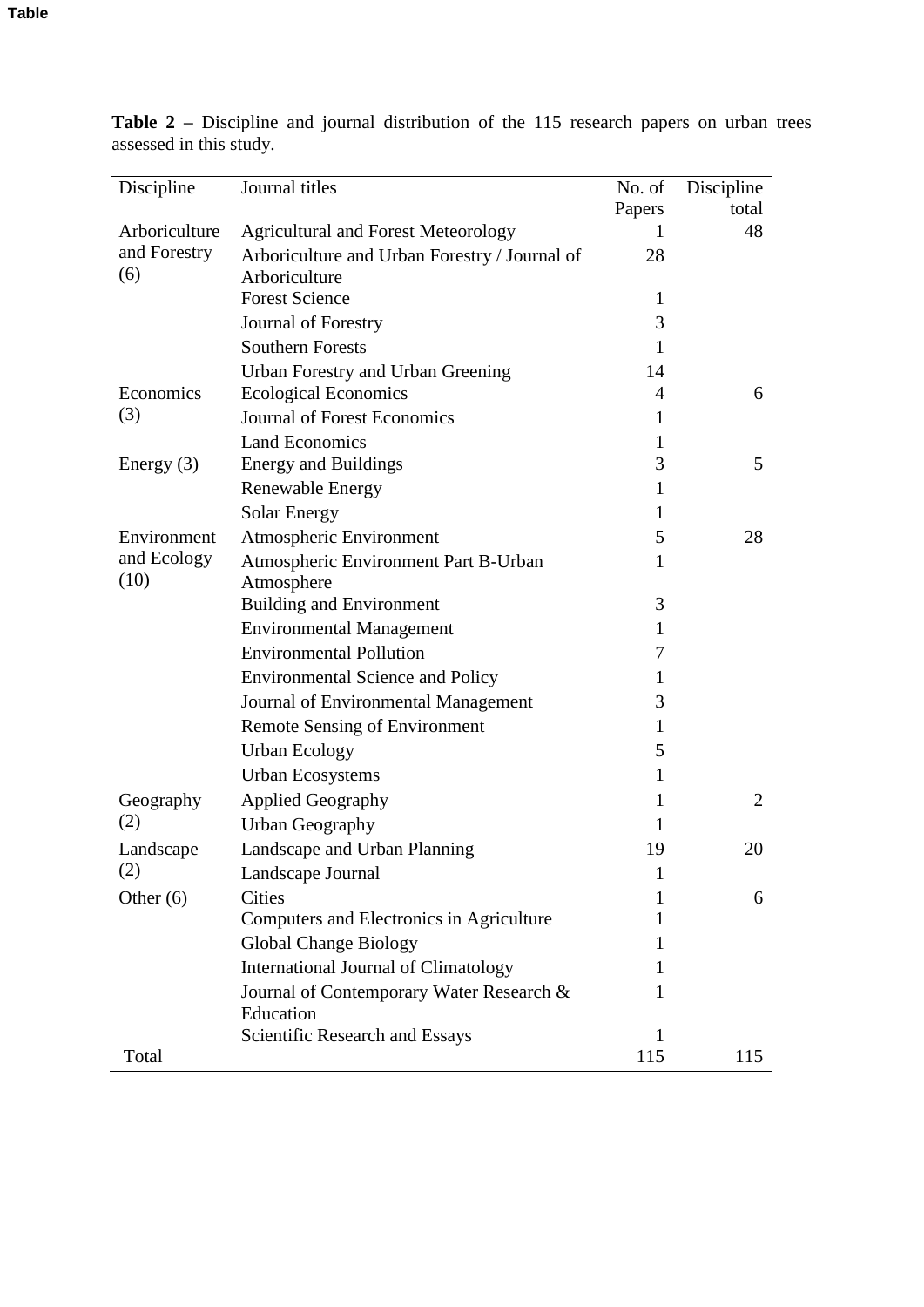| Details of the methods                   | Nos. |
|------------------------------------------|------|
| <b>Surveys</b>                           |      |
| <b>Interviews</b>                        |      |
| Questionnaires                           |      |
| <b>Observations</b>                      |      |
| Content / text analysis                  |      |
| Case study                               |      |
| Focus groups                             |      |
| Field surveys & samples                  | 45   |
| Field experiments                        | 25   |
| Existing data base & records search      | 28   |
| Geographic Information Systems (GIS),    |      |
| remote sensing & satellite imagery       | 14   |
| Other / literature analysis / simulation | 37   |

**Table 3 -** Research methods used in the 115 research papers on urban trees examined in this study.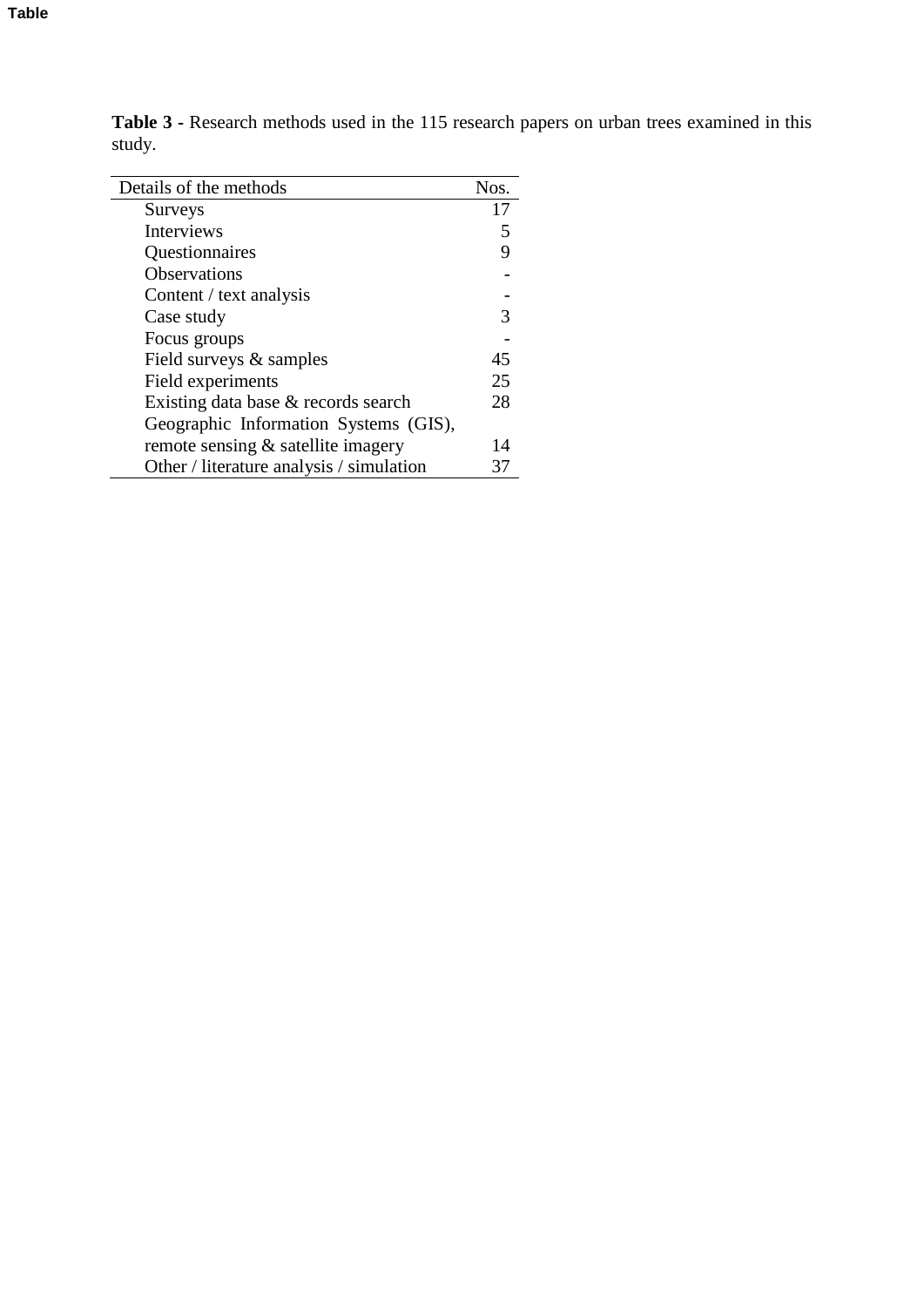| Tree valuation methods             | Nos. |
|------------------------------------|------|
| Valuation using market prices      |      |
| Surrogate market approach          | 11   |
| Travel-cost method                 |      |
| Hedonic pricing method             | 11   |
| Substitute goods approach          |      |
| Production function approach       |      |
| Stated preference approach         | 3    |
| Contingent valuation method        | 3    |
| Contingent ranking method          |      |
| Choice experiments                 |      |
| Participatory methods              |      |
| Cost based valuation method        | 8    |
| Replacement cost method            |      |
| Preventative expenditure method    | 3    |
| Opportunity cost of labour method  |      |
| Cost-benefit analysis method       | 18   |
| Ecosystem services goods indicator |      |

**Table 4 -** Tree valuation methods used to value tree species in the 115 research papers on urban trees examined in this study.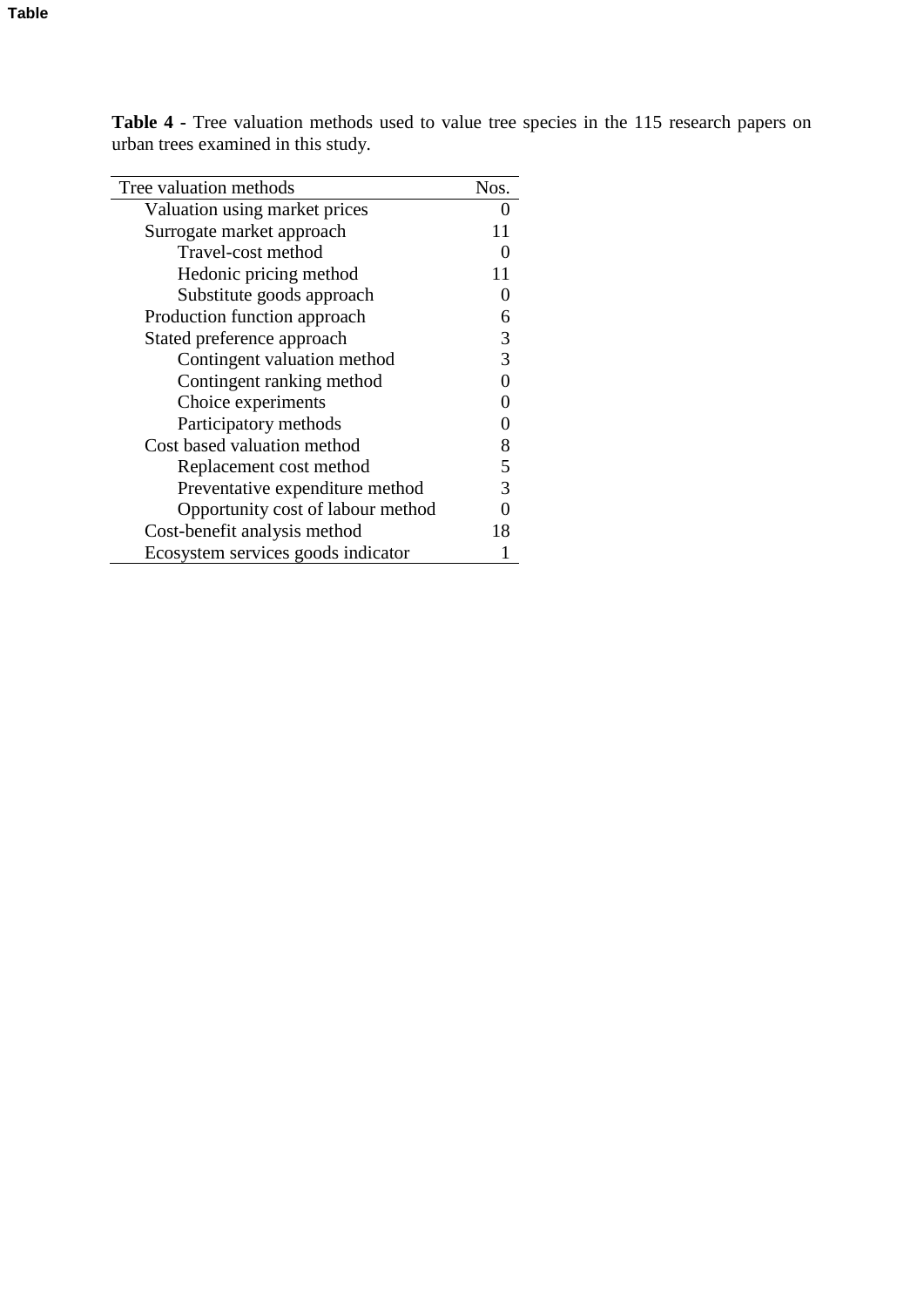| <b>Benefits</b>                                          | Discussed      | Demonstrated   |
|----------------------------------------------------------|----------------|----------------|
| Social benefits                                          | 7              | 5              |
| making urban environment more pleasant to live,          | 3              | $\overline{2}$ |
| work and spend leisure time                              |                |                |
| providing significant outdoor leisure / recreation       | 3              | $\overline{2}$ |
| opportunities                                            |                |                |
| providing nature in the city                             | $\mathbf{1}$   | $\mathbf{1}$   |
| enhancing quality of urban life                          | 5              | 3              |
| promoting environmental responsibility and ethics        | 1              |                |
| building stronger sense of community                     | 1              |                |
| enhancing community's sense of social identity and       | 1              |                |
| self esteem                                              |                |                |
| providing settings for significant emotional and         | 1              |                |
| spiritual experiences                                    |                |                |
| providing opportunities for inner city children to       | 1              |                |
| experience nature                                        |                |                |
| Economic benefits                                        | 28             | 27             |
| saving substantially on fuel expenditure                 | 1              |                |
| increasing land value                                    | 3              | 3              |
| increasing property value                                | 13             | 12             |
| Increasing rental price                                  | $\mathbf{1}$   | $\mathbf{1}$   |
| increasing neighbouring property value                   | $\overline{2}$ | $\mathbf{1}$   |
| reducing 'time on market' for selling property           | 1              | 1              |
| increasing property taxes                                | 1              |                |
| increasing tourism revenue                               | 1              |                |
| increasing business activity                             | 1              |                |
| contributing to the economic vitality of the city        | 1              |                |
| providing annual returns on municipal investments        | $\overline{2}$ |                |
| alleviating the hardships of inner city living for low - | 1              |                |
| income groups                                            |                |                |
| reducing expenditure on air pollution removal            | 7              | 6              |
| reducing expenditure on storm water infrastructure       | $\overline{4}$ | 3              |
| saving annual heating and cooling costs                  | $\overline{2}$ | 2              |
| savings on electricity costs                             | $\mathbf{1}$   | 1              |
| avoiding investment in new power supplies                | 3              | 2              |
| providing potential for future carbon offsetting trade   | $\overline{2}$ | $\overline{2}$ |
| Health benefits                                          | 5              | $\overline{2}$ |
| fewer complications and faster recovery at hospital      | $\overline{2}$ |                |
| having windows with tree view                            |                |                |
| reducing stress                                          | 3              |                |
| improving physical health                                | $\overline{c}$ |                |
| creating relaxed psychological states                    | $\overline{3}$ | 1              |
| averting premature death                                 |                |                |
| averting respiratory hospital admissions                 | 1              | 1              |
| Visual and aesthetic benefits                            | 6              | 5              |
| providing a sense of place & identity                    | 2              | 1              |
| creating seasonal interest by highlighting seasonal      | 1              | 1              |
|                                                          |                |                |

**Table 5 -** Urban tree benefits reported in the 115 research papers on urban trees examined in this study.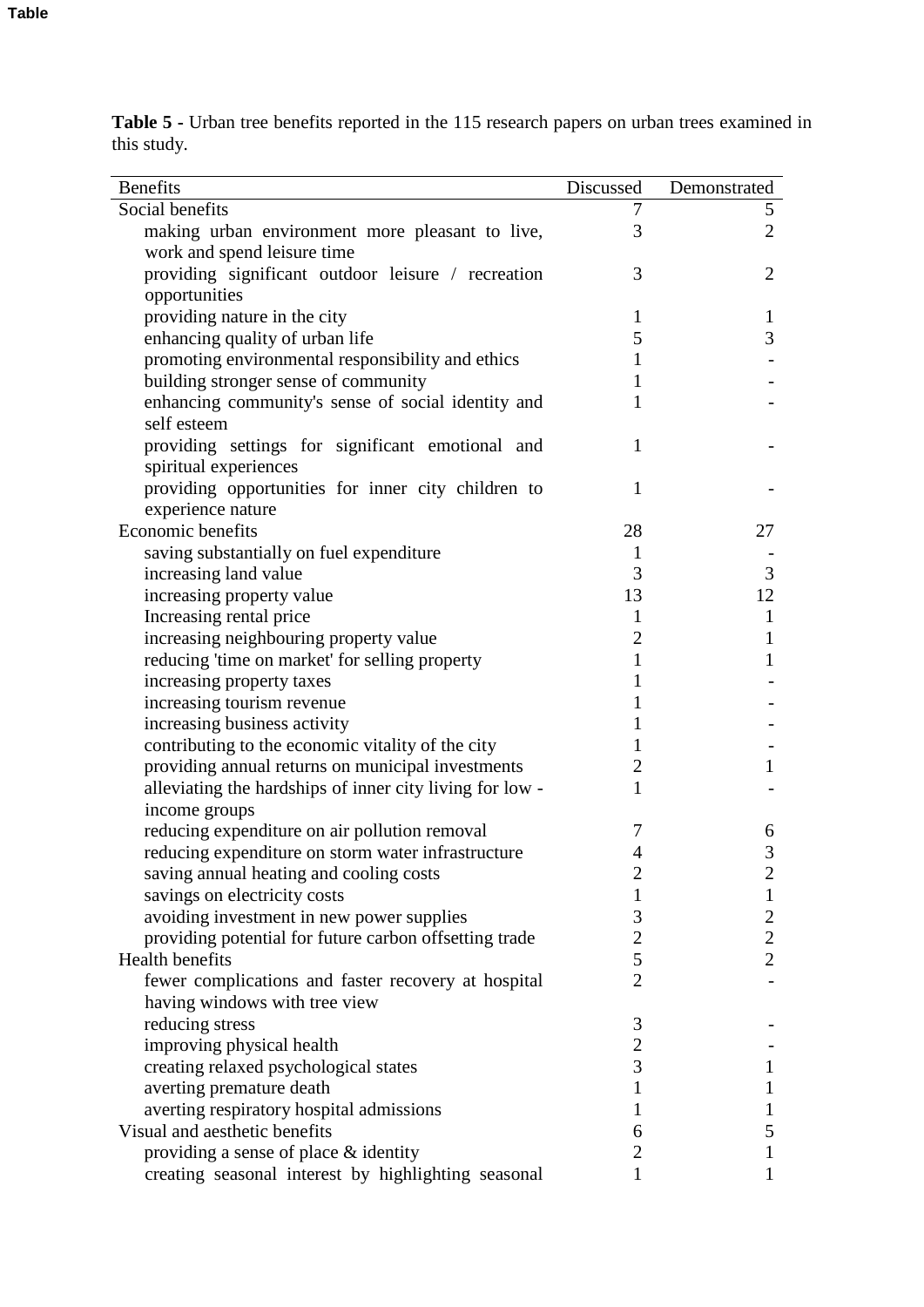| <b>Benefits</b>          | Discussed Demonstrated |
|--------------------------|------------------------|
| changes                  |                        |
| improving scenic quality |                        |
| providing privacy        |                        |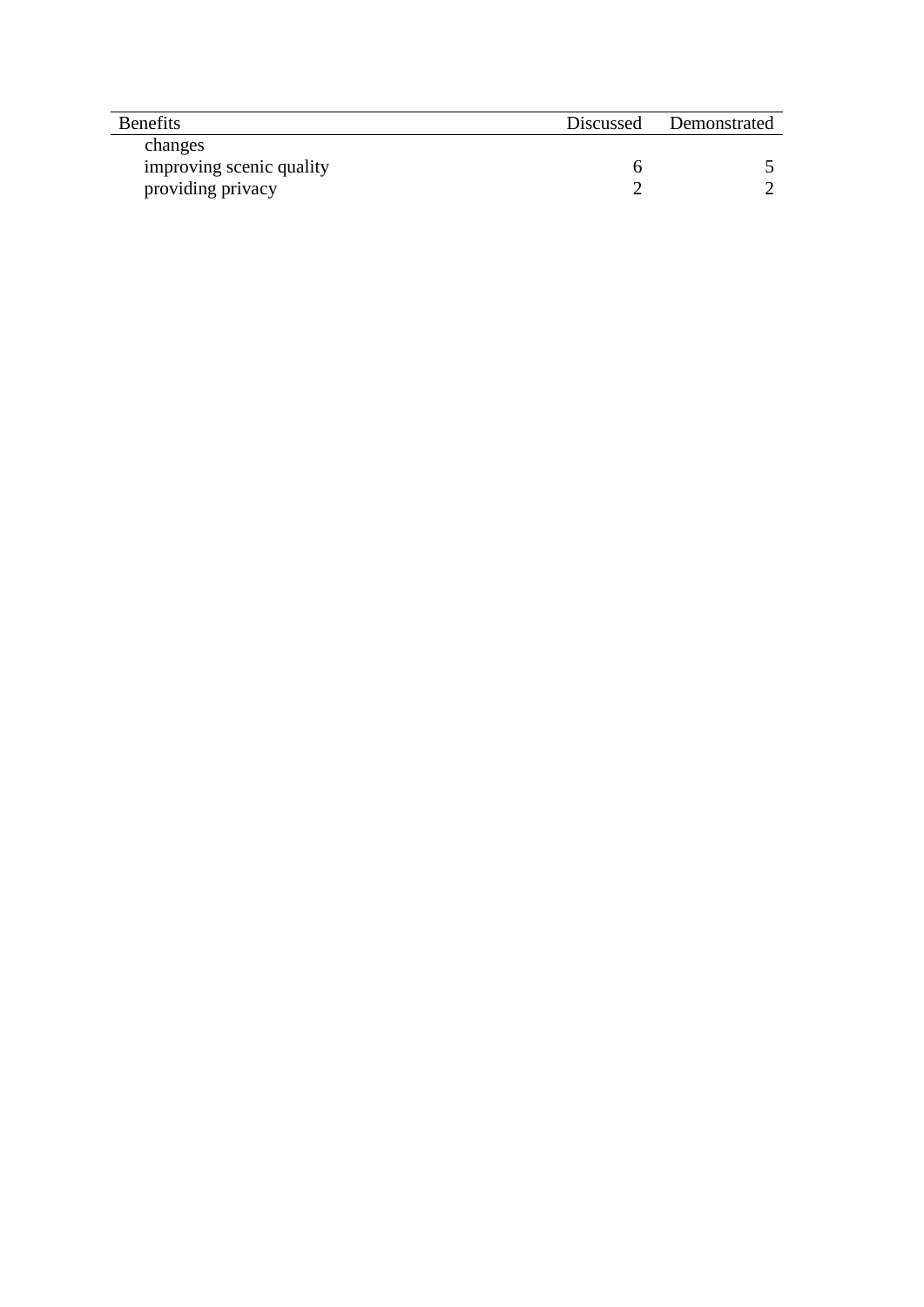| Ecosystem services                                 | Discussed      | Demonstrated   |
|----------------------------------------------------|----------------|----------------|
| Carbon related ecosystem services                  | 30             | 27             |
| Storing / sequestering carbon                      | 30             | 27             |
| Air quality related ecosystem services             | 38             | 34             |
| producing oxygen                                   | $\overline{2}$ | $\overline{2}$ |
| filtering air                                      | 11             | 9              |
| removing ozone                                     | 18             | 16             |
| removing carbon monoxide                           | 12             | 10             |
| removing sulphur dioxide                           | 17             | 15             |
| removing nitrogen dioxide                          | 15             | 14             |
| removing airborne particle matters / suspended     | 22             | 20             |
| particles                                          |                |                |
| removing dust                                      | 1              | $\mathbf{1}$   |
| reducing smog                                      | 3              | 3              |
| reducing carbon dioxide emissions                  | 9              | $8\,$          |
| Storm water related ecosystem services             | 10             | 9              |
| reducing rate of storm water runoff                | 10             | 9              |
| reducing volume of storm water runoff              | 8              | $\overline{7}$ |
| reducing flooding damage                           | 4              | $\mathfrak{Z}$ |
| reducing water quality problems                    | 3              | $\overline{2}$ |
| recharging ground water                            | $\mathbf{1}$   | $\mathbf{1}$   |
| Energy related ecosystem services                  | 20             | 18             |
| reducing annual energy use                         | 14             | 11             |
| reducing summer time energy use                    | 5              | 5              |
| reducing seasonal cooling energy                   | 4              | $\overline{4}$ |
| reducing carbon dioxide emission from power plants | 3              | $\mathbf{2}$   |
| Habitat related ecosystem services                 | 7              | 5              |
| providing habitat for wildlife                     | 7              | 5              |
| enhancing biodiversity                             | 1              |                |
| providing stability to urban ecosystems            |                |                |
| Noise related ecosystem services                   | 8              | 5              |
| reducing noise                                     | 8              | 5              |
| reducing apparent loudness                         | $\overline{c}$ | $\mathbf{1}$   |
| Micro climate related ecosystem services           | 25             | 25             |
| providing shade                                    | 16             | 16             |
| reducing solar radiation                           | 4              | 4              |
| modifying microclimate                             | 9              | 9              |
| reducing relative humidity                         | 1              |                |
| reducing air temperature                           | 15             | 15             |
| reducing heat island effect                        | 10             | 10             |
| reduction of glare / reflection                    | 3              | 3              |
| controlling wind                                   | 6              | 6              |

Table 6 - Urban tree ecosystem services reported in the 115 research papers on urban trees examined in this study.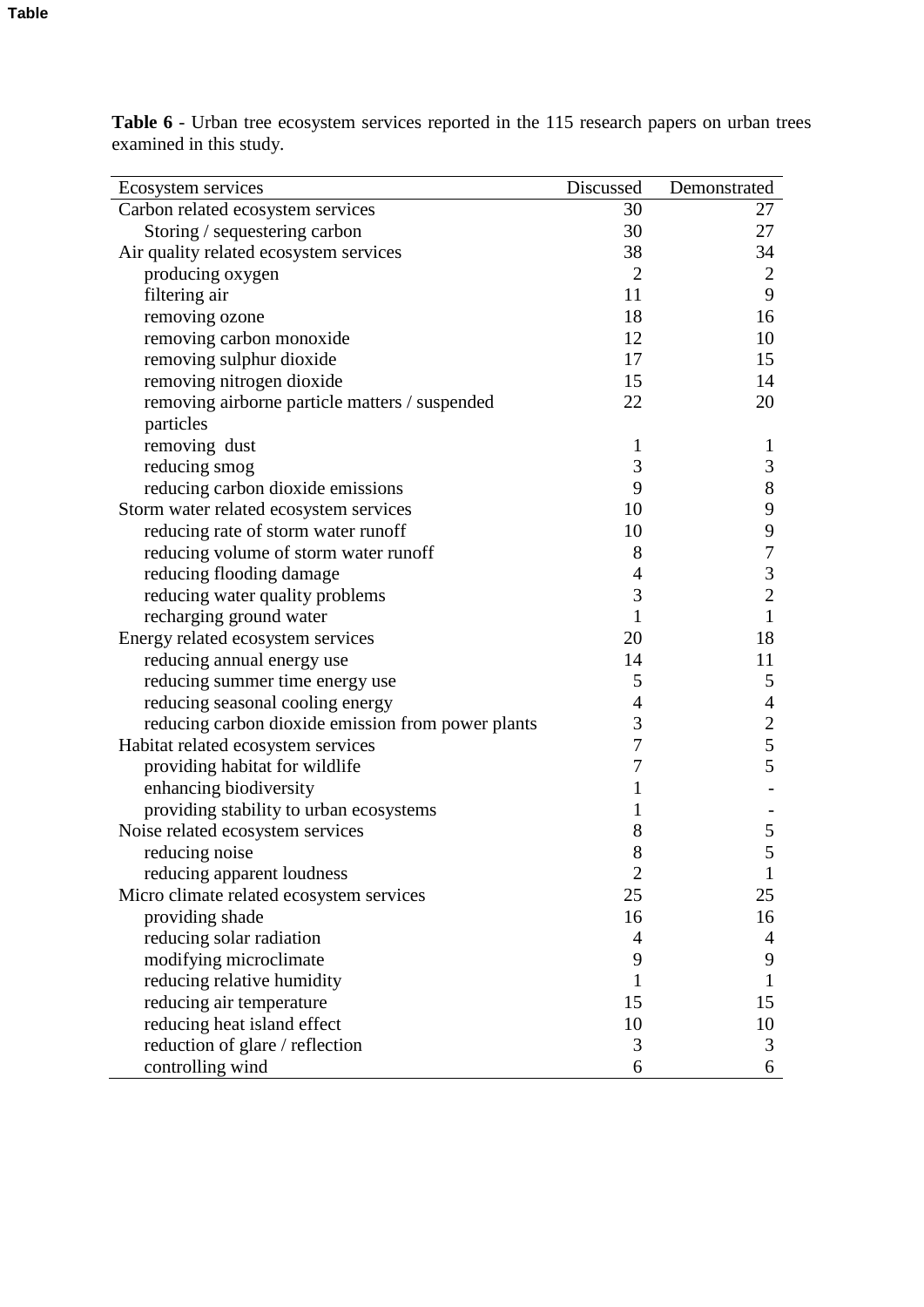| <b>Disservices</b>                                   | Discussed      | Demonstrated   |
|------------------------------------------------------|----------------|----------------|
| Social problems / hazards                            |                |                |
| causing fears of crime                               | 1              |                |
| causing fears of disease                             | 1              |                |
| causing fears of insects and other animals           | 1              |                |
| causing fears of trees, forests and associated       | 1              | 1              |
| environments                                         |                |                |
| Economic problems / hazards                          | 1              | 1              |
| cost too much for the city to maintain               | 1              | $\mathbf{1}$   |
| Health problems / hazards                            | 4              | 3              |
| increasing allergy attacks by plant pollens          | 4              | 3              |
| increasing attack by associated insects and other    | $\overline{2}$ | $\mathbf{1}$   |
| animals                                              |                |                |
| Visual and aesthetic problems / hazards              | 4              | 3              |
| darkness                                             | $\overline{c}$ | $\mathbf{1}$   |
| displeasure of messiness and clutter                 | $\overline{3}$ | $\overline{2}$ |
| obscuring good views                                 | $\overline{4}$ | 3              |
| drip sap or sticky residue on parked cars            | $\mathbf{1}$   | $\mathbf{1}$   |
| trees look ugly if not maintained                    | 1              | 1              |
| Environmental problems / hazards                     | 19             | 17             |
| increasing water and energy consumption for tree     | 1              |                |
| maintenance                                          |                |                |
| generating pollens                                   | $\overline{2}$ | 1              |
| generating green waste                               | $\mathbf{1}$   |                |
| releasing carbon through landscape management and    | 3              | 3              |
| tree management practices                            |                |                |
| generating and releasing volatile organic compounds  | 15             | 12             |
| displacing native species                            | 1              |                |
| reducing solar access                                | 4              | 3              |
| dropping branches, leaves, flowers and seeds         | $\overline{2}$ | $\overline{2}$ |
| tree roots crack the sidewalks                       | $\mathbf{2}$   | $\mathfrak{2}$ |
| causing drainage problems                            | $\mathbf{1}$   | 1              |
| can fall across power lines                          | 1              | $\mathbf{I}$   |
| Costs and expenditures                               | 7              | 6              |
| cost of planting and establishment                   | 7              | 6              |
| cost of irrigation                                   | 3              |                |
| cost of maintenance, pruning, crown thinning,        | 5              | $\overline{4}$ |
| removal etc.                                         |                |                |
| cost of management / administration                  | 4              | 3              |
| cost associated with maintaining urban wildlife      | 1              |                |
| cost associated with forest induced repairs of urban | $\overline{4}$ | 3              |
| infrastructure                                       |                |                |
| cost associated with blocked solar collectors        | 1              |                |

**Table 7** – Urban tree disservices (problems, hazards costs and expenditures) reported in the 115 research papers on urban trees examined in this study.